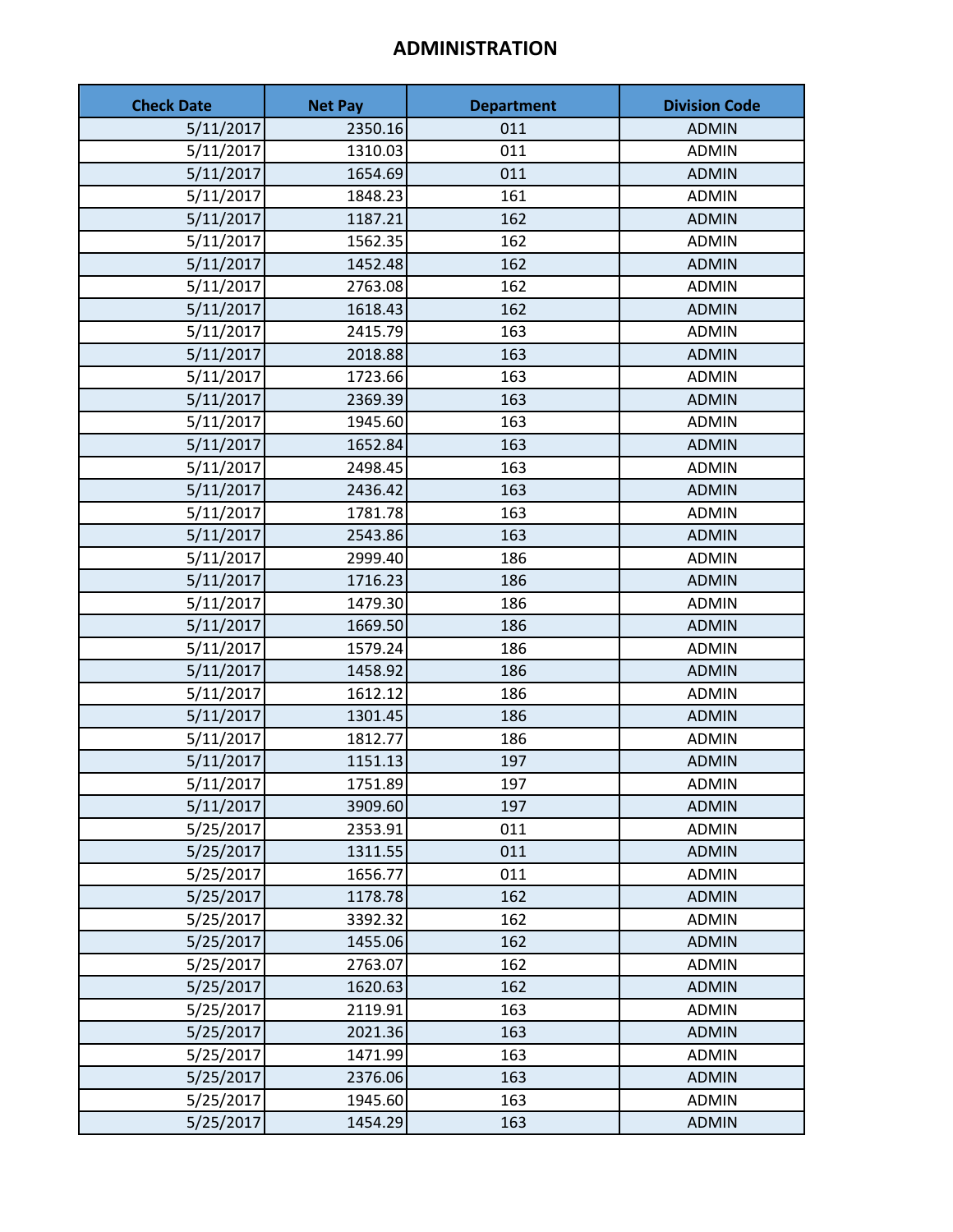#### **ADMINISTRATION**

| <b>Check Date</b> | <b>Net Pay</b> | <b>Department</b> | <b>Division Code</b> |
|-------------------|----------------|-------------------|----------------------|
| 5/25/2017         | 2502.67        | 163               | <b>ADMIN</b>         |
| 5/25/2017         | 2441.79        | 163               | <b>ADMIN</b>         |
| 5/25/2017         | 1786.42        | 163               | <b>ADMIN</b>         |
| 5/25/2017         | 2809.57        | 163               | <b>ADMIN</b>         |
| 5/25/2017         | 3006.58        | 186               | <b>ADMIN</b>         |
| 5/25/2017         | 1156.28        | 186               | <b>ADMIN</b>         |
| 5/25/2017         | 1719.04        | 186               | <b>ADMIN</b>         |
| 5/25/2017         | 1849.71        | 186               | <b>ADMIN</b>         |
| 5/25/2017         | 1482.81        | 186               | <b>ADMIN</b>         |
| 5/25/2017         | 1672.21        | 186               | <b>ADMIN</b>         |
| 5/25/2017         | 1580.66        | 186               | <b>ADMIN</b>         |
| 5/25/2017         | 1460.93        | 186               | <b>ADMIN</b>         |
| 5/25/2017         | 1614.81        | 186               | <b>ADMIN</b>         |
| 5/25/2017         | 1316.87        | 186               | <b>ADMIN</b>         |
| 5/25/2017         | 1816.41        | 186               | <b>ADMIN</b>         |
| 5/25/2017         | 1751.89        | 197               | <b>ADMIN</b>         |
| 5/25/2017         | 3957.88        | 197               | <b>ADMIN</b>         |

| DEPT. | <b>DESCRIPTION</b>                      | <b>DIVISION</b> |
|-------|-----------------------------------------|-----------------|
| 011   | Safety, Security, and Training          | Admin           |
| 162   | <b>Risk Management</b>                  | Admin           |
| 163   | <b>Information Services</b>             | Admin           |
| 186   | Human Resources                         | Admin           |
| 197   | <b>Business Enterprise &amp; Safety</b> | Admin           |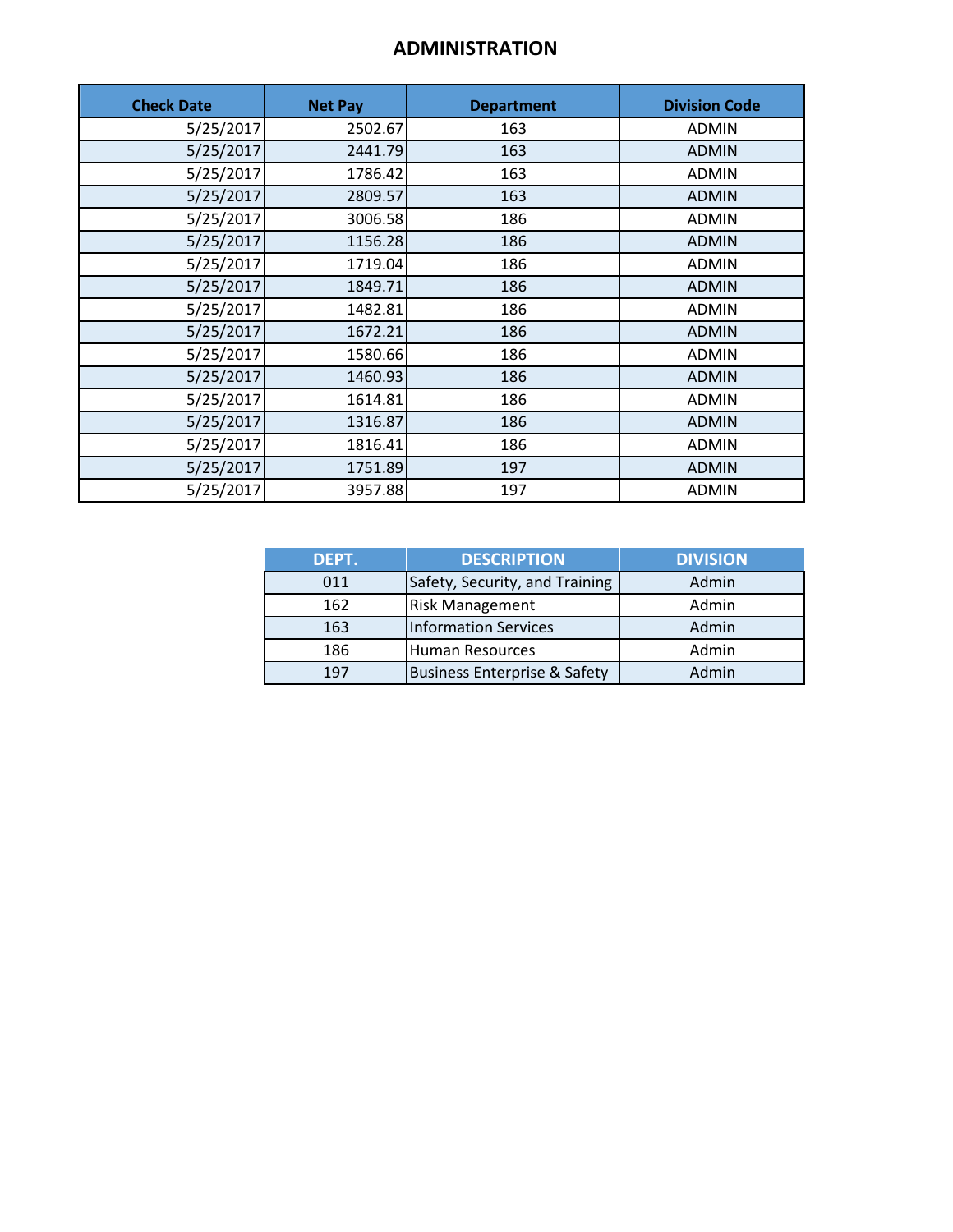#### **EXECUTIVE**

| <b>Check Date</b> | <b>Net Pay</b> | <b>Department</b> | <b>Division Code</b> |
|-------------------|----------------|-------------------|----------------------|
| 5/11/2017         | 860.64         | 161               | <b>EXECUT</b>        |
| 5/11/2017         | 1802.01        | 161               | <b>EXECUT</b>        |
| 5/11/2017         | 1444.27        | 161               | <b>EXECUT</b>        |
| 5/11/2017         | 2460.45        | 161               | <b>EXECUT</b>        |
| 5/11/2017         | 1835.29        | 161               | <b>EXECUT</b>        |
| 5/11/2017         | 1958.93        | 166               | <b>EXECUT</b>        |
| 5/11/2017         | 1224.68        | 167               | <b>EXECUT</b>        |
| 5/11/2017         | 1419.66        | 167               | <b>EXECUT</b>        |
| 5/11/2017         | 4032.73        | 167               | <b>EXECUT</b>        |
| 5/11/2017         | 2467.35        | 167               | <b>EXECUT</b>        |
| 5/11/2017         | 1962.49        | 170               | <b>EXECUT</b>        |
| 5/11/2017         | 2180.24        | 170               | <b>EXECUT</b>        |
| 5/11/2017         | 1374.54        | 170               | <b>EXECUT</b>        |
| 5/11/2017         | 1554.78        | 170               | <b>EXECUT</b>        |
| 5/11/2017         | 668.59         | 190               | <b>EXECUT</b>        |
| 5/11/2017         | 2820.34        | 191               | <b>EXECUT</b>        |
| 5/11/2017         | 1769.41        | 191               | <b>EXECUT</b>        |
| 5/11/2017         | 918.36         | 191               | <b>EXECUT</b>        |
| 5/11/2017         | 2846.52        | 191               | <b>EXECUT</b>        |
| 5/11/2017         | 1103.56        | 191               | <b>EXECUT</b>        |
| 5/11/2017         | 1699.64        | 191               | <b>EXECUT</b>        |
| 5/25/2017         | 847.01         | 161               | <b>EXECUT</b>        |
| 5/25/2017         | 1803.98        | 161               | <b>EXECUT</b>        |
| 5/25/2017         | 1423.89        | 161               | <b>EXECUT</b>        |
| 5/25/2017         | 2465.22        | 161               | <b>EXECUT</b>        |
| 5/25/2017         | 1839.75        | 161               | <b>EXECUT</b>        |
| 5/25/2017         | 1963.36        | 166               | <b>EXECUT</b>        |
| 5/25/2017         | 1554.78        | 166               | <b>EXECUT</b>        |
| 5/25/2017         | 1227.15        | 167               | <b>EXECUT</b>        |
| 5/25/2017         | 1421.65        | 167               | <b>EXECUT</b>        |
| 5/25/2017         | 4048.55        | 167               | <b>EXECUT</b>        |
| 5/25/2017         | 2473.11        | 167               | <b>EXECUT</b>        |
| 5/25/2017         | 1965.26        | 170               | <b>EXECUT</b>        |
| 5/25/2017         | 2327.19        | 170               | <b>EXECUT</b>        |
| 5/25/2017         | 1373.93        | 170               | <b>EXECUT</b>        |
| 5/25/2017         | 691.99         | 190               | <b>EXECUT</b>        |
| 5/25/2017         | 2827.20        | 191               | <b>EXECUT</b>        |
| 5/25/2017         | 2322.93        | 191               | <b>EXECUT</b>        |
| 5/25/2017         | 808.40         | 191               | <b>EXECUT</b>        |
| 5/25/2017         | 2851.51        | 191               | <b>EXECUT</b>        |
| 5/25/2017         | 1701.52        | 191               | <b>EXECUT</b>        |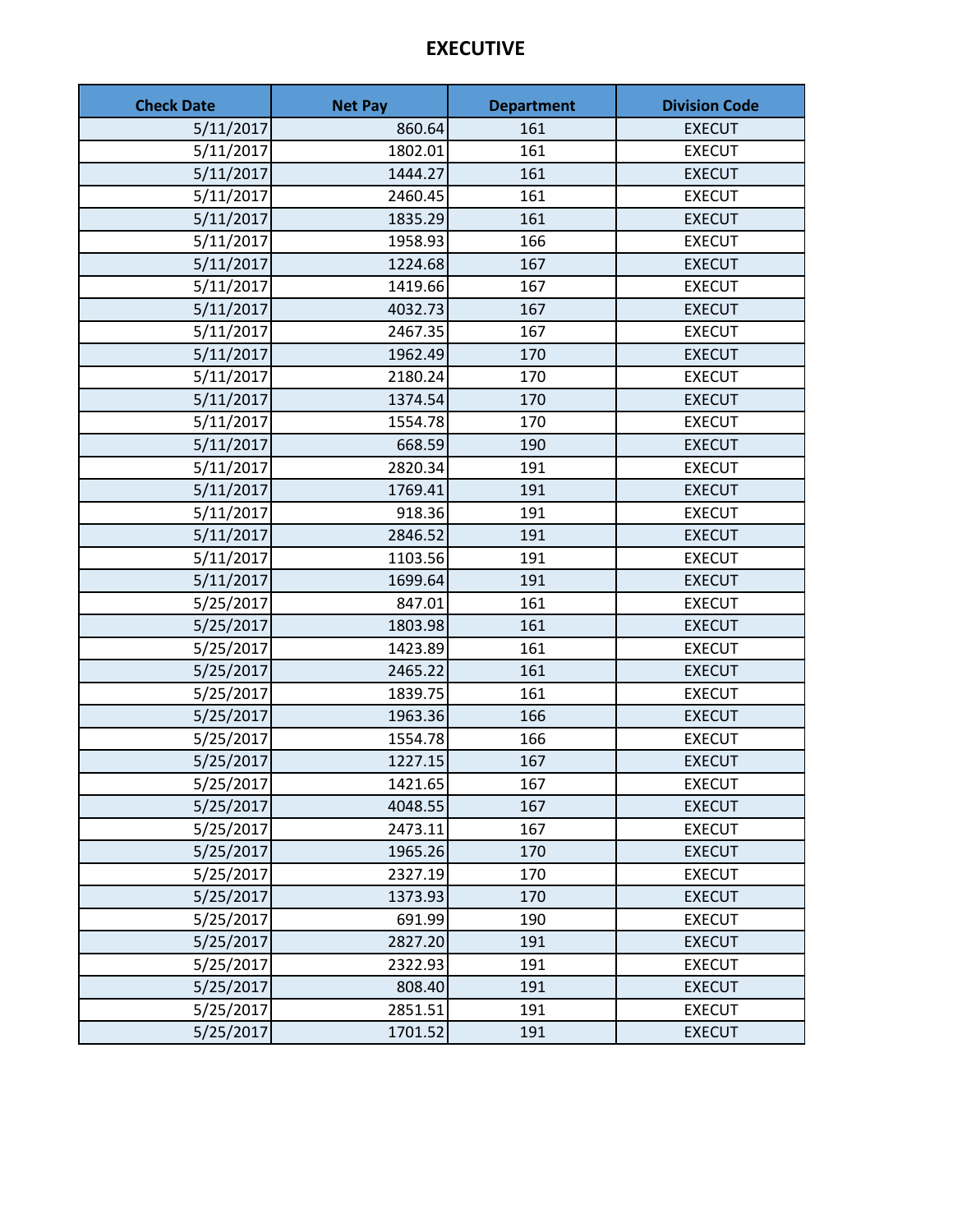#### **EXECUTIVE**

| DEPT. | <b>DESCRIPTION</b>        | <b>DIVISION</b> |
|-------|---------------------------|-----------------|
| 161   | Administration            | Executive       |
| 166   | <b>Public Information</b> | Executive       |
| 167   | <b>Executive Office</b>   | Executive       |
| 170   | Mktg & P.R.               | Executive       |
| 191   | Legal Staff               | Executive       |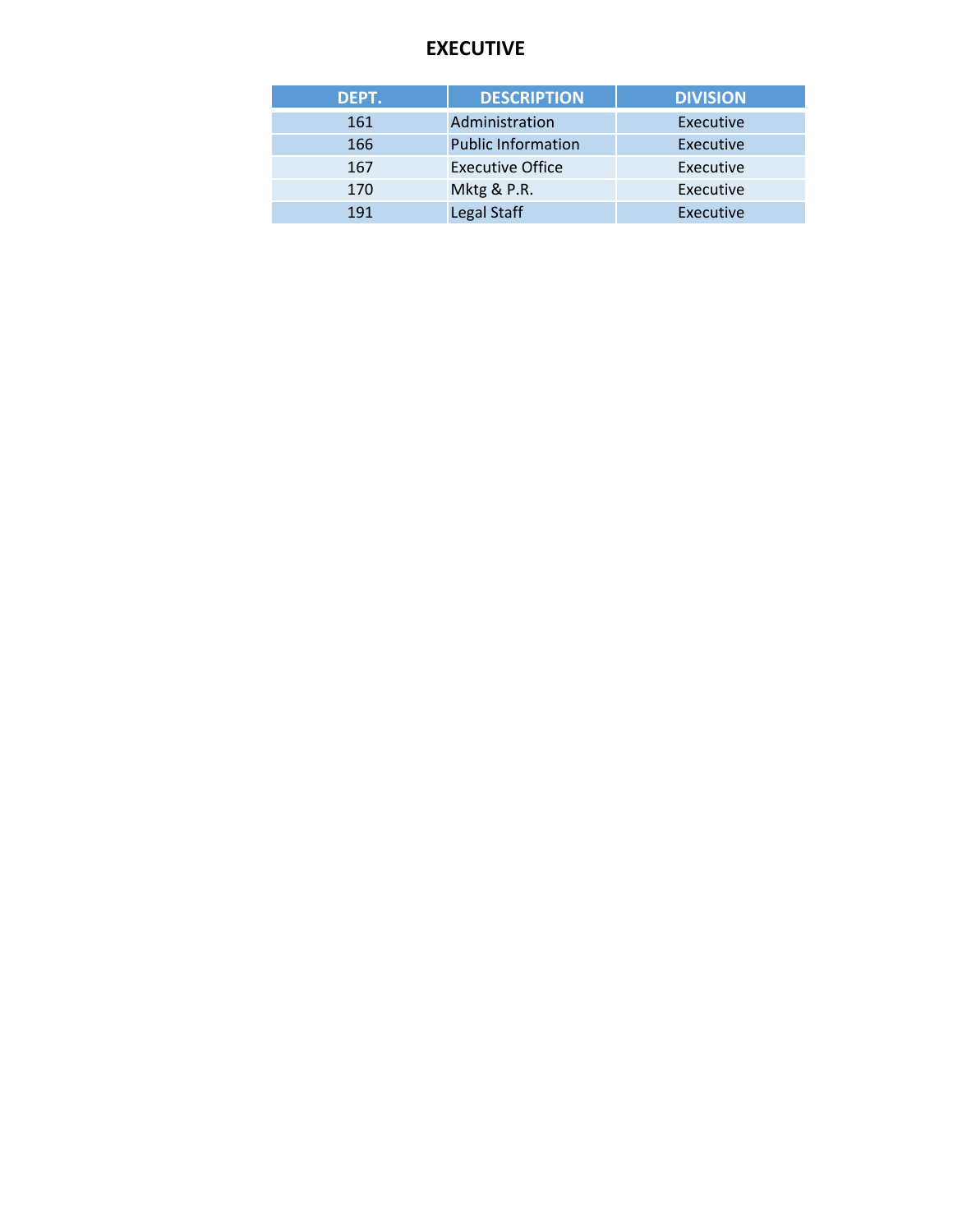#### **FINANCE**

| <b>Check Date</b> | <b>Net Pay</b> | <b>Department</b> | <b>Division Code</b> |
|-------------------|----------------|-------------------|----------------------|
| 5/4/2017          | 465.24         | 150               | <b>FINANC</b>        |
| 5/4/2017          | 753.89         | 150               | <b>FINANC</b>        |
| 5/4/2017          | 532.55         | 150               | <b>FINANC</b>        |
| 5/4/2017          | 686.07         | 150               | <b>FINANC</b>        |
| 5/4/2017          | 733.61         | 150               | <b>FINANC</b>        |
| 5/4/2017          | 328.86         | 150               | <b>FINANC</b>        |
| 5/4/2017          | 509.71         | 150               | <b>FINANC</b>        |
| 5/11/2017         | 1851.61        | 026               | <b>FINANC</b>        |
| 5/11/2017         | 1666.71        | 026               | <b>FINANC</b>        |
| 5/11/2017         | 1453.59        | 026               | <b>FINANC</b>        |
| 5/11/2017         | 1831.05        | 026               | <b>FINANC</b>        |
| 5/11/2017         | 1632.66        | 026               | <b>FINANC</b>        |
| 5/11/2017         | 1113.51        | 150               | <b>FINANC</b>        |
| 5/11/2017         | 932.09         | 150               | <b>FINANC</b>        |
| 5/11/2017         | 1294.21        | 150               | <b>FINANC</b>        |
| 5/11/2017         | 1316.62        | 150               | <b>FINANC</b>        |
| 5/11/2017         | 1270.14        | 150               | <b>FINANC</b>        |
| 5/11/2017         | 1818.76        | 150               | <b>FINANC</b>        |
| 5/11/2017         | 1010.54        | 150               | <b>FINANC</b>        |
| 5/11/2017         | 2179.03        | 150               | <b>FINANC</b>        |
| 5/11/2017         | 1336.98        | 150               | <b>FINANC</b>        |
| 5/11/2017         | 893.63         | 150               | <b>FINANC</b>        |
| 5/11/2017         | 4084.18        | 160               | <b>FINANC</b>        |
| 5/11/2017         | 1750.15        | 164               | <b>FINANC</b>        |
| 5/11/2017         | 2518.51        | 164               | <b>FINANC</b>        |
| 5/11/2017         | 1706.71        | 164               | <b>FINANC</b>        |
| 5/11/2017         | 1727.17        | 164               | <b>FINANC</b>        |
| 5/11/2017         | 1491.36        | 164               | <b>FINANC</b>        |
| 5/11/2017         | 1373.67        | 164               | <b>FINANC</b>        |
| 5/11/2017         | 1866.84        | 164               | <b>FINANC</b>        |
| 5/11/2017         | 2937.95        | 169               | <b>FINANC</b>        |
| 5/11/2017         | 2499.07        | 169               | <b>FINANC</b>        |
| 5/11/2017         | 2782.57        | 169               | <b>FINANC</b>        |
| 5/11/2017         | 2149.16        | 169               | <b>FINANC</b>        |
| 5/11/2017         | 1734.65        | 169               | <b>FINANC</b>        |
| 5/11/2017         | 2296.53        | 169               | <b>FINANC</b>        |
| 5/11/2017         | 1592.91        | 169               | <b>FINANC</b>        |
| 5/11/2017         | 1978.82        | 172               | <b>FINANC</b>        |
| 5/11/2017         | 2830.91        | 182               | <b>FINANC</b>        |
| 5/11/2017         | 909.92         | 182               | <b>FINANC</b>        |
| 5/11/2017         | 1564.48        | 182               | <b>FINANC</b>        |
| 5/11/2017         | 1718.82        | 182               | <b>FINANC</b>        |
| 5/11/2017         | 1409.76        | 183               | <b>FINANC</b>        |
| 5/11/2017         | 971.61         | 183               | <b>FINANC</b>        |
| 5/11/2017         | 2123.37        | 183               | <b>FINANC</b>        |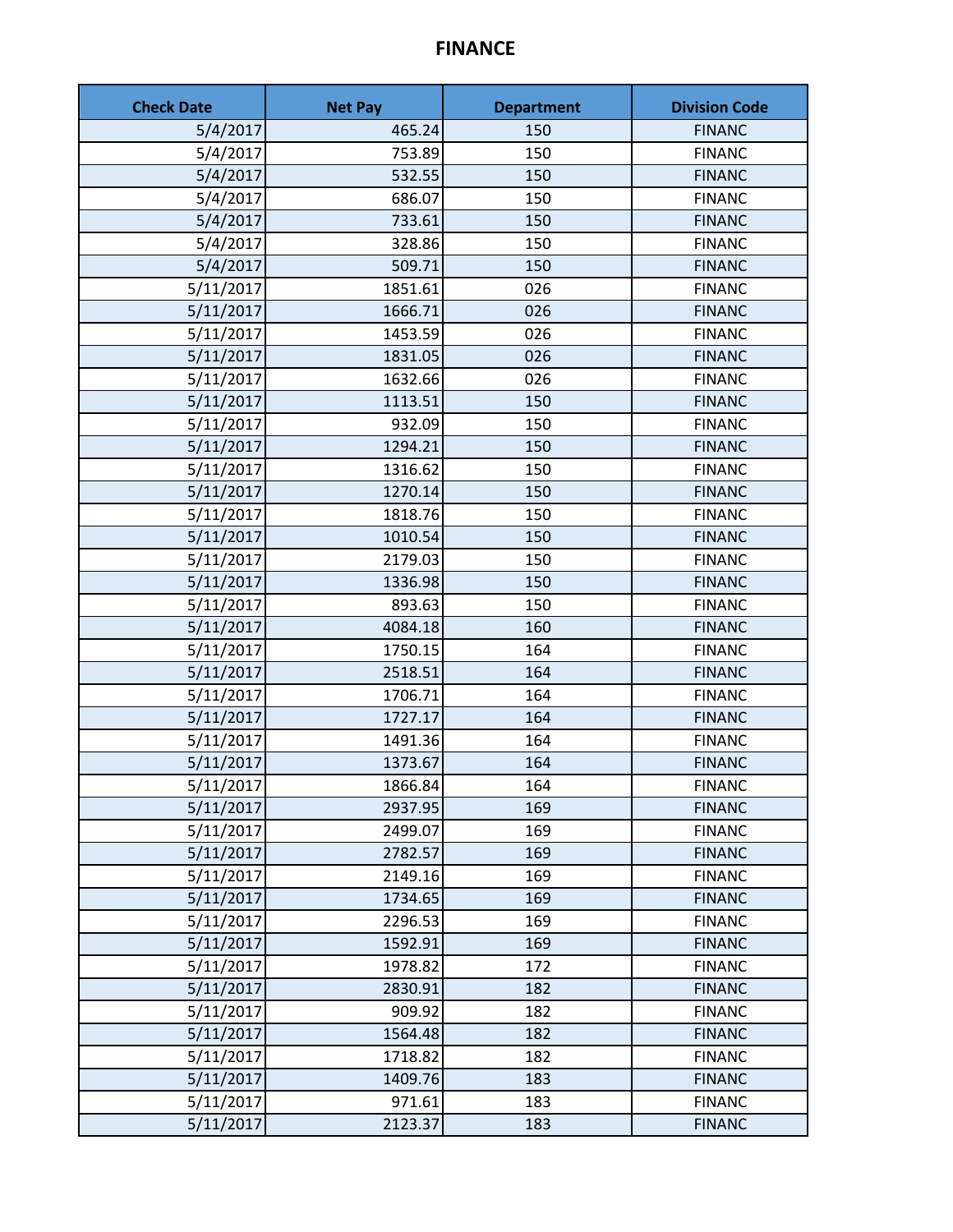#### **FINANCE**

| <b>Check Date</b> | <b>Net Pay</b> | <b>Department</b> | <b>Division Code</b> |
|-------------------|----------------|-------------------|----------------------|
| 5/11/2017         | 1259.53        | 183               | <b>FINANC</b>        |
| 5/11/2017         | 1375.63        | 183               | <b>FINANC</b>        |
| 5/11/2017         | 1121.60        | 183               | <b>FINANC</b>        |
| 5/11/2017         | 1701.33        | 183               | <b>FINANC</b>        |
| 5/11/2017         | 1419.78        | 184               | <b>FINANC</b>        |
| 5/11/2017         | 701.71         | 184               | <b>FINANC</b>        |
| 5/11/2017         | 672.23         | 184               | <b>FINANC</b>        |
| 5/11/2017         | 1256.97        | 184               | <b>FINANC</b>        |
| 5/11/2017         | 1745.24        | 184               | <b>FINANC</b>        |
| 5/11/2017         | 1717.16        | 192               | <b>FINANC</b>        |
| 5/11/2017         | 896.11         | 192               | <b>FINANC</b>        |
| 5/11/2017         | 1417.55        | 192               | <b>FINANC</b>        |
| 5/11/2017         | 1515.14        | 193               | <b>FINANC</b>        |
| 5/11/2017         | 1456.49        | 193               | <b>FINANC</b>        |
| 5/11/2017         | 2203.34        | 193               | <b>FINANC</b>        |
| 5/25/2017         | 1522.94        | 026               | <b>FINANC</b>        |
| 5/25/2017         | 1587.59        | 026               | <b>FINANC</b>        |
| 5/25/2017         | 1141.91        | 026               | <b>FINANC</b>        |
| 5/25/2017         | 1594.64        | 026               | <b>FINANC</b>        |
| 5/25/2017         | 1293.31        | 026               | <b>FINANC</b>        |
| 5/25/2017         | 1145.08        | 150               | <b>FINANC</b>        |
| 5/25/2017         | 777.95         | 150               | <b>FINANC</b>        |
| 5/25/2017         | 915.15         | 150               | <b>FINANC</b>        |
| 5/25/2017         | 1498.57        | 150               | <b>FINANC</b>        |
| 5/25/2017         | 991.98         | 150               | <b>FINANC</b>        |
| 5/25/2017         | 1511.37        | 150               | <b>FINANC</b>        |
| 5/25/2017         | 1420.14        | 150               | <b>FINANC</b>        |
| 5/25/2017         | 1856.06        | 150               | <b>FINANC</b>        |
| 5/25/2017         | 960.31         | 150               | <b>FINANC</b>        |
| 5/25/2017         | 1035.45        | 150               | <b>FINANC</b>        |
| 5/25/2017         | 4095.68        | 160               | <b>FINANC</b>        |
| 5/25/2017         | 1754.10        | 164               | <b>FINANC</b>        |
| 5/25/2017         | 2525.93        | 164               | <b>FINANC</b>        |
| 5/25/2017         | 1709.64        | 164               | <b>FINANC</b>        |
| 5/25/2017         | 1730.47        | 164               | <b>FINANC</b>        |
| 5/25/2017         | 1327.23        | 164               | <b>FINANC</b>        |
| 5/25/2017         | 1375.58        | 164               | <b>FINANC</b>        |
| 5/25/2017         | 1866.83        | 164               | <b>FINANC</b>        |
| 5/25/2017         | 2944.43        | 169               | <b>FINANC</b>        |
| 5/25/2017         | 2501.63        | 169               | <b>FINANC</b>        |
| 5/25/2017         | 2789.27        | 169               | <b>FINANC</b>        |
| 5/25/2017         | 2151.63        | 169               | <b>FINANC</b>        |
| 5/25/2017         | 1737.35        | 169               | <b>FINANC</b>        |
| 5/25/2017         | 1707.07        | 169               | <b>FINANC</b>        |
| 5/25/2017         | 1592.53        | 169               | <b>FINANC</b>        |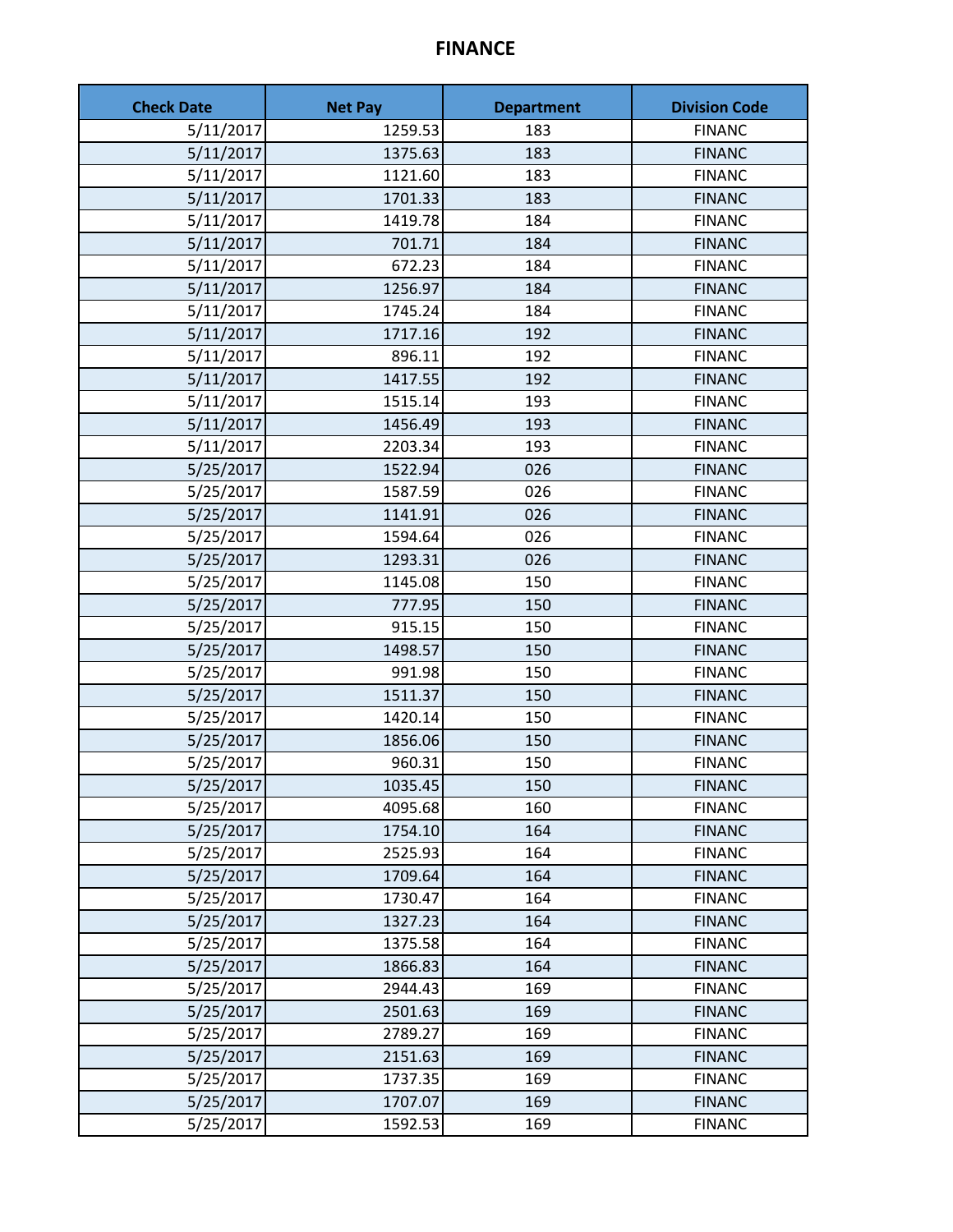## **FINANCE**

| <b>Check Date</b> | <b>Net Pay</b> | <b>Department</b> | <b>Division Code</b> |
|-------------------|----------------|-------------------|----------------------|
| 5/25/2017         | 1982.79        | 172               | <b>FINANC</b>        |
| 5/25/2017         | 2837.16        | 182               | <b>FINANC</b>        |
| 5/25/2017         | 910.47         | 182               | <b>FINANC</b>        |
| 5/25/2017         | 1608.54        | 182               | <b>FINANC</b>        |
| 5/25/2017         | 1722.12        | 182               | <b>FINANC</b>        |
| 5/25/2017         | 1411.38        | 183               | <b>FINANC</b>        |
| 5/25/2017         | 971.30         | 183               | <b>FINANC</b>        |
| 5/25/2017         | 2126.23        | 183               | <b>FINANC</b>        |
| 5/25/2017         | 1260.06        | 183               | <b>FINANC</b>        |
| 5/25/2017         | 1377.70        | 183               | <b>FINANC</b>        |
| 5/25/2017         | 1122.86        | 183               | <b>FINANC</b>        |
| 5/25/2017         | 1702.87        | 183               | <b>FINANC</b>        |
| 5/25/2017         | 1420.80        | 184               | <b>FINANC</b>        |
| 5/25/2017         | 693.54         | 184               | <b>FINANC</b>        |
| 5/25/2017         | 654.97         | 184               | <b>FINANC</b>        |
| 5/25/2017         | 1255.03        | 184               | <b>FINANC</b>        |
| 5/25/2017         | 2103.12        | 184               | <b>FINANC</b>        |
| 5/25/2017         | 1720.71        | 192               | <b>FINANC</b>        |
| 5/25/2017         | 896.48         | 192               | <b>FINANC</b>        |
| 5/25/2017         | 1418.35        | 192               | <b>FINANC</b>        |
| 5/25/2017         | 1516.52        | 193               | <b>FINANC</b>        |
| 5/25/2017         | 1459.07        | 193               | <b>FINANC</b>        |
| 5/25/2017         | 2208.53        | 193               | <b>FINANC</b>        |

| DEPT. | <b>DESCRIPTION</b>               | <b>DIVISION</b> |
|-------|----------------------------------|-----------------|
| 026   | <b>Outlet Sales</b>              | Finance         |
| 150   | <b>Inventory Control</b>         | Finance         |
| 160   | <b>Finance and Budget</b>        | Finance         |
| 164   | Purchasing                       | Finance         |
| 169   | <b>Project Management</b>        | Finance         |
| 172   | <b>Environmental Program</b>     | Finance         |
| 173   | <b>Capital Plng and Projects</b> | Finance         |
| 182   | <b>Budget &amp; Finance</b>      | Finance         |
| 183   | <b>Accounting and Reporting</b>  | Finance         |
| 184   | <b>Revenue Management</b>        | Finance         |
| 192   | Payroll                          | Finance         |
| 193   | <b>Grants Documentation</b>      | Finance         |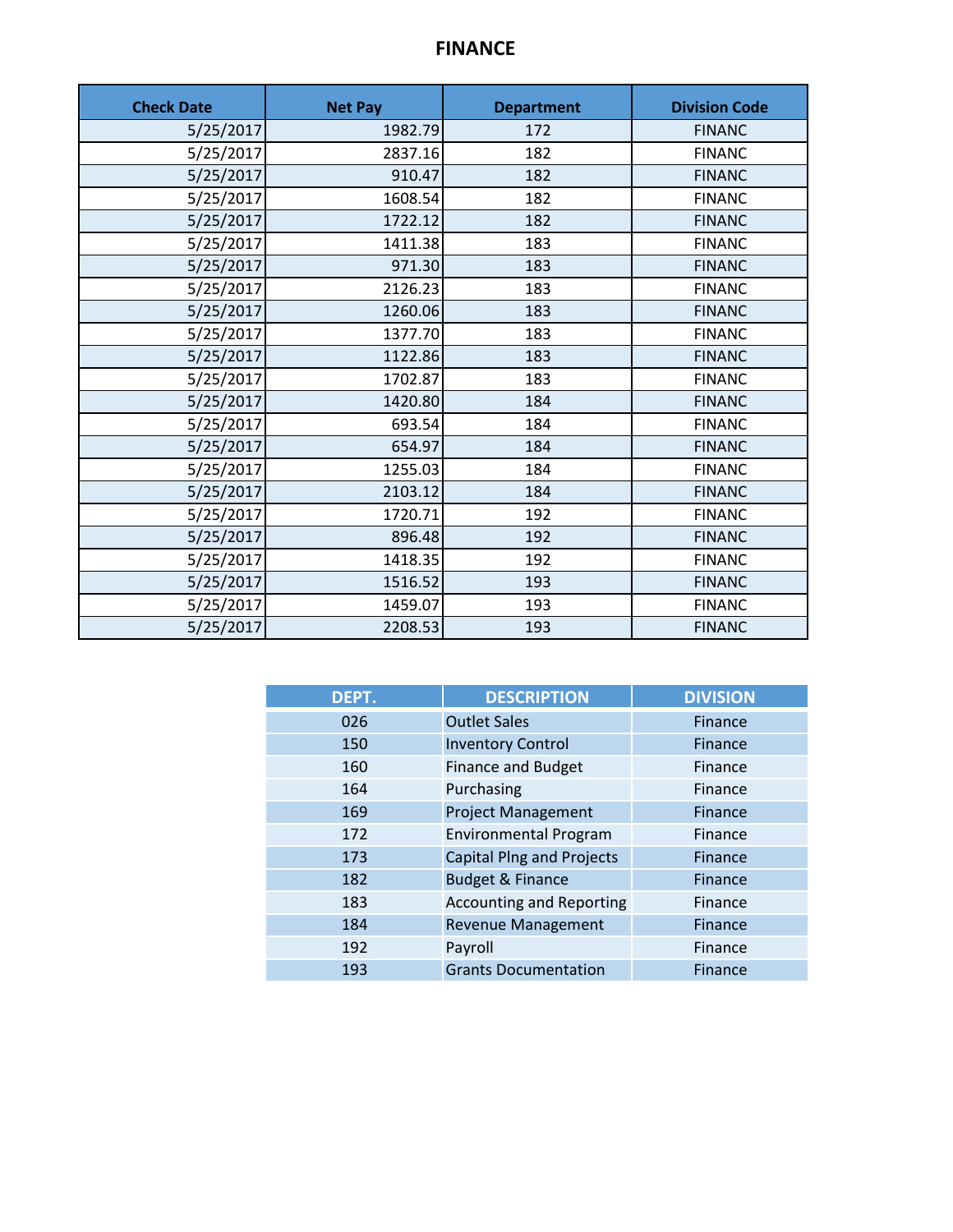| <b>Check Date</b> | <b>Net Pay</b> | <b>Department</b> | <b>Division Code</b> |
|-------------------|----------------|-------------------|----------------------|
| 5/4/2017          | 739.79         | 016               | <b>OPERAT</b>        |
| 5/4/2017          | 99.74          | 016               | <b>OPERAT</b>        |
| 5/4/2017          | 589.82         | 016               | <b>OPERAT</b>        |
| 5/4/2017          | 636.02         | 016               | <b>OPERAT</b>        |
| 5/4/2017          | 633.28         | 025               | <b>OPERAT</b>        |
| 5/4/2017          | 629.75         | 025               | <b>OPERAT</b>        |
| 5/4/2017          | 726.29         | 025               | <b>OPERAT</b>        |
| 5/4/2017          | 798.60         | 044               | <b>MNTENG</b>        |
| 5/4/2017          | 965.78         | 045               | <b>MNTENG</b>        |
| 5/4/2017          | 912.42         | 050               | <b>MNTENG</b>        |
| 5/4/2017          | 423.78         | 050               | <b>MNTENG</b>        |
| 5/4/2017          | 775.96         | 050               | <b>MNTENG</b>        |
| 5/4/2017          | 490.33         | 050               | <b>MNTENG</b>        |
| 5/4/2017          | 610.55         | 050               | <b>MNTENG</b>        |
| 5/4/2017          | 650.26         | 050               | <b>MNTENG</b>        |
| 5/4/2017          | 572.94         | 050               | <b>MNTENG</b>        |
| 5/4/2017          | 600.99         | 050               | <b>MNTENG</b>        |
| 5/4/2017          | 648.33         | 050               | <b>MNTENG</b>        |
| 5/4/2017          | 705.60         | 050               | <b>MNTENG</b>        |
| 5/4/2017          | 799.69         | 050               | <b>MNTENG</b>        |
| 5/4/2017          | 577.21         | 050               | <b>MNTENG</b>        |
| 5/4/2017          | 699.03         | 050               | <b>MNTENG</b>        |
| 5/4/2017          | 935.29         | 050               | <b>MNTENG</b>        |
| 5/4/2017          | 290.66         | 050               | <b>MNTENG</b>        |
| 5/4/2017          | 608.63         | 050               | <b>MNTENG</b>        |
| 5/4/2017          | 18.60          | 050               | <b>MNTENG</b>        |
| 5/4/2017          | 846.19         | 060               | <b>MNTENG</b>        |
| 5/4/2017          | 1000.28        | 060               | <b>MNTENG</b>        |
| 5/4/2017          | 1148.39        | 060               | <b>MNTENG</b>        |
| 5/4/2017          | 899.74         | 060               | <b>MNTENG</b>        |
| 5/4/2017          | 1208.75        | 060               | <b>MNTENG</b>        |
| 5/4/2017          | 212.33         | 060               | <b>MNTENG</b>        |
| 5/4/2017          | 791.00         | 060               | <b>MNTENG</b>        |
| 5/4/2017          | 431.22         | 060               | <b>MNTENG</b>        |
| 5/4/2017          | 1104.76        | 060               | <b>MNTENG</b>        |
| 5/4/2017          | 1178.64        | 060               | <b>MNTENG</b>        |
| 5/4/2017          | 807.12         | 060               | <b>MNTENG</b>        |
| 5/4/2017          | 1030.05        | 060               | <b>MNTENG</b>        |
| 5/4/2017          | 77.96          | 060               | <b>MNTENG</b>        |
| 5/4/2017          | 202.65         | 060               | <b>MNTENG</b>        |
| 5/4/2017          | 374.20         | 060               | <b>MNTENG</b>        |
| 5/4/2017          | 709.30         | 060               | <b>MNTENG</b>        |
| 5/4/2017          | 980.68         | 060               | <b>MNTENG</b>        |
| 5/4/2017          | 391.87         | 060               | <b>MNTENG</b>        |
| 5/4/2017          | 115.55         | 060               | <b>MNTENG</b>        |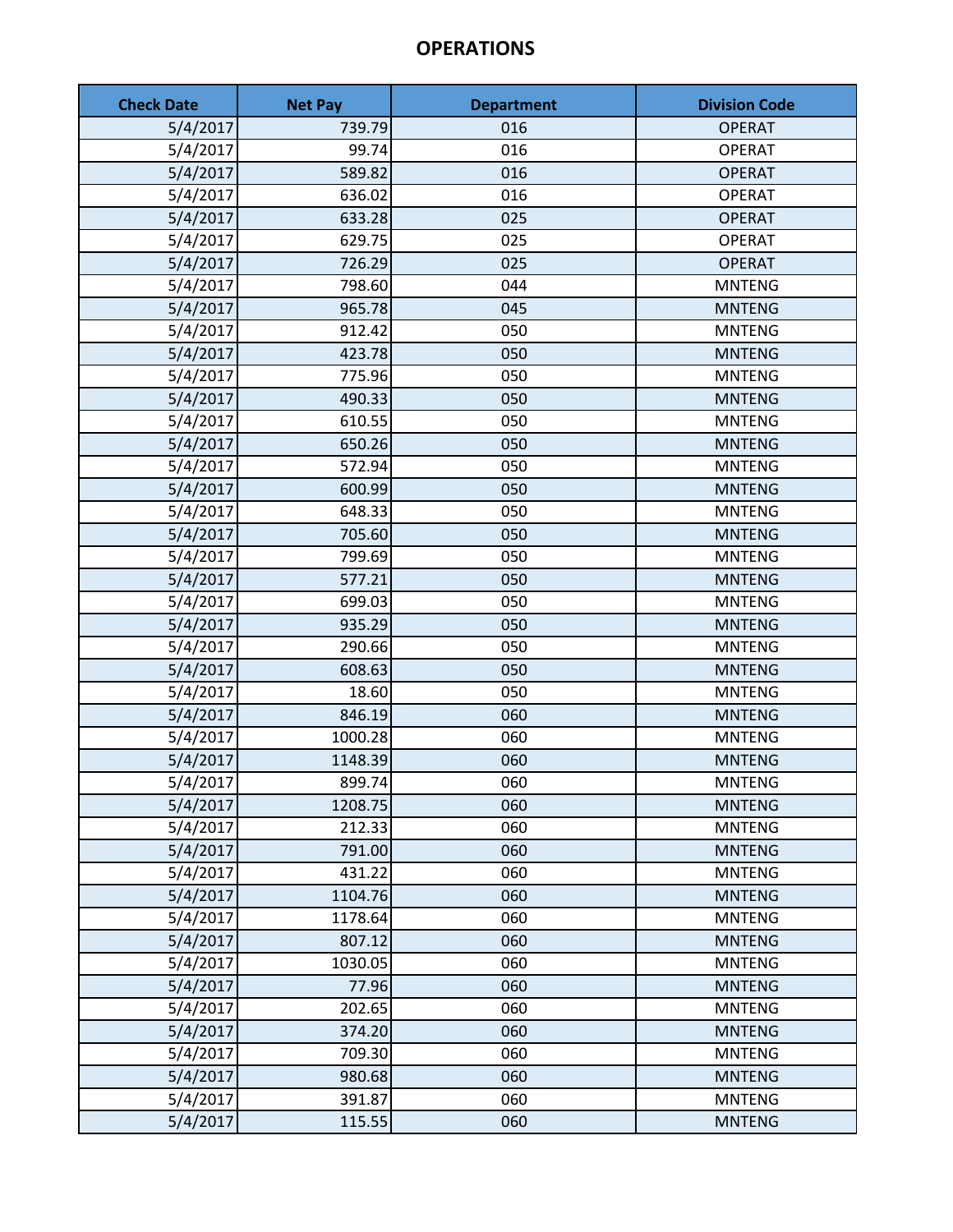| <b>Check Date</b> | <b>Net Pay</b> | <b>Department</b> | <b>Division Code</b> |
|-------------------|----------------|-------------------|----------------------|
| 5/4/2017          | 208.14         | 060               | <b>MNTENG</b>        |
| 5/4/2017          | 342.21         | 060               | <b>MNTENG</b>        |
| 5/4/2017          | 564.70         | 060               | <b>MNTENG</b>        |
| 5/4/2017          | 1217.70        | 060               | <b>MNTENG</b>        |
| 5/4/2017          | 185.25         | 060               | <b>MNTENG</b>        |
| 5/4/2017          | 447.49         | 060               | <b>MNTENG</b>        |
| 5/4/2017          | 668.58         | 060               | <b>MNTENG</b>        |
| 5/4/2017          | 613.27         | 060               | <b>MNTENG</b>        |
| 5/4/2017          | 1115.45        | 060               | <b>MNTENG</b>        |
| 5/4/2017          | 236.47         | 060               | <b>OPERAT</b>        |
| 5/4/2017          | 598.53         | 060               | <b>OPERAT</b>        |
| 5/4/2017          | 75.39          | 062               | <b>MNTENG</b>        |
| 5/4/2017          | 106.85         | 062               | <b>MNTENG</b>        |
| 5/4/2017          | 709.83         | 062               | <b>MNTENG</b>        |
| 5/4/2017          | 1204.38        | 101               | <b>MNTENG</b>        |
| 5/4/2017          | 1265.42        | 101               | <b>MNTENG</b>        |
| 5/4/2017          | 1026.24        | 101               | <b>MNTENG</b>        |
| 5/4/2017          | 700.58         | 101               | <b>MNTENG</b>        |
| 5/4/2017          | 1137.35        | 101               | <b>MNTENG</b>        |
| 5/4/2017          | 646.47         | 120               | <b>MNTENG</b>        |
| 5/4/2017          | 562.20         | 120               | <b>MNTENG</b>        |
| 5/4/2017          | 768.77         | 120               | <b>MNTENG</b>        |
| 5/4/2017          | 828.67         | 120               | <b>MNTENG</b>        |
| 5/4/2017          | 574.69         | 120               | <b>MNTENG</b>        |
| 5/4/2017          | 736.86         | 120               | <b>MNTENG</b>        |
| 5/4/2017          | 711.10         | 120               | <b>MNTENG</b>        |
| 5/4/2017          | 853.17         | 120               | <b>MNTENG</b>        |
| 5/4/2017          | 893.09         | 120               | <b>MNTENG</b>        |
| 5/4/2017          | 349.82         | 120               | <b>MNTENG</b>        |
| 5/4/2017          | 37.19          | 120               | <b>MNTENG</b>        |
| 5/4/2017          | 156.62         | 120               | <b>MNTENG</b>        |
| 5/4/2017          | 153.04         | 120               | <b>MNTENG</b>        |
| 5/4/2017          | 857.20         | 120               | <b>MNTENG</b>        |
| 5/4/2017          | 962.17         | 120               | <b>MNTENG</b>        |
| 5/4/2017          | 865.65         | 120               | <b>MNTENG</b>        |
| 5/4/2017          | 765.17         | 120               | <b>MNTENG</b>        |
| 5/4/2017          | 268.67         | 123               | <b>MNTENG</b>        |
| 5/4/2017          | 462.99         | 124               | <b>MNTENG</b>        |
| 5/4/2017          | 725.75         | 124               | <b>MNTENG</b>        |
| 5/4/2017          | 223.16         | 124               | <b>MNTENG</b>        |
| 5/4/2017          | 231.08         | 124               | <b>MNTENG</b>        |
| 5/4/2017          | 449.62         | 124               | <b>MNTENG</b>        |
| 5/4/2017          | 469.44         | 124               | <b>MNTENG</b>        |
| 5/4/2017          | 678.95         | 124               | <b>MNTENG</b>        |
| 5/4/2017          | 653.34         | 124               | <b>MNTENG</b>        |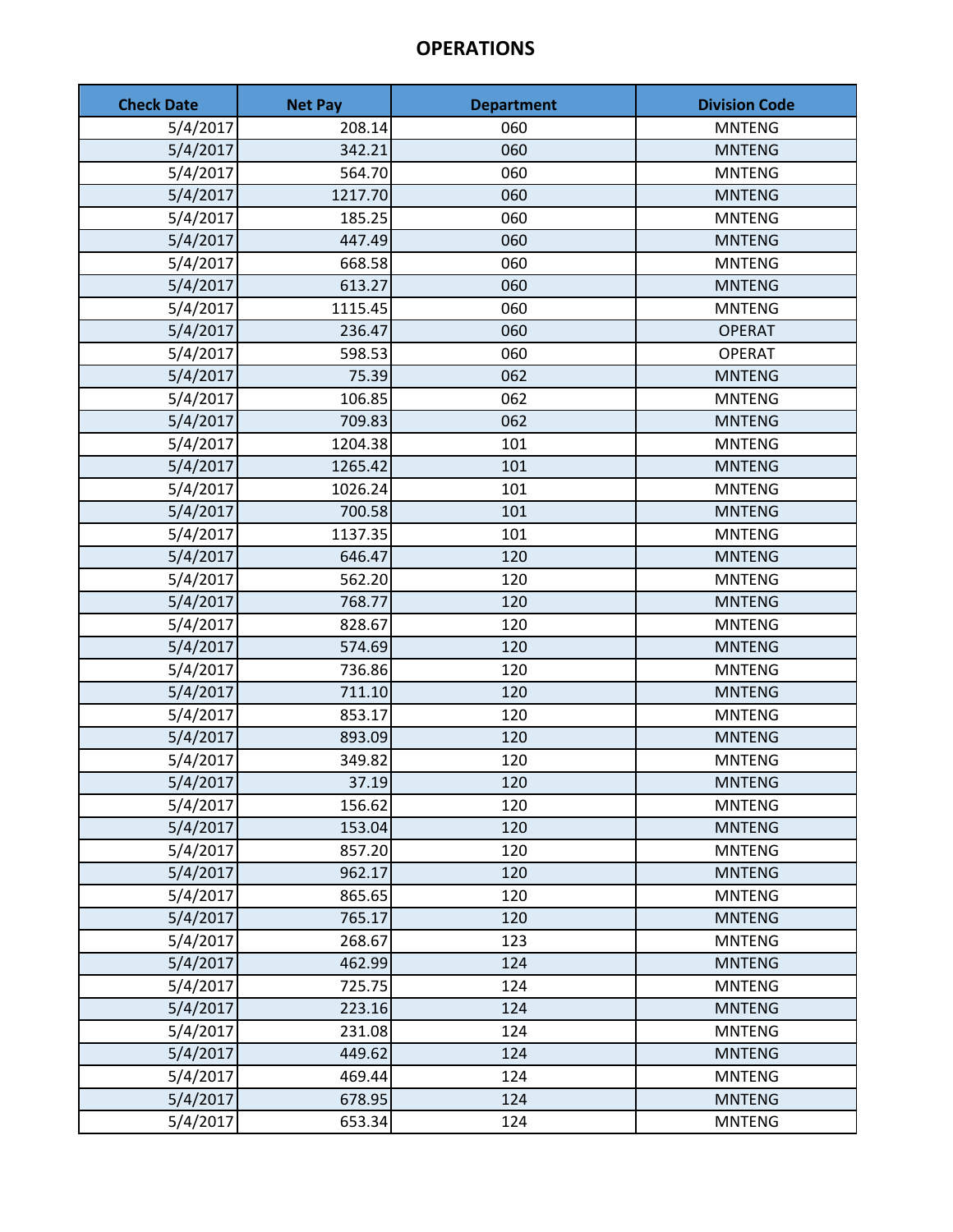| <b>Check Date</b> | <b>Net Pay</b> | <b>Department</b> | <b>Division Code</b> |
|-------------------|----------------|-------------------|----------------------|
| 5/4/2017          | 585.97         | 250               | <b>MNTENG</b>        |
| 5/4/2017          | 556.57         | 250               | <b>MNTENG</b>        |
| 5/4/2017          | 872.61         | 260               | <b>MNTENG</b>        |
| 5/4/2017          | 1184.49        | 260               | <b>MNTENG</b>        |
| 5/4/2017          | 757.80         | 260               | <b>OPERAT</b>        |
| 5/4/2017          | 888.57         | 320               | <b>MNTENG</b>        |
| 5/4/2017          | 946.15         | 320               | <b>MNTENG</b>        |
| 5/4/2017          | 666.13         | 320               | <b>MNTENG</b>        |
| 5/11/2017         | 3063.72        | 010               | <b>OPERAT</b>        |
| 5/11/2017         | 1365.38        | 010               | <b>OPERAT</b>        |
| 5/11/2017         | 2129.69        | 010               | <b>OPERAT</b>        |
| 5/11/2017         | 2679.47        | 010               | <b>OPERAT</b>        |
| 5/11/2017         | 1473.24        | 013               | <b>OPERAT</b>        |
| 5/11/2017         | 1336.27        | 013               | <b>OPERAT</b>        |
| 5/11/2017         | 1374.45        | 014               | <b>OPERAT</b>        |
| 5/11/2017         | 421.61         | 014               | <b>OPERAT</b>        |
| 5/11/2017         | 1227.36        | 014               | <b>OPERAT</b>        |
| 5/11/2017         | 1486.44        | 014               | <b>OPERAT</b>        |
| 5/11/2017         | 886.34         | 014               | <b>OPERAT</b>        |
| 5/11/2017         | 1203.50        | 014               | <b>OPERAT</b>        |
| 5/11/2017         | 800.95         | 014               | <b>OPERAT</b>        |
| 5/11/2017         | 998.59         | 014               | <b>OPERAT</b>        |
| 5/11/2017         | 1090.96        | 014               | <b>OPERAT</b>        |
| 5/11/2017         | 937.29         | 014               | <b>OPERAT</b>        |
| 5/11/2017         | 629.16         | 014               | <b>OPERAT</b>        |
| 5/11/2017         | 1369.93        | 014               | <b>OPERAT</b>        |
| 5/11/2017         | 1223.20        | 014               | <b>OPERAT</b>        |
| 5/11/2017         | 1149.26        | 014               | <b>OPERAT</b>        |
| 5/11/2017         | 1202.58        | 014               | <b>OPERAT</b>        |
| 5/11/2017         | 1339.12        | 014               | OPERAT               |
| 5/11/2017         | 904.41         | 014               | <b>OPERAT</b>        |
| 5/11/2017         | 867.01         | 014               | <b>OPERAT</b>        |
| 5/11/2017         | 1248.73        | 014               | <b>OPERAT</b>        |
| 5/11/2017         | 922.69         | 014               | <b>OPERAT</b>        |
| 5/11/2017         | 980.64         | 014               | <b>OPERAT</b>        |
| 5/11/2017         | 1251.84        | 014               | <b>OPERAT</b>        |
| 5/11/2017         | 858.50         | 014               | <b>OPERAT</b>        |
| 5/11/2017         | 1091.72        | 014               | <b>OPERAT</b>        |
| 5/11/2017         | 1222.25        | 014               | <b>OPERAT</b>        |
| 5/11/2017         | 1490.39        | 014               | <b>OPERAT</b>        |
| 5/11/2017         | 1357.40        | 014               | <b>OPERAT</b>        |
| 5/11/2017         | 943.54         | 014               | <b>OPERAT</b>        |
| 5/11/2017         | 1549.45        | 014               | <b>OPERAT</b>        |
| 5/11/2017         | 878.46         | 014               | <b>OPERAT</b>        |
| 5/11/2017         | 1291.60        | 014               | <b>OPERAT</b>        |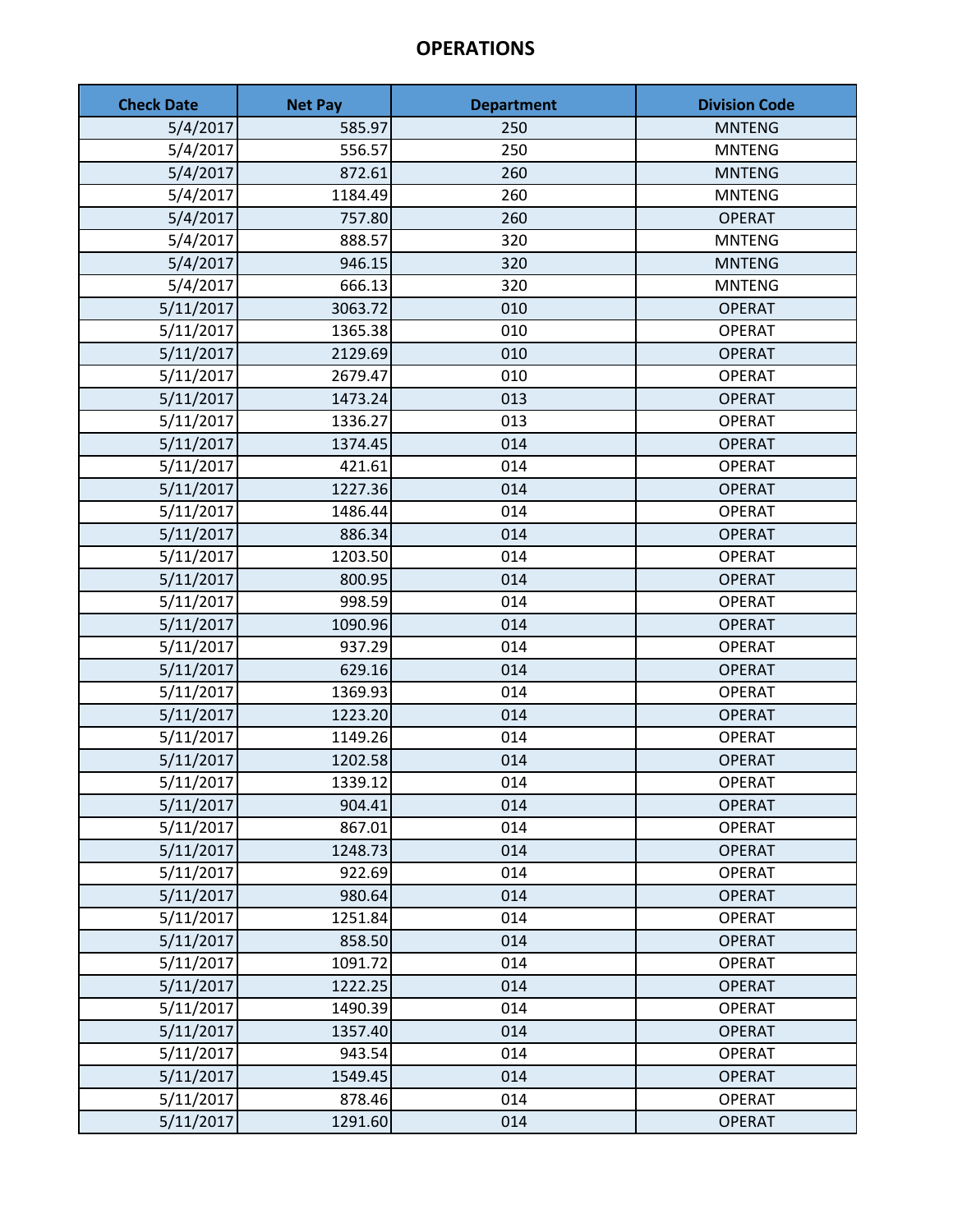| <b>Check Date</b> | <b>Net Pay</b> | <b>Department</b> | <b>Division Code</b> |
|-------------------|----------------|-------------------|----------------------|
| 5/11/2017         | 1313.13        | 014               | <b>OPERAT</b>        |
| 5/11/2017         | 1112.55        | 014               | <b>OPERAT</b>        |
| 5/11/2017         | 1027.93        | 014               | <b>OPERAT</b>        |
| 5/11/2017         | 1054.54        | 014               | <b>OPERAT</b>        |
| 5/11/2017         | 839.10         | 014               | <b>OPERAT</b>        |
| 5/11/2017         | 811.00         | 014               | <b>OPERAT</b>        |
| 5/11/2017         | 1315.99        | 014               | <b>OPERAT</b>        |
| 5/11/2017         | 1065.92        | 014               | <b>OPERAT</b>        |
| 5/11/2017         | 967.69         | 014               | <b>OPERAT</b>        |
| 5/11/2017         | 1339.41        | 014               | <b>OPERAT</b>        |
| 5/11/2017         | 568.47         | 014               | <b>OPERAT</b>        |
| 5/11/2017         | 929.65         | 014               | <b>OPERAT</b>        |
| 5/11/2017         | 801.24         | 014               | <b>OPERAT</b>        |
| 5/11/2017         | 867.00         | 014               | <b>OPERAT</b>        |
| 5/11/2017         | 971.73         | 014               | <b>OPERAT</b>        |
| 5/11/2017         | 742.49         | 014               | <b>OPERAT</b>        |
| 5/11/2017         | 1324.92        | 014               | <b>OPERAT</b>        |
| 5/11/2017         | 1113.60        | 014               | <b>OPERAT</b>        |
| 5/11/2017         | 926.82         | 014               | <b>OPERAT</b>        |
| 5/11/2017         | 1053.62        | 014               | <b>OPERAT</b>        |
| 5/11/2017         | 902.34         | 014               | <b>OPERAT</b>        |
| 5/11/2017         | 1159.00        | 014               | <b>OPERAT</b>        |
| 5/11/2017         | 1101.80        | 014               | <b>OPERAT</b>        |
| 5/11/2017         | 1530.11        | 014               | <b>OPERAT</b>        |
| 5/11/2017         | 467.83         | 014               | <b>OPERAT</b>        |
| 5/11/2017         | 1044.68        | 014               | <b>OPERAT</b>        |
| 5/11/2017         | 908.07         | 014               | <b>OPERAT</b>        |
| 5/11/2017         | 635.68         | 014               | <b>OPERAT</b>        |
| 5/11/2017         | 1146.45        | 014               | <b>OPERAT</b>        |
| 5/11/2017         | 1330.69        | 014               | <b>OPERAT</b>        |
| 5/11/2017         | 868.55         | 014               | <b>OPERAT</b>        |
| 5/11/2017         | 1110.16        | 014               | <b>OPERAT</b>        |
| 5/11/2017         | 1005.68        | 014               | <b>OPERAT</b>        |
| 5/11/2017         | 1231.80        | 014               | <b>OPERAT</b>        |
| 5/11/2017         | 866.63         | 014               | <b>OPERAT</b>        |
| 5/11/2017         | 962.18         | 014               | <b>OPERAT</b>        |
| 5/11/2017         | 982.76         | 014               | <b>OPERAT</b>        |
| 5/11/2017         | 1234.48        | 014               | <b>OPERAT</b>        |
| 5/11/2017         | 845.78         | 014               | <b>OPERAT</b>        |
| 5/11/2017         | 267.78         | 014               | <b>OPERAT</b>        |
| 5/11/2017         | 875.33         | 014               | <b>OPERAT</b>        |
| 5/11/2017         | 837.23         | 014               | <b>OPERAT</b>        |
| 5/11/2017         | 1020.49        | 014               | <b>OPERAT</b>        |
| 5/11/2017         | 951.60         | 014               | <b>OPERAT</b>        |
| 5/11/2017         | 1565.55        | 015               | <b>OPERAT</b>        |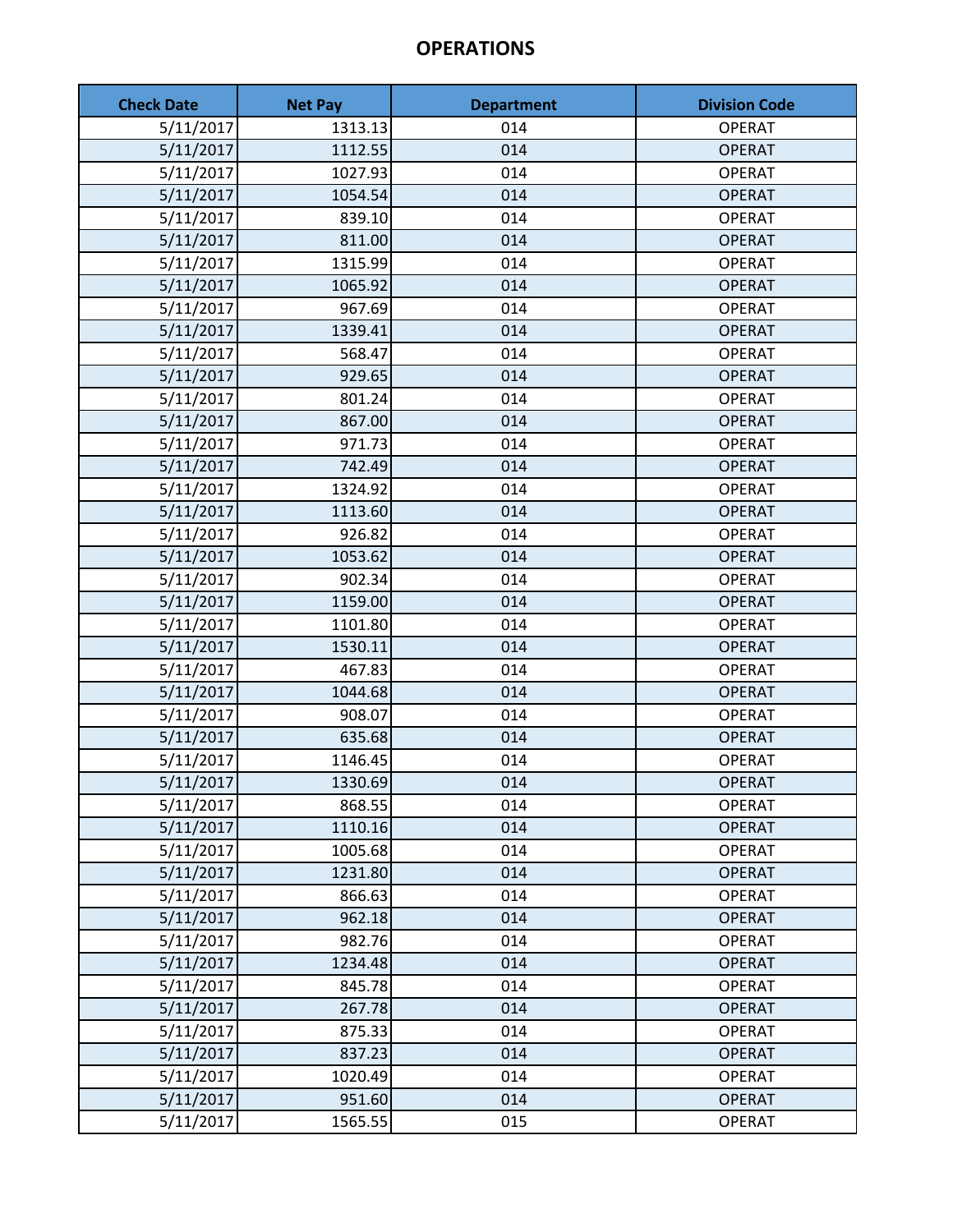| <b>Check Date</b> | <b>Net Pay</b> | <b>Department</b> | <b>Division Code</b> |
|-------------------|----------------|-------------------|----------------------|
| 5/11/2017         | 1954.34        | 015               | <b>OPERAT</b>        |
| 5/11/2017         | 2908.81        | 015               | <b>OPERAT</b>        |
| 5/11/2017         | 2316.59        | 015               | <b>OPERAT</b>        |
| 5/11/2017         | 2316.18        | 015               | <b>OPERAT</b>        |
| 5/11/2017         | 1411.45        | 015               | <b>OPERAT</b>        |
| 5/11/2017         | 1673.15        | 015               | <b>OPERAT</b>        |
| 5/11/2017         | 1360.86        | 015               | <b>OPERAT</b>        |
| 5/11/2017         | 1589.89        | 015               | <b>OPERAT</b>        |
| 5/11/2017         | 1331.26        | 015               | <b>OPERAT</b>        |
| 5/11/2017         | 1409.79        | 015               | <b>OPERAT</b>        |
| 5/11/2017         | 946.88         | 016               | <b>OPERAT</b>        |
| 5/11/2017         | 1220.12        | 016               | <b>OPERAT</b>        |
| 5/11/2017         | 673.29         | 016               | <b>OPERAT</b>        |
| 5/11/2017         | 552.13         | 016               | <b>OPERAT</b>        |
| 5/11/2017         | 993.28         | 016               | <b>OPERAT</b>        |
| 5/11/2017         | 338.62         | 017               | <b>OPERAT</b>        |
| 5/11/2017         | 1252.30        | 017               | <b>OPERAT</b>        |
| 5/11/2017         | 0.00           | 017               | <b>OPERAT</b>        |
| 5/11/2017         | 1325.95        | 017               | <b>OPERAT</b>        |
| 5/11/2017         | 1065.85        | 017               | <b>OPERAT</b>        |
| 5/11/2017         | 1907.81        | 017               | <b>OPERAT</b>        |
| 5/11/2017         | 1260.78        | 017               | <b>OPERAT</b>        |
| 5/11/2017         | 986.95         | 017               | <b>OPERAT</b>        |
| 5/11/2017         | 1904.73        | 017               | <b>OPERAT</b>        |
| 5/11/2017         | 1385.22        | 017               | <b>OPERAT</b>        |
| 5/11/2017         | 1389.91        | 017               | <b>OPERAT</b>        |
| 5/11/2017         | 1468.90        | 017               | <b>OPERAT</b>        |
| 5/11/2017         | 1418.18        | 017               | <b>OPERAT</b>        |
| 5/11/2017         | 1782.86        | 017               | <b>OPERAT</b>        |
| 5/11/2017         | 1436.01        | 017               | <b>OPERAT</b>        |
| 5/11/2017         | 1899.75        | 018               | <b>OPERAT</b>        |
| 5/11/2017         | 1231.27        | 018               | <b>OPERAT</b>        |
| 5/11/2017         | 1263.48        | 018               | <b>OPERAT</b>        |
| 5/11/2017         | 1434.47        | 018               | <b>OPERAT</b>        |
| 5/11/2017         | 1640.87        | 018               | <b>OPERAT</b>        |
| 5/11/2017         | 1377.12        | 018               | <b>OPERAT</b>        |
| 5/11/2017         | 1674.83        | 018               | <b>OPERAT</b>        |
| 5/11/2017         | 1488.68        | 018               | <b>OPERAT</b>        |
| 5/11/2017         | 1279.63        | 018               | <b>OPERAT</b>        |
| 5/11/2017         | 1343.20        | 018               | <b>OPERAT</b>        |
| 5/11/2017         | 2067.91        | 018               | <b>OPERAT</b>        |
| 5/11/2017         | 1313.90        | 018               | <b>OPERAT</b>        |
| 5/11/2017         | 1588.03        | 018               | <b>OPERAT</b>        |
| 5/11/2017         | 1338.54        | 018               | <b>OPERAT</b>        |
| 5/11/2017         | 1368.52        | 018               | <b>OPERAT</b>        |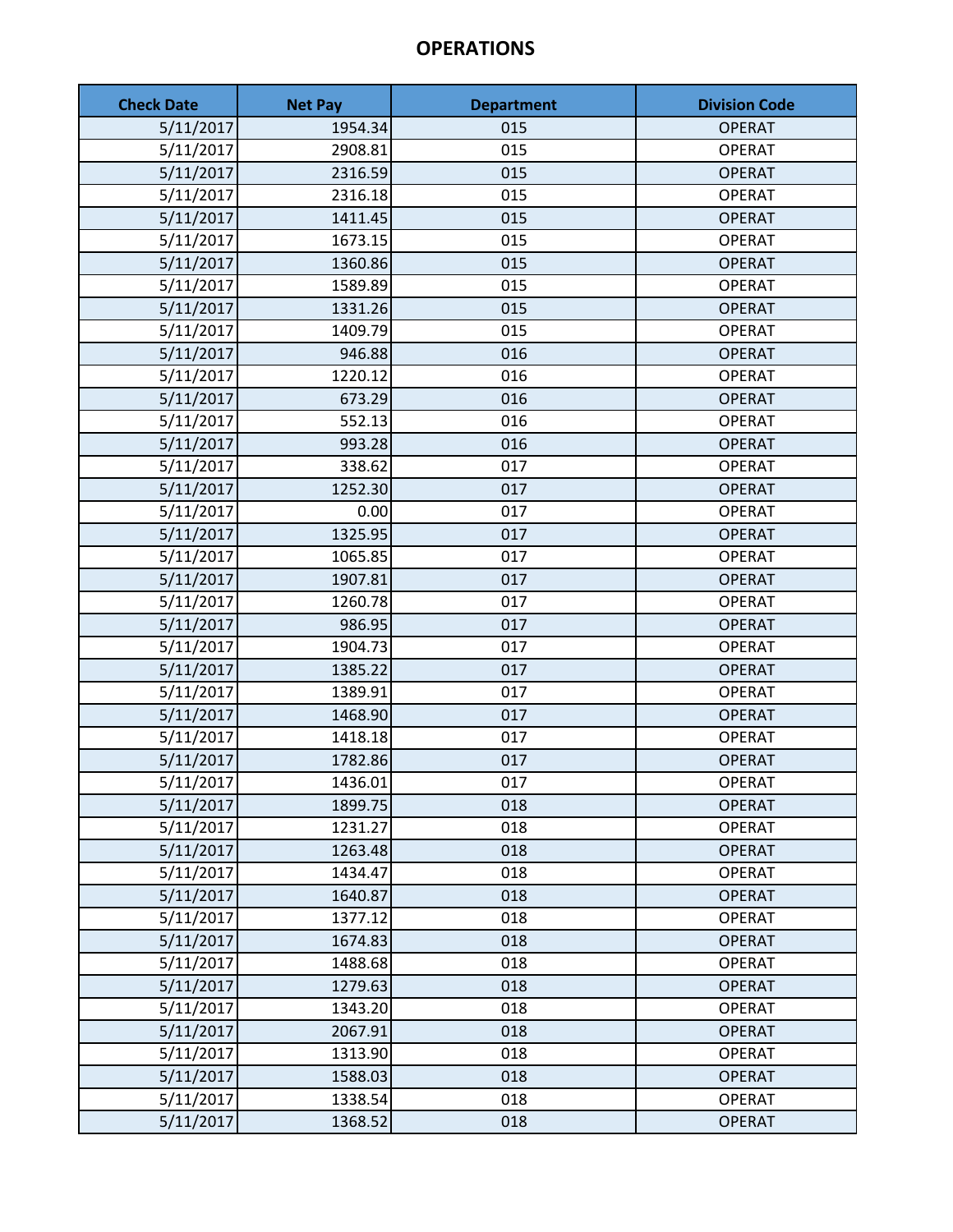| <b>Check Date</b> | <b>Net Pay</b> | <b>Department</b> | <b>Division Code</b> |
|-------------------|----------------|-------------------|----------------------|
| 5/11/2017         | 1223.32        | 018               | <b>OPERAT</b>        |
| 5/11/2017         | 1499.53        | 021               | <b>OPERAT</b>        |
| 5/11/2017         | 1580.29        | 021               | <b>OPERAT</b>        |
| 5/11/2017         | 999.11         | 022               | <b>OPERAT</b>        |
| 5/11/2017         | 1096.79        | 025               | <b>OPERAT</b>        |
| 5/11/2017         | 795.29         | 025               | <b>OPERAT</b>        |
| 5/11/2017         | 1142.01        | 025               | <b>OPERAT</b>        |
| 5/11/2017         | 1456.33        | 025               | <b>OPERAT</b>        |
| 5/11/2017         | 1061.20        | 025               | <b>OPERAT</b>        |
| 5/11/2017         | 867.55         | 025               | <b>OPERAT</b>        |
| 5/11/2017         | 1638.21        | 025               | <b>OPERAT</b>        |
| 5/11/2017         | 832.33         | 025               | <b>OPERAT</b>        |
| 5/11/2017         | 727.86         | 025               | <b>OPERAT</b>        |
| 5/11/2017         | 815.20         | 030               | <b>OPERAT</b>        |
| 5/11/2017         | 302.85         | 030               | <b>OPERAT</b>        |
| 5/11/2017         | 1170.71        | 030               | <b>OPERAT</b>        |
| 5/11/2017         | 894.19         | 030               | <b>OPERAT</b>        |
| 5/11/2017         | 931.69         | 030               | <b>OPERAT</b>        |
| 5/11/2017         | 1592.68        | 030               | <b>OPERAT</b>        |
| 5/11/2017         | 1109.86        | 030               | <b>OPERAT</b>        |
| 5/11/2017         | 653.63         | 030               | <b>OPERAT</b>        |
| 5/11/2017         | 1596.48        | 030               | <b>OPERAT</b>        |
| 5/11/2017         | 430.62         | 030               | <b>OPERAT</b>        |
| 5/11/2017         | 1550.02        | 030               | <b>OPERAT</b>        |
| 5/11/2017         | 1231.35        | 030               | <b>OPERAT</b>        |
| 5/11/2017         | 1280.68        | 030               | <b>OPERAT</b>        |
| 5/11/2017         | 612.96         | 030               | <b>OPERAT</b>        |
| 5/11/2017         | 1152.41        | 030               | <b>OPERAT</b>        |
| 5/11/2017         | 111.78         | 030               | <b>OPERAT</b>        |
| 5/11/2017         | 1468.69        | 030               | <b>OPERAT</b>        |
| 5/11/2017         | 1407.76        | 030               | <b>OPERAT</b>        |
| 5/11/2017         | 678.09         | 030               | <b>OPERAT</b>        |
| 5/11/2017         | 940.23         | 030               | <b>OPERAT</b>        |
| 5/11/2017         | 957.12         | 030               | <b>OPERAT</b>        |
| 5/11/2017         | 339.88         | 030               | <b>OPERAT</b>        |
| 5/11/2017         | 1155.43        | 030               | <b>OPERAT</b>        |
| 5/11/2017         | 857.13         | 030               | <b>OPERAT</b>        |
| 5/11/2017         | 765.33         | 030               | <b>OPERAT</b>        |
| 5/11/2017         | 1550.96        | 030               | <b>OPERAT</b>        |
| 5/11/2017         | 186.42         | 030               | <b>OPERAT</b>        |
| 5/11/2017         | 1074.86        | 030               | <b>OPERAT</b>        |
| 5/11/2017         | 1028.88        | 030               | <b>OPERAT</b>        |
| 5/11/2017         | 24.13          | 030               | <b>OPERAT</b>        |
| 5/11/2017         | 618.85         | 030               | <b>OPERAT</b>        |
| 5/11/2017         | 721.97         | 030               | <b>OPERAT</b>        |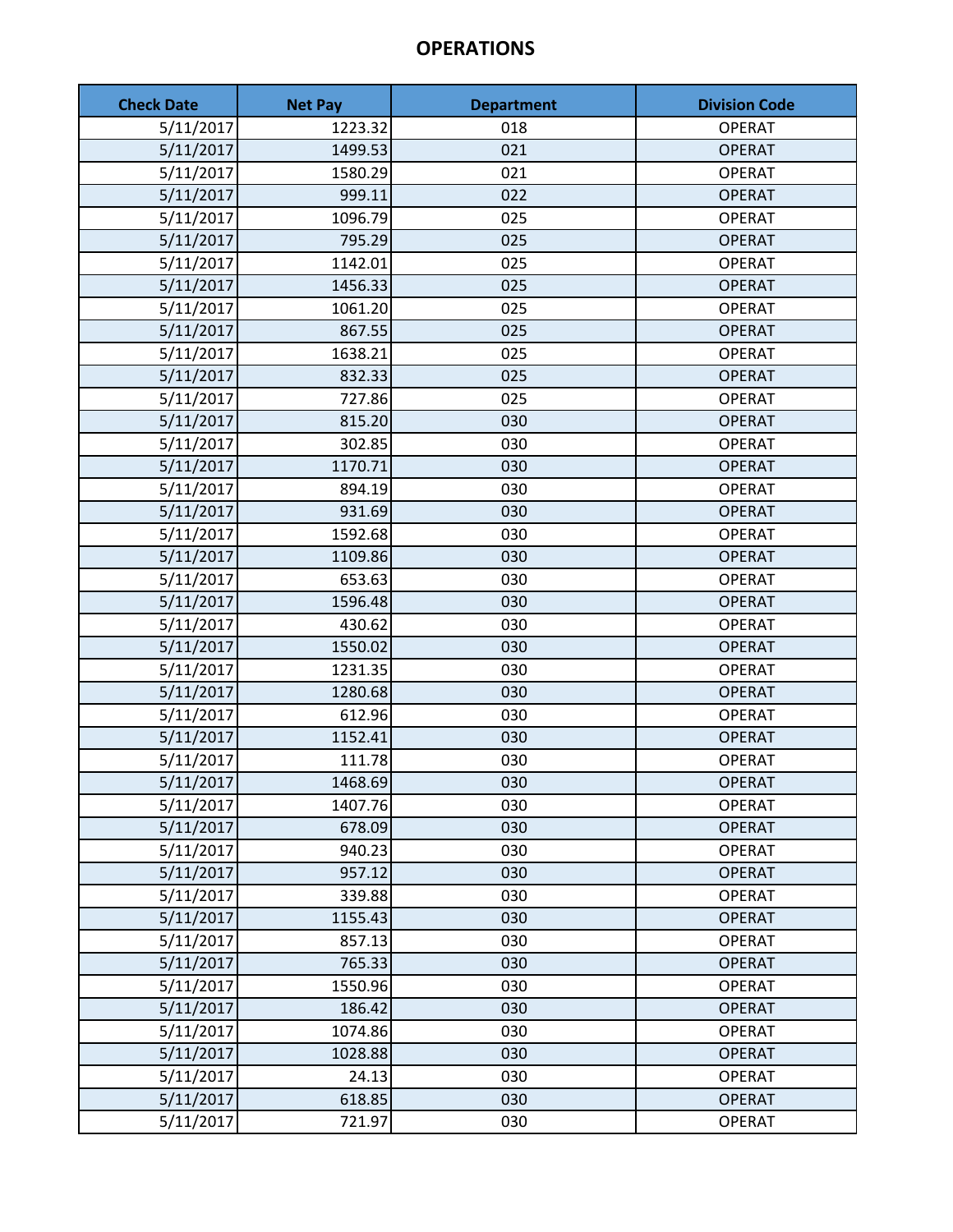| <b>Check Date</b> | <b>Net Pay</b> | <b>Department</b> | <b>Division Code</b> |
|-------------------|----------------|-------------------|----------------------|
| 5/11/2017         | 1485.89        | 030               | <b>OPERAT</b>        |
| 5/11/2017         | 1236.17        | 030               | <b>OPERAT</b>        |
| 5/11/2017         | 1917.77        | 030               | <b>OPERAT</b>        |
| 5/11/2017         | 1076.20        | 030               | <b>OPERAT</b>        |
| 5/11/2017         | 1410.24        | 030               | <b>OPERAT</b>        |
| 5/11/2017         | 783.87         | 030               | <b>OPERAT</b>        |
| 5/11/2017         | 1277.86        | 030               | <b>OPERAT</b>        |
| 5/11/2017         | 392.17         | 030               | <b>OPERAT</b>        |
| 5/11/2017         | 910.56         | 030               | <b>OPERAT</b>        |
| 5/11/2017         | 1222.57        | 030               | <b>OPERAT</b>        |
| 5/11/2017         | 950.09         | 030               | <b>OPERAT</b>        |
| 5/11/2017         | 317.66         | 030               | <b>OPERAT</b>        |
| 5/11/2017         | 980.65         | 030               | <b>OPERAT</b>        |
| 5/11/2017         | 1420.32        | 030               | <b>OPERAT</b>        |
| 5/11/2017         | 1465.84        | 030               | <b>OPERAT</b>        |
| 5/11/2017         | 1361.57        | 030               | <b>OPERAT</b>        |
| 5/11/2017         | 1143.29        | 030               | <b>OPERAT</b>        |
| 5/11/2017         | 819.95         | 030               | <b>OPERAT</b>        |
| 5/11/2017         | 1131.01        | 030               | <b>OPERAT</b>        |
| 5/11/2017         | 680.95         | 030               | <b>OPERAT</b>        |
| 5/11/2017         | 1312.39        | 030               | <b>OPERAT</b>        |
| 5/11/2017         | 1176.44        | 030               | <b>OPERAT</b>        |
| 5/11/2017         | 1900.04        | 030               | <b>OPERAT</b>        |
| 5/11/2017         | 974.53         | 030               | <b>OPERAT</b>        |
| 5/11/2017         | 1222.49        | 030               | <b>OPERAT</b>        |
| 5/11/2017         | 921.98         | 030               | <b>OPERAT</b>        |
| 5/11/2017         | 1379.23        | 030               | <b>OPERAT</b>        |
| 5/11/2017         | 819.50         | 030               | <b>OPERAT</b>        |
| 5/11/2017         | 785.89         | 030               | <b>OPERAT</b>        |
| 5/11/2017         | 403.81         | 030               | <b>OPERAT</b>        |
| 5/11/2017         | 989.62         | 030               | <b>OPERAT</b>        |
| 5/11/2017         | 1022.57        | 030               | <b>OPERAT</b>        |
| 5/11/2017         | 1327.09        | 030               | <b>OPERAT</b>        |
| 5/11/2017         | 1762.97        | 030               | <b>OPERAT</b>        |
| 5/11/2017         | 1094.01        | 030               | <b>OPERAT</b>        |
| 5/11/2017         | 1064.49        | 030               | <b>OPERAT</b>        |
| 5/11/2017         | 544.74         | 030               | <b>OPERAT</b>        |
| 5/11/2017         | 915.71         | 030               | <b>OPERAT</b>        |
| 5/11/2017         | 1507.99        | 030               | <b>OPERAT</b>        |
| 5/11/2017         | 1592.43        | 030               | <b>OPERAT</b>        |
| 5/11/2017         | 840.59         | 030               | <b>OPERAT</b>        |
| 5/11/2017         | 872.59         | 030               | <b>OPERAT</b>        |
| 5/11/2017         | 1554.66        | 030               | <b>OPERAT</b>        |
| 5/11/2017         | 936.88         | 030               | <b>OPERAT</b>        |
| 5/11/2017         | 956.07         | 030               | <b>OPERAT</b>        |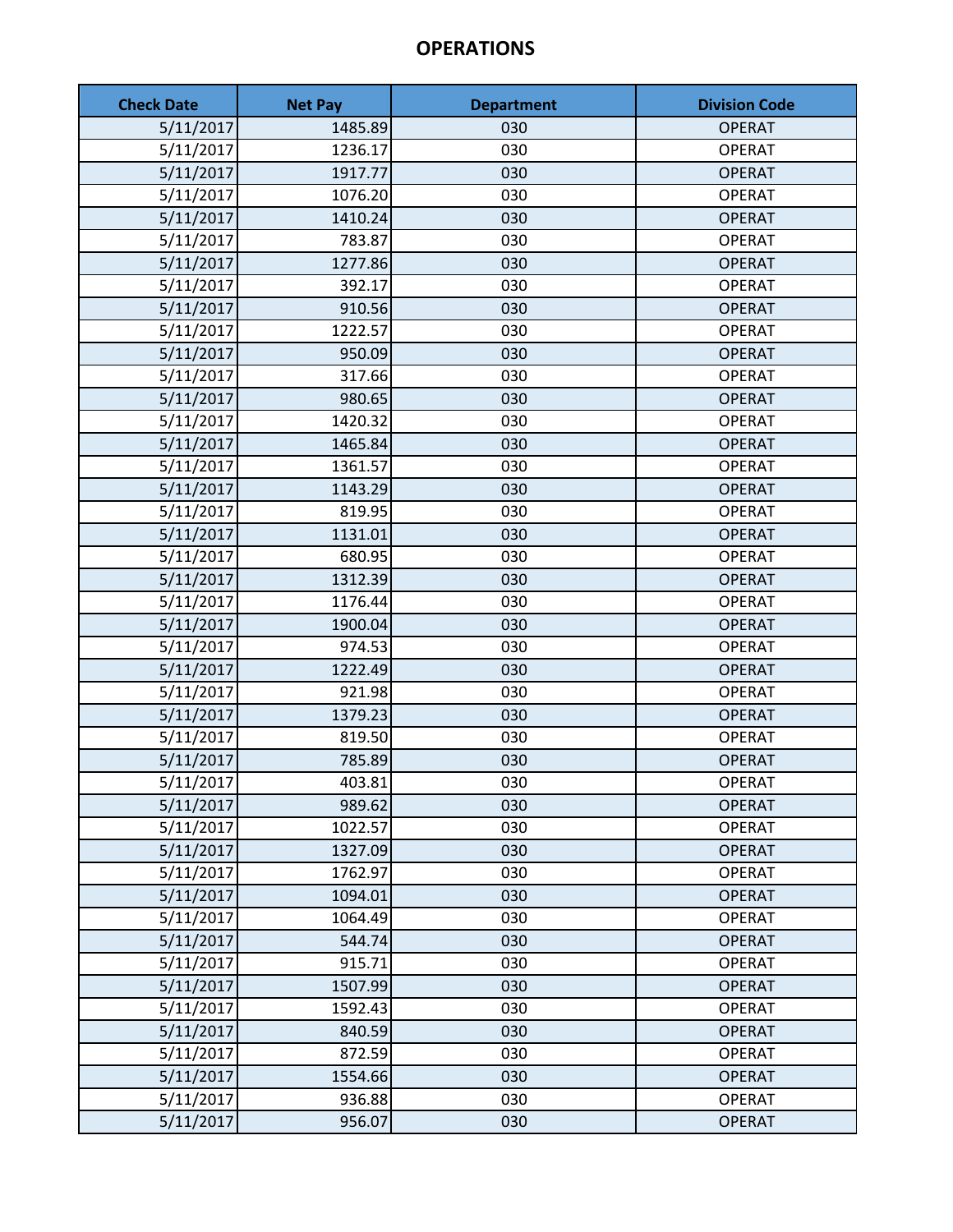| <b>Check Date</b>     | <b>Net Pay</b> | <b>Department</b> | <b>Division Code</b> |
|-----------------------|----------------|-------------------|----------------------|
| 5/11/2017             | 1343.38        | 030               | <b>OPERAT</b>        |
| 5/11/2017             | 1267.84        | 030               | <b>OPERAT</b>        |
| 5/11/2017             | 108.87         | 030               | <b>OPERAT</b>        |
| 5/11/2017             | 858.66         | 030               | <b>OPERAT</b>        |
| 5/11/2017             | 948.94         | 030               | <b>OPERAT</b>        |
| 5/11/2017             | 1970.92        | 030               | <b>OPERAT</b>        |
| 5/11/2017             | 955.79         | 030               | <b>OPERAT</b>        |
| 5/11/2017             | 966.71         | 030               | <b>OPERAT</b>        |
| 5/11/2017             | 1128.77        | 030               | <b>OPERAT</b>        |
| 5/11/2017             | 1629.89        | 030               | <b>OPERAT</b>        |
| 5/11/2017             | 1085.37        | 030               | <b>OPERAT</b>        |
| 5/11/2017             | 1285.67        | 030               | <b>OPERAT</b>        |
| 5/11/2017             | 1331.13        | 030               | <b>OPERAT</b>        |
| 5/11/2017             | 995.00         | 030               | <b>OPERAT</b>        |
| 5/11/2017             | 1056.76        | 030               | <b>OPERAT</b>        |
| 5/11/2017             | 1293.00        | 030               | <b>OPERAT</b>        |
| 5/11/2017             | 1491.29        | 030               | <b>OPERAT</b>        |
| 5/11/2017             | 809.40         | 030               | <b>OPERAT</b>        |
| 5/11/2017             | 1043.42        | 030               | <b>OPERAT</b>        |
| 5/11/2017             | 961.36         | 030               | <b>OPERAT</b>        |
| 5/11/2017             | 1697.34        | 030               | <b>OPERAT</b>        |
| 5/11/2017             | 281.59         | 030               | <b>OPERAT</b>        |
| 5/11/2017             | 776.82         | 030               | <b>OPERAT</b>        |
| $\frac{1}{5}/11/2017$ | 1688.00        | 030               | <b>OPERAT</b>        |
| 5/11/2017             | 1092.36        | 030               | <b>OPERAT</b>        |
| 5/11/2017             | 803.28         | 030               | <b>OPERAT</b>        |
| 5/11/2017             | 1168.18        | 030               | <b>OPERAT</b>        |
| 5/11/2017             | 295.53         | 030               | <b>OPERAT</b>        |
| 5/11/2017             | 1393.41        | 030               | <b>OPERAT</b>        |
| 5/11/2017             | 1370.83        | 030               | <b>OPERAT</b>        |
| 5/11/2017             | 903.75         | 030               | <b>OPERAT</b>        |
| 5/11/2017             | 753.26         | 030               | <b>OPERAT</b>        |
| 5/11/2017             | 1009.46        | 030               | <b>OPERAT</b>        |
| 5/11/2017             | 1082.17        | 030               | <b>OPERAT</b>        |
| 5/11/2017             | 713.79         | 030               | <b>OPERAT</b>        |
| 5/11/2017             | 1258.55        | 030               | <b>OPERAT</b>        |
| 5/11/2017             | 1475.68        | 030               | <b>OPERAT</b>        |
| 5/11/2017             | 1551.37        | 030               | <b>OPERAT</b>        |
| 5/11/2017             | 1268.55        | 030               | <b>OPERAT</b>        |
| 5/11/2017             | 1117.80        | 030               | <b>OPERAT</b>        |
| 5/11/2017             | 873.18         | 030               | <b>OPERAT</b>        |
| 5/11/2017             | 1977.43        | 030               | <b>OPERAT</b>        |
| 5/11/2017             | 1561.29        | 030               | <b>OPERAT</b>        |
| 5/11/2017             | 1216.31        | 030               | <b>OPERAT</b>        |
| 5/11/2017             | 978.88         | 030               | <b>OPERAT</b>        |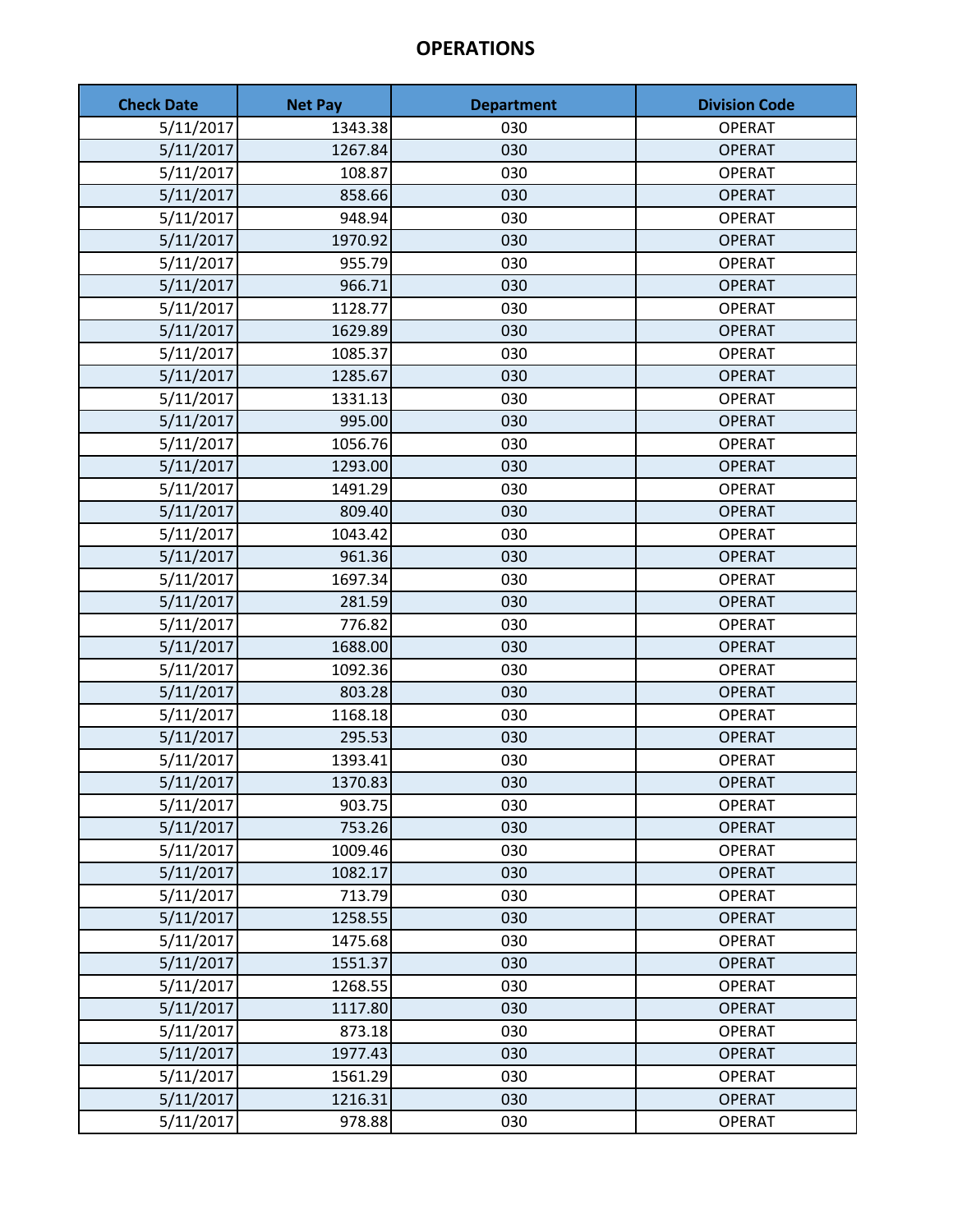| <b>Check Date</b> | <b>Net Pay</b> | <b>Department</b> | <b>Division Code</b> |
|-------------------|----------------|-------------------|----------------------|
| 5/11/2017         | 1255.99        | 030               | <b>OPERAT</b>        |
| 5/11/2017         | 869.13         | 030               | <b>OPERAT</b>        |
| 5/11/2017         | 1195.74        | 030               | <b>OPERAT</b>        |
| 5/11/2017         | 1259.01        | 030               | <b>OPERAT</b>        |
| 5/11/2017         | 1182.27        | 030               | <b>OPERAT</b>        |
| 5/11/2017         | 1369.02        | 030               | <b>OPERAT</b>        |
| 5/11/2017         | 972.47         | 030               | <b>OPERAT</b>        |
| 5/11/2017         | 702.84         | 030               | <b>OPERAT</b>        |
| 5/11/2017         | 438.02         | 030               | <b>OPERAT</b>        |
| 5/11/2017         | 1096.31        | 030               | <b>OPERAT</b>        |
| 5/11/2017         | 2016.96        | 030               | <b>OPERAT</b>        |
| 5/11/2017         | 824.52         | 030               | <b>OPERAT</b>        |
| 5/11/2017         | 1677.80        | 030               | <b>OPERAT</b>        |
| 5/11/2017         | 1377.51        | 030               | <b>OPERAT</b>        |
| 5/11/2017         | 1309.47        | 030               | <b>OPERAT</b>        |
| 5/11/2017         | 908.88         | 030               | <b>OPERAT</b>        |
| 5/11/2017         | 1206.08        | 030               | <b>OPERAT</b>        |
| 5/11/2017         | 1306.40        | 030               | <b>OPERAT</b>        |
| 5/11/2017         | 1649.36        | 030               | <b>OPERAT</b>        |
| 5/11/2017         | 1161.14        | 030               | <b>OPERAT</b>        |
| 5/11/2017         | 932.64         | 030               | <b>OPERAT</b>        |
| 5/11/2017         | 1139.62        | 030               | <b>OPERAT</b>        |
| 5/11/2017         | 1527.76        | 030               | <b>OPERAT</b>        |
| 5/11/2017         | 546.50         | 030               | <b>OPERAT</b>        |
| 5/11/2017         | 1130.88        | 030               | <b>OPERAT</b>        |
| 5/11/2017         | 1800.90        | 030               | <b>OPERAT</b>        |
| 5/11/2017         | 232.41         | 030               | <b>OPERAT</b>        |
| 5/11/2017         | 1575.38        | 030               | <b>OPERAT</b>        |
| 5/11/2017         | 845.40         | 030               | <b>OPERAT</b>        |
| 5/11/2017         | 863.85         | 030               | <b>OPERAT</b>        |
| 5/11/2017         | 1397.85        | 030               | <b>OPERAT</b>        |
| 5/11/2017         | 964.15         | 030               | <b>OPERAT</b>        |
| 5/11/2017         | 1024.25        | 030               | <b>OPERAT</b>        |
| 5/11/2017         | 1676.56        | 030               | <b>OPERAT</b>        |
| 5/11/2017         | 1328.84        | 030               | <b>OPERAT</b>        |
| 5/11/2017         | 1638.48        | 030               | <b>OPERAT</b>        |
| 5/11/2017         | 62.44          | 030               | <b>OPERAT</b>        |
| 5/11/2017         | 3700.81        | 030               | <b>OPERAT</b>        |
| 5/11/2017         | 1744.41        | 030               | <b>OPERAT</b>        |
| 5/11/2017         | 1337.33        | 030               | <b>OPERAT</b>        |
| 5/11/2017         | 1046.10        | 030               | <b>OPERAT</b>        |
| 5/11/2017         | 1141.50        | 030               | <b>OPERAT</b>        |
| 5/11/2017         | 1050.55        | 030               | <b>OPERAT</b>        |
| 5/11/2017         | 472.47         | 030               | <b>OPERAT</b>        |
| 5/11/2017         | 1816.58        | 030               | <b>OPERAT</b>        |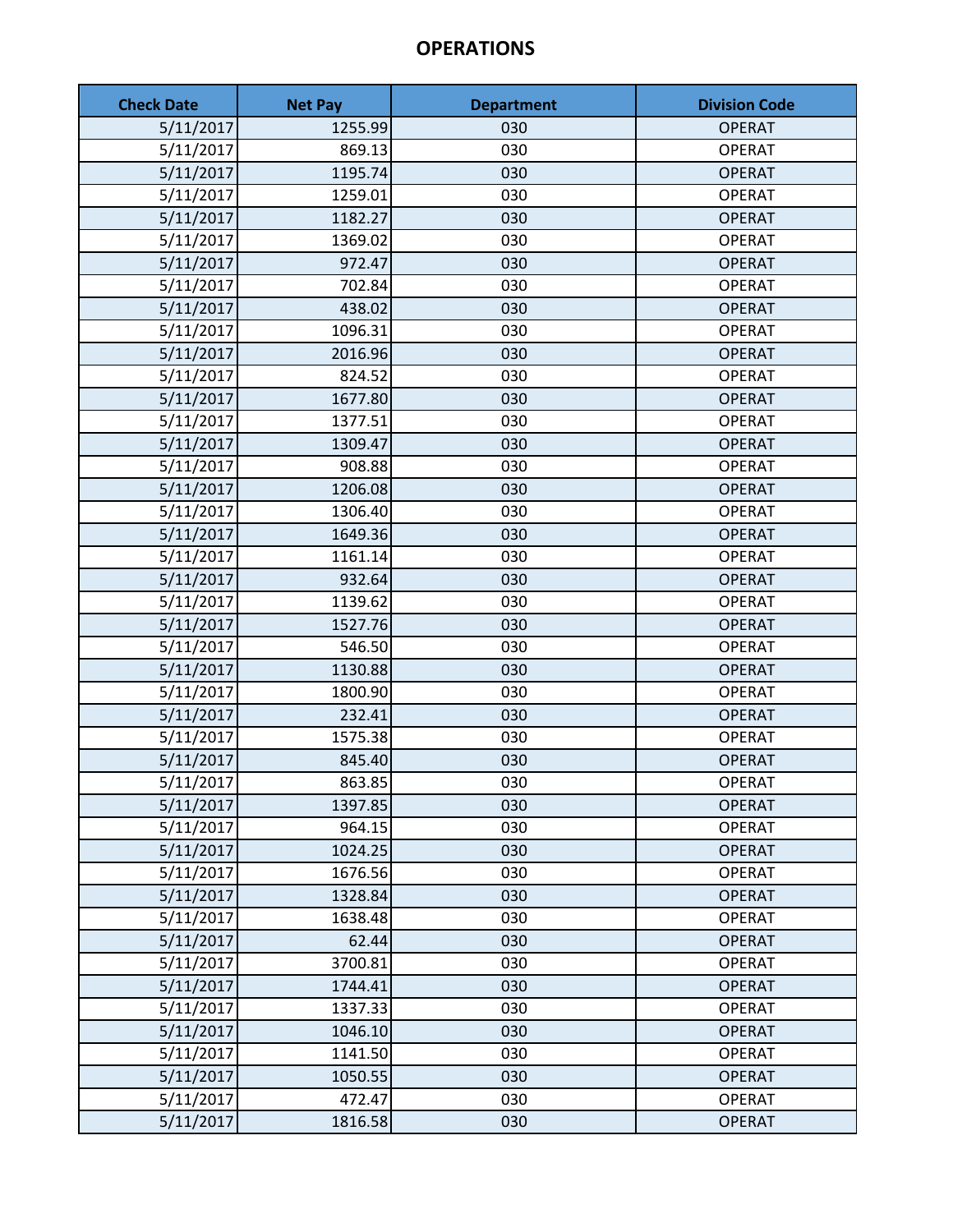| <b>Check Date</b> | <b>Net Pay</b> | <b>Department</b> | <b>Division Code</b> |
|-------------------|----------------|-------------------|----------------------|
| 5/11/2017         | 1051.39        | 030               | <b>OPERAT</b>        |
| 5/11/2017         | 753.63         | 030               | <b>OPERAT</b>        |
| 5/11/2017         | 941.34         | 030               | <b>OPERAT</b>        |
| 5/11/2017         | 966.64         | 030               | <b>OPERAT</b>        |
| 5/11/2017         | 1584.87        | 030               | <b>OPERAT</b>        |
| 5/11/2017         | 1812.65        | 030               | <b>OPERAT</b>        |
| 5/11/2017         | 1716.98        | 030               | <b>OPERAT</b>        |
| 5/11/2017         | 1640.37        | 030               | <b>OPERAT</b>        |
| 5/11/2017         | 260.83         | 030               | <b>OPERAT</b>        |
| 5/11/2017         | 802.12         | 030               | <b>OPERAT</b>        |
| 5/11/2017         | 923.81         | 030               | <b>OPERAT</b>        |
| 5/11/2017         | 749.48         | 030               | <b>OPERAT</b>        |
| 5/11/2017         | 1274.34        | 030               | <b>OPERAT</b>        |
| 5/11/2017         | 1901.67        | 030               | <b>OPERAT</b>        |
| 5/11/2017         | 1028.29        | 030               | <b>OPERAT</b>        |
| 5/11/2017         | 1118.04        | 030               | <b>OPERAT</b>        |
| 5/11/2017         | 1215.05        | 030               | <b>OPERAT</b>        |
| 5/11/2017         | 1037.88        | 030               | <b>OPERAT</b>        |
| 5/11/2017         | 1429.64        | 030               | <b>OPERAT</b>        |
| 5/11/2017         | 1115.40        | 030               | <b>OPERAT</b>        |
| 5/11/2017         | 786.92         | 030               | <b>OPERAT</b>        |
| 5/11/2017         | 1535.66        | 030               | <b>OPERAT</b>        |
| 5/11/2017         | 919.92         | 030               | <b>OPERAT</b>        |
| 5/11/2017         | 1198.10        | 030               | <b>OPERAT</b>        |
| 5/11/2017         | 837.58         | 030               | <b>OPERAT</b>        |
| 5/11/2017         | 1381.05        | 030               | <b>OPERAT</b>        |
| 5/11/2017         | 912.31         | 030               | <b>OPERAT</b>        |
| 5/11/2017         | 2284.99        | 030               | <b>OPERAT</b>        |
| 5/11/2017         | 1676.99        | 030               | <b>OPERAT</b>        |
| 5/11/2017         | 972.92         | 030               | <b>OPERAT</b>        |
| 5/11/2017         | 1846.91        | 030               | <b>OPERAT</b>        |
| 5/11/2017         | 941.88         | 030               | <b>OPERAT</b>        |
| 5/11/2017         | 1024.29        | 030               | <b>OPERAT</b>        |
| 5/11/2017         | 1346.91        | 030               | <b>OPERAT</b>        |
| 5/11/2017         | 1134.12        | 030               | <b>OPERAT</b>        |
| 5/11/2017         | 702.31         | 030               | <b>OPERAT</b>        |
| 5/11/2017         | 958.47         | 030               | <b>OPERAT</b>        |
| 5/11/2017         | 1167.46        | 030               | <b>OPERAT</b>        |
| 5/11/2017         | 1523.41        | 030               | <b>OPERAT</b>        |
| 5/11/2017         | 1589.16        | 030               | <b>OPERAT</b>        |
| 5/11/2017         | 1687.64        | 030               | <b>OPERAT</b>        |
| 5/11/2017         | 1534.54        | 030               | <b>OPERAT</b>        |
| 5/11/2017         | 947.15         | 030               | <b>OPERAT</b>        |
| 5/11/2017         | 1547.62        | 030               | <b>OPERAT</b>        |
| 5/11/2017         | 1040.18        | 030               | <b>OPERAT</b>        |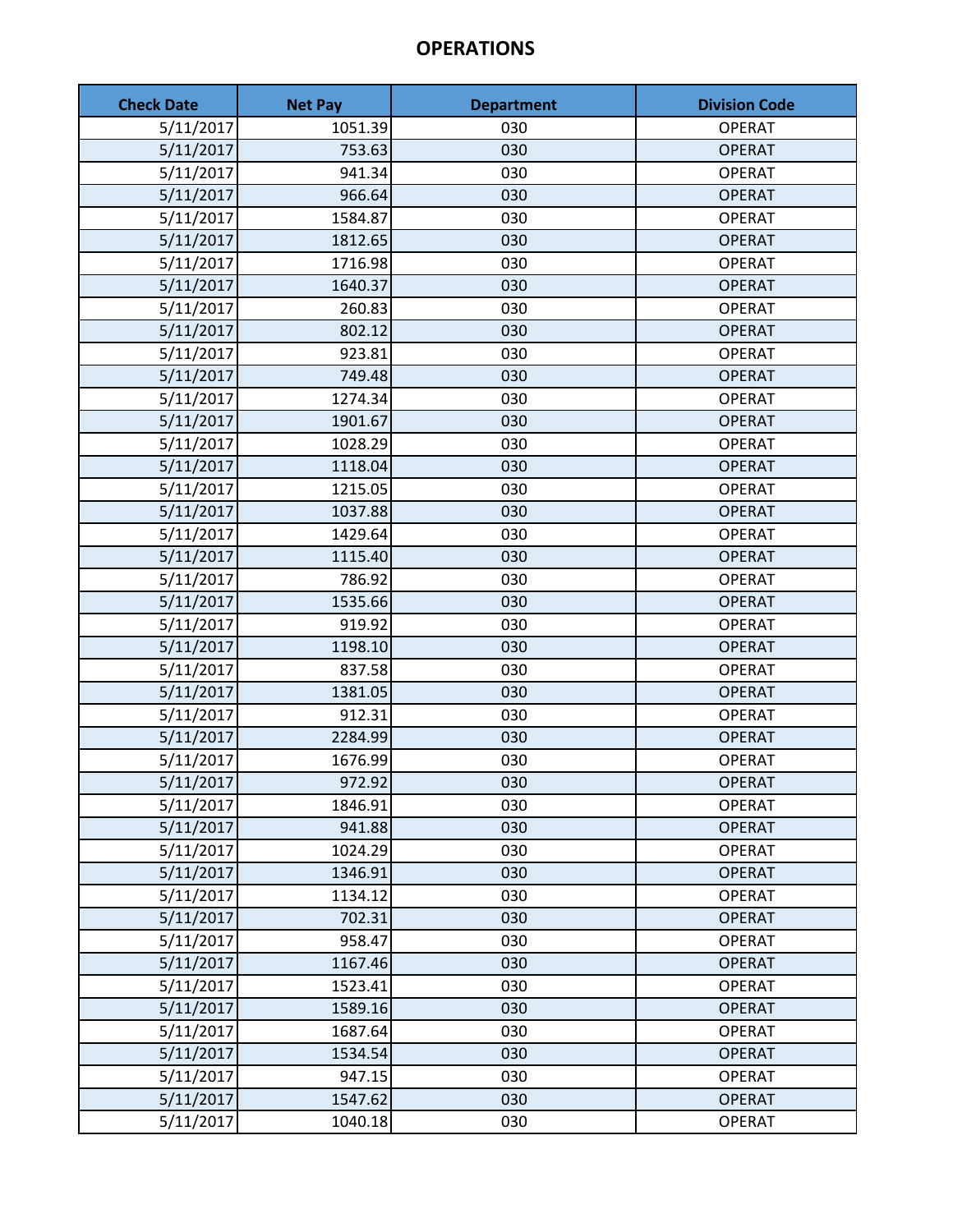| <b>Check Date</b> | <b>Net Pay</b> | <b>Department</b> | <b>Division Code</b> |
|-------------------|----------------|-------------------|----------------------|
| 5/11/2017         | 1095.51        | 030               | <b>OPERAT</b>        |
| 5/11/2017         | 733.61         | 030               | <b>OPERAT</b>        |
| 5/11/2017         | 795.26         | 030               | <b>OPERAT</b>        |
| 5/11/2017         | 1692.58        | 030               | <b>OPERAT</b>        |
| 5/11/2017         | 700.93         | 030               | <b>OPERAT</b>        |
| 5/11/2017         | 859.38         | 030               | <b>OPERAT</b>        |
| 5/11/2017         | 1052.80        | 030               | <b>OPERAT</b>        |
| 5/11/2017         | 652.90         | 030               | <b>OPERAT</b>        |
| 5/11/2017         | 836.18         | 030               | <b>OPERAT</b>        |
| 5/11/2017         | 0.00           | 030               | <b>OPERAT</b>        |
| 5/11/2017         | 1334.29        | 030               | <b>OPERAT</b>        |
| 5/11/2017         | 783.55         | 030               | <b>OPERAT</b>        |
| 5/11/2017         | 999.92         | 030               | <b>OPERAT</b>        |
| 5/11/2017         | 1514.17        | 030               | <b>OPERAT</b>        |
| 5/11/2017         | 1008.71        | 030               | <b>OPERAT</b>        |
| 5/11/2017         | 1167.40        | 030               | <b>OPERAT</b>        |
| 5/11/2017         | 1294.84        | 030               | <b>OPERAT</b>        |
| 5/11/2017         | 1077.60        | 030               | <b>OPERAT</b>        |
| 5/11/2017         | 826.39         | 030               | <b>OPERAT</b>        |
| 5/11/2017         | 893.04         | 030               | <b>OPERAT</b>        |
| 5/11/2017         | 1214.00        | 030               | <b>OPERAT</b>        |
| 5/11/2017         | 972.80         | 030               | <b>OPERAT</b>        |
| 5/11/2017         | 935.05         | 030               | <b>OPERAT</b>        |
| 5/11/2017         | 1190.11        | 030               | <b>OPERAT</b>        |
| 5/11/2017         | 848.58         | 030               | <b>OPERAT</b>        |
| 5/11/2017         | 1191.74        | 030               | <b>OPERAT</b>        |
| 5/11/2017         | 1898.03        | 030               | <b>OPERAT</b>        |
| 5/11/2017         | 1107.51        | 030               | <b>OPERAT</b>        |
| 5/11/2017         | 1392.80        | 030               | <b>OPERAT</b>        |
| 5/11/2017         | 895.80         | 030               | <b>OPERAT</b>        |
| 5/11/2017         | 2583.84        | 030               | <b>OPERAT</b>        |
| 5/11/2017         | 908.53         | 030               | <b>OPERAT</b>        |
| 5/11/2017         | 303.47         | 030               | <b>OPERAT</b>        |
| 5/11/2017         | 1113.00        | 030               | <b>OPERAT</b>        |
| 5/11/2017         | 839.42         | 030               | <b>OPERAT</b>        |
| 5/11/2017         | 1106.42        | 030               | <b>OPERAT</b>        |
| 5/11/2017         | 951.26         | 030               | <b>OPERAT</b>        |
| 5/11/2017         | 1317.88        | 030               | <b>OPERAT</b>        |
| 5/11/2017         | 1990.84        | 030               | <b>OPERAT</b>        |
| 5/11/2017         | 1625.15        | 030               | <b>OPERAT</b>        |
| 5/11/2017         | 925.10         | 030               | <b>OPERAT</b>        |
| 5/11/2017         | 1101.99        | 030               | <b>OPERAT</b>        |
| 5/11/2017         | 869.64         | 030               | <b>OPERAT</b>        |
| 5/11/2017         | 1024.84        | 030               | <b>OPERAT</b>        |
| 5/11/2017         | 997.57         | 030               | <b>OPERAT</b>        |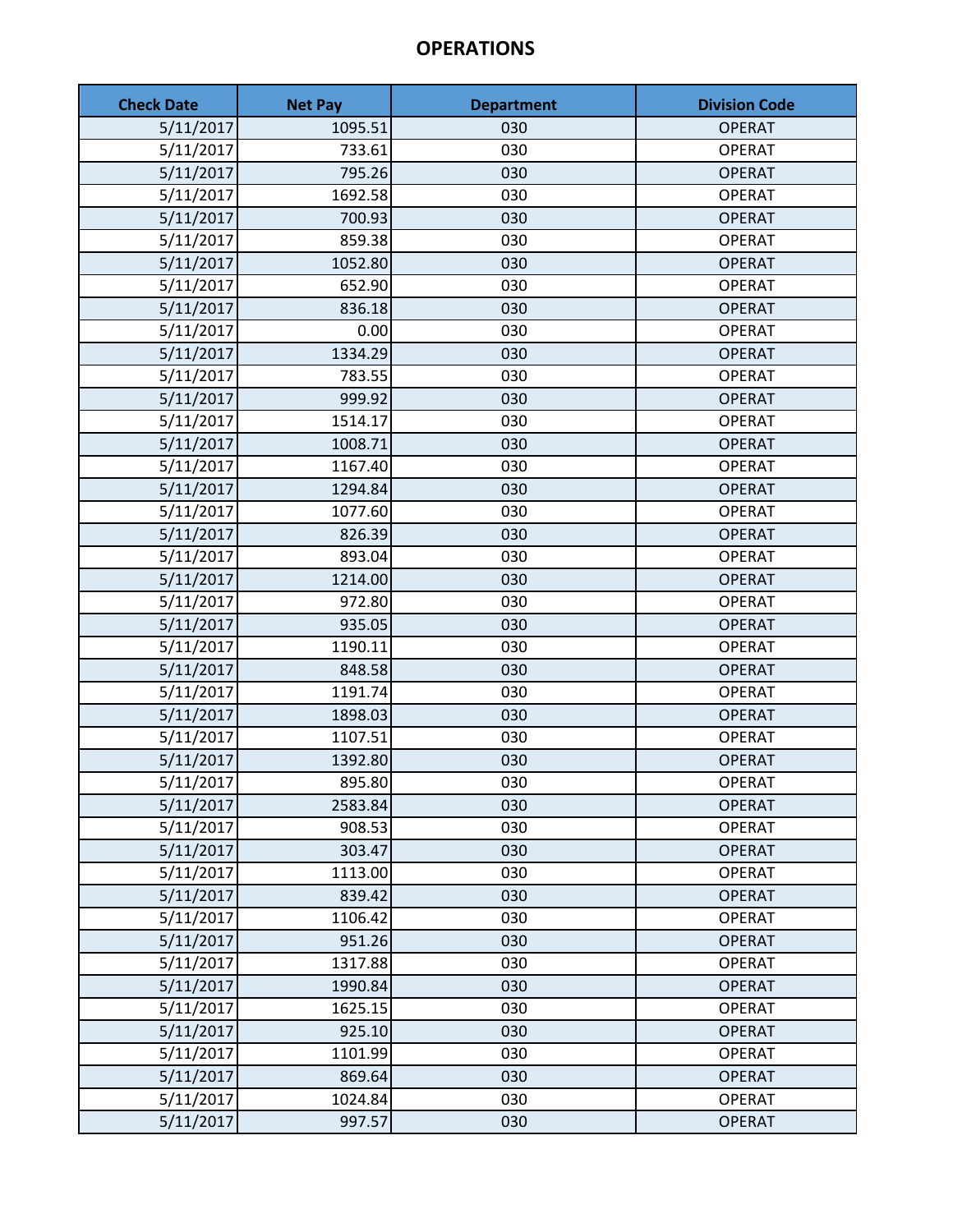| <b>Check Date</b> | <b>Net Pay</b> | <b>Department</b> | <b>Division Code</b> |
|-------------------|----------------|-------------------|----------------------|
| 5/11/2017         | 1393.31        | 030               | <b>OPERAT</b>        |
| 5/11/2017         | 125.78         | 030               | <b>OPERAT</b>        |
| 5/11/2017         | 1104.82        | 030               | <b>OPERAT</b>        |
| 5/11/2017         | 954.88         | 030               | <b>OPERAT</b>        |
| 5/11/2017         | 968.57         | 030               | <b>OPERAT</b>        |
| 5/11/2017         | 892.59         | 030               | <b>OPERAT</b>        |
| 5/11/2017         | 1338.20        | 030               | <b>OPERAT</b>        |
| 5/11/2017         | 887.09         | 030               | <b>OPERAT</b>        |
| 5/11/2017         | 1643.36        | 030               | <b>OPERAT</b>        |
| 5/11/2017         | 899.34         | 030               | <b>OPERAT</b>        |
| 5/11/2017         | 1615.44        | 030               | <b>OPERAT</b>        |
| 5/11/2017         | 1262.27        | 030               | <b>OPERAT</b>        |
| 5/11/2017         | 488.73         | 030               | <b>OPERAT</b>        |
| 5/11/2017         | 1248.64        | 030               | <b>OPERAT</b>        |
| 5/11/2017         | 1289.63        | 030               | <b>OPERAT</b>        |
| 5/11/2017         | 1050.58        | 030               | <b>OPERAT</b>        |
| 5/11/2017         | 1070.06        | 030               | <b>OPERAT</b>        |
| 5/11/2017         | 1604.81        | 030               | <b>OPERAT</b>        |
| 5/11/2017         | 1297.87        | 030               | <b>OPERAT</b>        |
| 5/11/2017         | 758.37         | 030               | <b>OPERAT</b>        |
| 5/11/2017         | 903.87         | 030               | <b>OPERAT</b>        |
| 5/11/2017         | 1040.71        | 030               | <b>OPERAT</b>        |
| 5/11/2017         | 951.05         | 030               | <b>OPERAT</b>        |
| 5/11/2017         | 51.32          | 030               | <b>OPERAT</b>        |
| 5/11/2017         | 1426.28        | 030               | <b>OPERAT</b>        |
| 5/11/2017         | 1055.59        | 030               | <b>OPERAT</b>        |
| 5/11/2017         | 646.00         | 030               | <b>OPERAT</b>        |
| 5/11/2017         | 902.22         | 030               | <b>OPERAT</b>        |
| 5/11/2017         | 1483.30        | 030               | <b>OPERAT</b>        |
| 5/11/2017         | 906.81         | 030               | <b>OPERAT</b>        |
| 5/11/2017         | 972.76         | 030               | <b>OPERAT</b>        |
| 5/11/2017         | 1108.01        | 030               | <b>OPERAT</b>        |
| 5/11/2017         | 1158.87        | 030               | <b>OPERAT</b>        |
| 5/11/2017         | 1290.10        | 030               | <b>OPERAT</b>        |
| 5/11/2017         | 988.11         | 030               | <b>OPERAT</b>        |
| 5/11/2017         | 463.20         | 030               | <b>OPERAT</b>        |
| 5/11/2017         | 1181.46        | 030               | <b>OPERAT</b>        |
| 5/11/2017         | 595.42         | 030               | <b>OPERAT</b>        |
| 5/11/2017         | 494.76         | 030               | <b>OPERAT</b>        |
| 5/11/2017         | 1242.44        | 030               | <b>OPERAT</b>        |
| 5/11/2017         | 1002.40        | 030               | <b>OPERAT</b>        |
| 5/11/2017         | 325.90         | 030               | <b>OPERAT</b>        |
| 5/11/2017         | 963.59         | 030               | <b>OPERAT</b>        |
| 5/11/2017         | 1957.81        | 030               | <b>OPERAT</b>        |
| 5/11/2017         | 1071.18        | 030               | <b>OPERAT</b>        |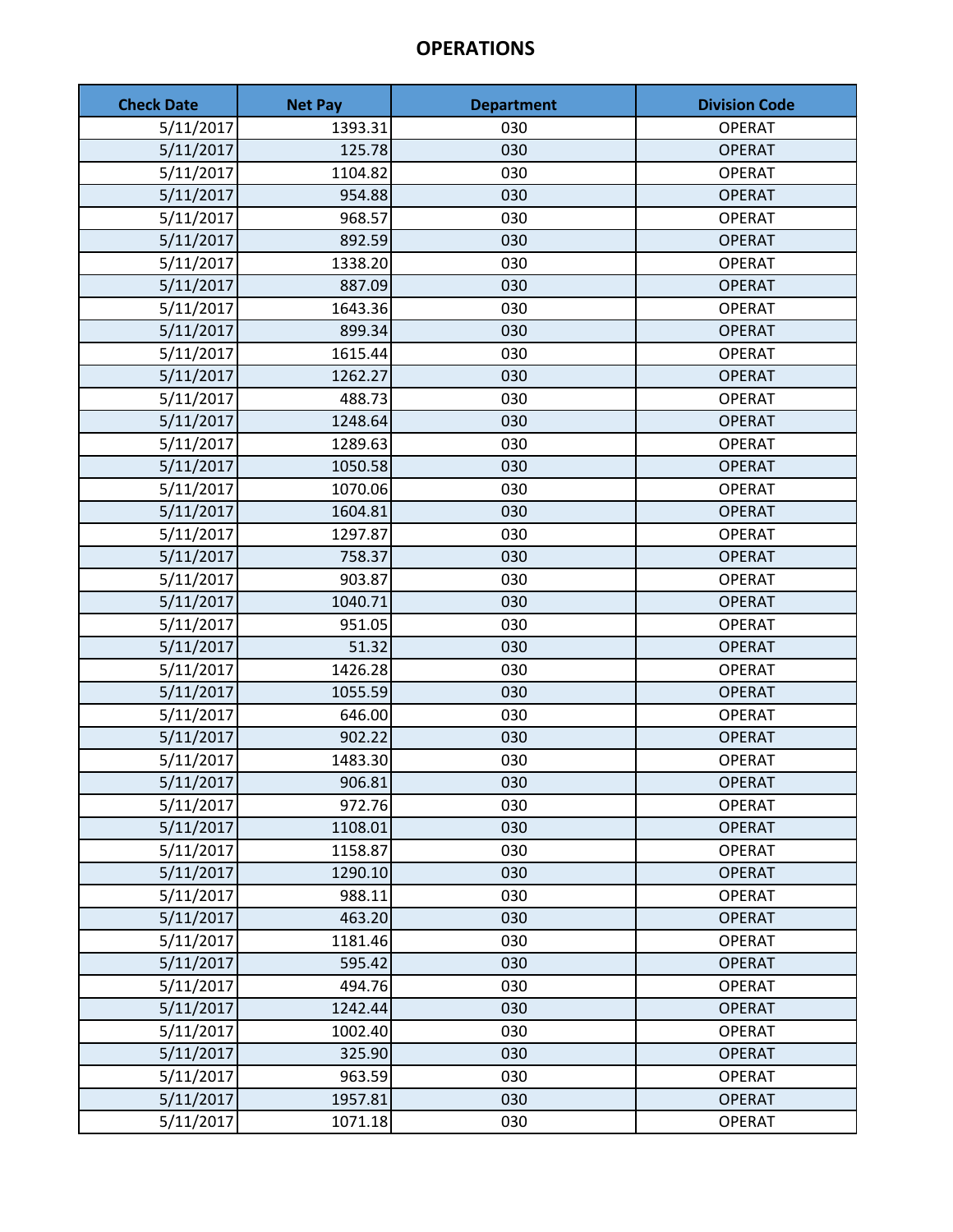| <b>Check Date</b> | <b>Net Pay</b> | <b>Department</b> | <b>Division Code</b> |
|-------------------|----------------|-------------------|----------------------|
| 5/11/2017         | 1723.70        | 030               | <b>OPERAT</b>        |
| 5/11/2017         | 1112.29        | 030               | <b>OPERAT</b>        |
| 5/11/2017         | 871.93         | 030               | <b>OPERAT</b>        |
| 5/11/2017         | 1064.91        | 030               | <b>OPERAT</b>        |
| 5/11/2017         | 911.12         | 030               | <b>OPERAT</b>        |
| 5/11/2017         | 1325.22        | 030               | <b>OPERAT</b>        |
| 5/11/2017         | 1860.10        | 030               | <b>OPERAT</b>        |
| 5/11/2017         | 1630.48        | 030               | <b>OPERAT</b>        |
| 5/11/2017         | 1360.51        | 030               | <b>OPERAT</b>        |
| 5/11/2017         | 1188.59        | 030               | <b>OPERAT</b>        |
| 5/11/2017         | 1023.73        | 030               | <b>OPERAT</b>        |
| 5/11/2017         | 1122.01        | 030               | <b>OPERAT</b>        |
| 5/11/2017         | 1158.13        | 030               | <b>OPERAT</b>        |
| 5/11/2017         | 1266.74        | 030               | <b>OPERAT</b>        |
| 5/11/2017         | 843.17         | 030               | <b>OPERAT</b>        |
| 5/11/2017         | 244.28         | 030               | <b>OPERAT</b>        |
| 5/11/2017         | 1298.04        | 030               | <b>OPERAT</b>        |
| 5/11/2017         | 1109.38        | 030               | <b>OPERAT</b>        |
| 5/11/2017         | 1191.49        | 030               | <b>OPERAT</b>        |
| 5/11/2017         | 1718.21        | 030               | <b>OPERAT</b>        |
| 5/11/2017         | 1582.70        | 030               | <b>OPERAT</b>        |
| 5/11/2017         | 1341.63        | 030               | <b>OPERAT</b>        |
| 5/11/2017         | 910.23         | 030               | <b>OPERAT</b>        |
| 5/11/2017         | 1036.89        | 030               | <b>OPERAT</b>        |
| 5/11/2017         | 1256.62        | 030               | <b>OPERAT</b>        |
| 5/11/2017         | 1050.46        | 030               | <b>OPERAT</b>        |
| 5/11/2017         | 690.41         | 030               | <b>OPERAT</b>        |
| 5/11/2017         | 710.96         | 030               | <b>OPERAT</b>        |
| 5/11/2017         | 1413.07        | 030               | <b>OPERAT</b>        |
| 5/11/2017         | 1534.77        | 030               | <b>OPERAT</b>        |
| 5/11/2017         | 821.05         | 030               | <b>OPERAT</b>        |
| 5/11/2017         | 1832.72        | 030               | <b>OPERAT</b>        |
| 5/11/2017         | 1163.63        | 030               | <b>OPERAT</b>        |
| 5/11/2017         | 1086.80        | 030               | <b>OPERAT</b>        |
| 5/11/2017         | 1002.77        | 030               | <b>OPERAT</b>        |
| 5/11/2017         | 1467.06        | 030               | <b>OPERAT</b>        |
| 5/11/2017         | 1642.64        | 030               | <b>OPERAT</b>        |
| 5/11/2017         | 1678.12        | 030               | <b>OPERAT</b>        |
| 5/11/2017         | 988.24         | 030               | <b>OPERAT</b>        |
| 5/11/2017         | 905.78         | 030               | <b>OPERAT</b>        |
| 5/11/2017         | 1220.43        | 030               | <b>OPERAT</b>        |
| 5/11/2017         | 683.11         | 030               | <b>OPERAT</b>        |
| 5/11/2017         | 684.42         | 030               | <b>OPERAT</b>        |
| 5/11/2017         | 1902.96        | 030               | <b>OPERAT</b>        |
| 5/11/2017         | 1728.80        | 030               | <b>OPERAT</b>        |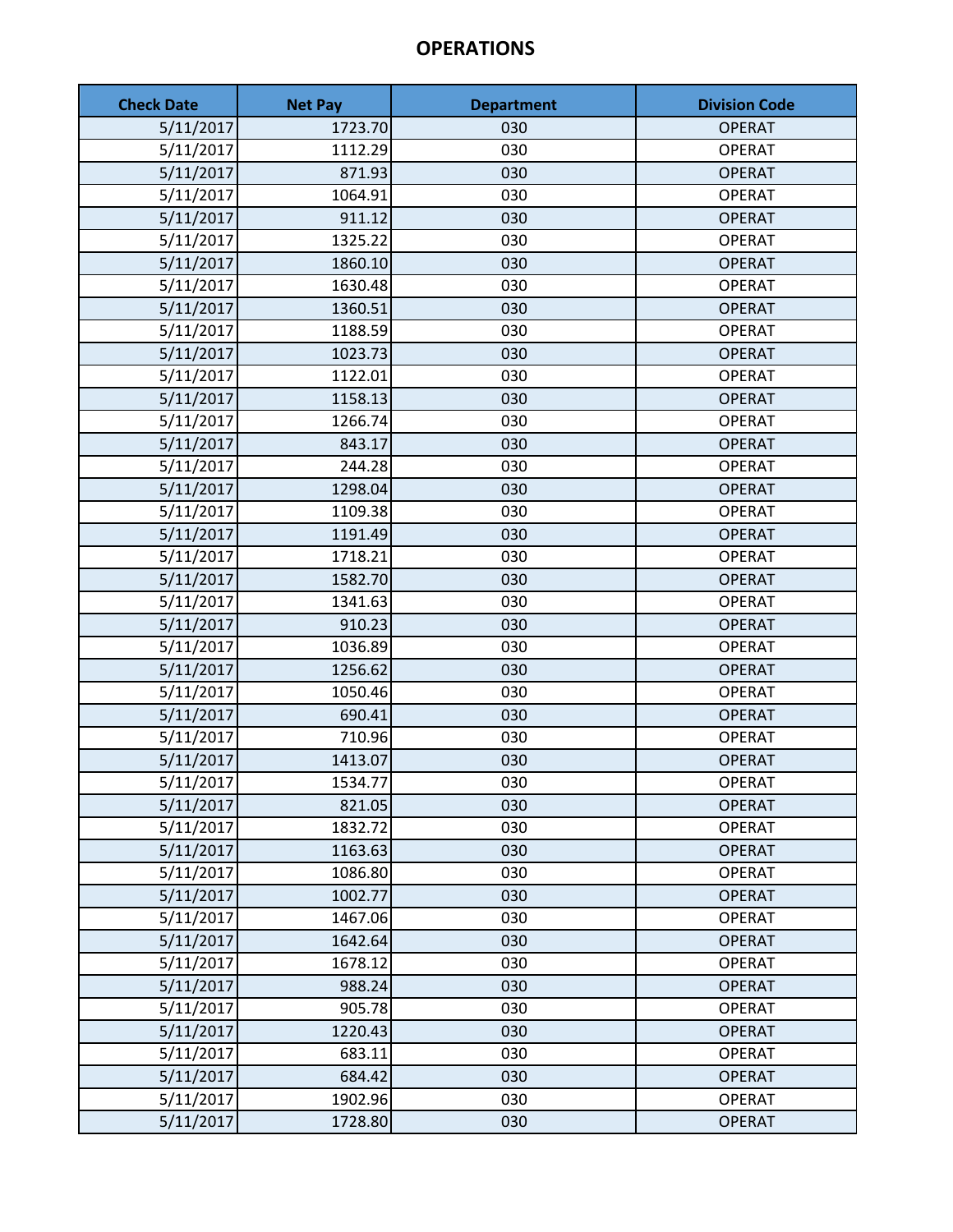| <b>Check Date</b> | <b>Net Pay</b> | <b>Department</b> | <b>Division Code</b> |
|-------------------|----------------|-------------------|----------------------|
| 5/11/2017         | 1319.61        | 030               | <b>OPERAT</b>        |
| 5/11/2017         | 2116.50        | 030               | <b>OPERAT</b>        |
| 5/11/2017         | 1109.72        | 030               | <b>OPERAT</b>        |
| 5/11/2017         | 1204.34        | 030               | <b>OPERAT</b>        |
| 5/11/2017         | 908.93         | 030               | <b>OPERAT</b>        |
| 5/11/2017         | 877.91         | 030               | <b>OPERAT</b>        |
| 5/11/2017         | 1825.36        | 030               | <b>OPERAT</b>        |
| 5/11/2017         | 810.55         | 030               | <b>OPERAT</b>        |
| 5/11/2017         | 843.67         | 030               | <b>OPERAT</b>        |
| 5/11/2017         | 587.33         | 030               | <b>OPERAT</b>        |
| 5/11/2017         | 1345.09        | 030               | <b>OPERAT</b>        |
| 5/11/2017         | 1032.17        | 030               | <b>OPERAT</b>        |
| 5/11/2017         | 1212.01        | 030               | <b>OPERAT</b>        |
| 5/11/2017         | 1213.20        | 030               | <b>OPERAT</b>        |
| 5/11/2017         | 1093.06        | 030               | <b>OPERAT</b>        |
| 5/11/2017         | 787.43         | 030               | <b>OPERAT</b>        |
| 5/11/2017         | 311.57         | 030               | <b>OPERAT</b>        |
| 5/11/2017         | 968.69         | 030               | <b>OPERAT</b>        |
| 5/11/2017         | 1517.15        | 030               | <b>OPERAT</b>        |
| 5/11/2017         | 1198.35        | 030               | <b>OPERAT</b>        |
| 5/11/2017         | 1010.66        | 030               | <b>OPERAT</b>        |
| 5/11/2017         | 728.50         | 030               | <b>OPERAT</b>        |
| 5/11/2017         | 1306.35        | 030               | <b>OPERAT</b>        |
| 5/11/2017         | 917.84         | 030               | <b>OPERAT</b>        |
| 5/11/2017         | 1037.47        | 030               | <b>OPERAT</b>        |
| 5/11/2017         | 1131.76        | 030               | <b>OPERAT</b>        |
| 5/11/2017         | 1668.27        | 030               | <b>OPERAT</b>        |
| 5/11/2017         | 1150.87        | 030               | <b>OPERAT</b>        |
| 5/11/2017         | 1107.57        | 030               | <b>OPERAT</b>        |
| 5/11/2017         | 1229.39        | 030               | <b>OPERAT</b>        |
| 5/11/2017         | 581.91         | 030               | <b>OPERAT</b>        |
| 5/11/2017         | 1076.03        | 030               | <b>OPERAT</b>        |
| 5/11/2017         | 840.40         | 030               | <b>OPERAT</b>        |
| 5/11/2017         | 1212.02        | 030               | <b>OPERAT</b>        |
| 5/11/2017         | 946.52         | 030               | <b>OPERAT</b>        |
| 5/11/2017         | 1302.41        | 030               | <b>OPERAT</b>        |
| 5/11/2017         | 1205.64        | 030               | <b>OPERAT</b>        |
| 5/11/2017         | 1068.91        | 030               | <b>OPERAT</b>        |
| 5/11/2017         | 1064.21        | 030               | <b>OPERAT</b>        |
| 5/11/2017         | 1050.54        | 030               | <b>OPERAT</b>        |
| 5/11/2017         | 965.33         | 030               | <b>OPERAT</b>        |
| 5/11/2017         | 1132.93        | 030               | <b>OPERAT</b>        |
| 5/11/2017         | 1479.38        | 030               | <b>OPERAT</b>        |
| 5/11/2017         | 1532.50        | 030               | <b>OPERAT</b>        |
| 5/11/2017         | 543.79         | 030               | <b>OPERAT</b>        |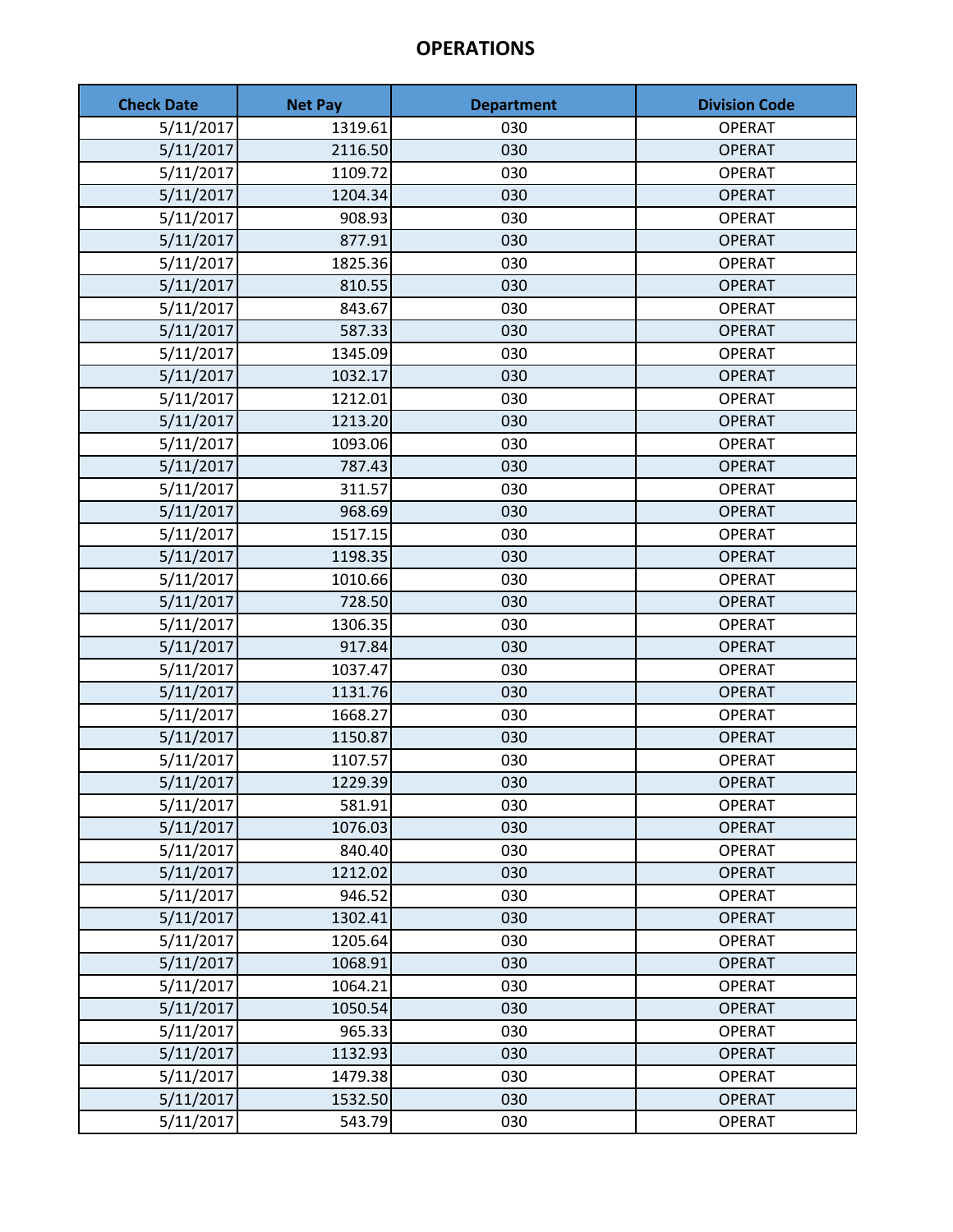| <b>Check Date</b> | <b>Net Pay</b> | <b>Department</b> | <b>Division Code</b> |
|-------------------|----------------|-------------------|----------------------|
| 5/11/2017         | 1362.16        | 030               | <b>OPERAT</b>        |
| 5/11/2017         | 1188.62        | 030               | <b>OPERAT</b>        |
| 5/11/2017         | 864.86         | 030               | <b>OPERAT</b>        |
| 5/11/2017         | 1011.82        | 030               | <b>OPERAT</b>        |
| 5/11/2017         | 824.94         | 030               | <b>OPERAT</b>        |
| 5/11/2017         | 1050.49        | 030               | <b>OPERAT</b>        |
| 5/11/2017         | 1458.02        | 030               | <b>OPERAT</b>        |
| 5/11/2017         | 911.91         | 030               | <b>OPERAT</b>        |
| 5/11/2017         | 1169.95        | 030               | <b>OPERAT</b>        |
| 5/11/2017         | 1476.57        | 030               | <b>OPERAT</b>        |
| 5/11/2017         | 1129.77        | 030               | <b>OPERAT</b>        |
| 5/11/2017         | 1037.83        | 030               | <b>OPERAT</b>        |
| 5/11/2017         | 1034.64        | 030               | <b>OPERAT</b>        |
| 5/11/2017         | 582.60         | 030               | <b>OPERAT</b>        |
| 5/11/2017         | 786.56         | 030               | <b>OPERAT</b>        |
| 5/11/2017         | 1005.98        | 030               | <b>OPERAT</b>        |
| 5/11/2017         | 1200.25        | 030               | <b>OPERAT</b>        |
| 5/11/2017         | 1051.96        | 031               | <b>OPERAT</b>        |
| 5/11/2017         | 1044.55        | 031               | <b>OPERAT</b>        |
| 5/11/2017         | 1011.80        | 031               | <b>OPERAT</b>        |
| 5/11/2017         | 1307.41        | 031               | <b>OPERAT</b>        |
| 5/11/2017         | 1062.95        | 031               | <b>OPERAT</b>        |
| 5/11/2017         | 1537.08        | 041               | <b>MNTENG</b>        |
| 5/11/2017         | 1470.31        | 041               | <b>MNTENG</b>        |
| 5/11/2017         | 1679.13        | 041               | <b>MNTENG</b>        |
| 5/11/2017         | 1758.79        | 041               | <b>OPERAT</b>        |
| 5/11/2017         | 1802.43        | 043               | <b>MNTENG</b>        |
| 5/11/2017         | 1602.28        | 043               | <b>MNTENG</b>        |
| 5/11/2017         | 1749.24        | 044               | <b>MNTENG</b>        |
| 5/11/2017         | 1717.98        | 045               | <b>MNTENG</b>        |
| 5/11/2017         | 46.20          | 046               | <b>MNTENG</b>        |
| 5/11/2017         | 1408.57        | 046               | <b>MNTENG</b>        |
| 5/11/2017         | 2787.70        | 046               | <b>MNTENG</b>        |
| 5/11/2017         | 3066.23        | 046               | <b>MNTENG</b>        |
| 5/11/2017         | 1680.81        | 046               | <b>MNTENG</b>        |
| 5/11/2017         | 3232.37        | 046               | <b>MNTENG</b>        |
| 5/11/2017         | 2759.00        | 046               | <b>MNTENG</b>        |
| 5/11/2017         | 2092.02        | 046               | <b>MNTENG</b>        |
| 5/11/2017         | 1963.21        | 046               | <b>MNTENG</b>        |
| 5/11/2017         | 1530.87        | 046               | <b>MNTENG</b>        |
| 5/11/2017         | 729.12         | 050               | <b>MNTENG</b>        |
| 5/11/2017         | 1327.42        | 050               | <b>MNTENG</b>        |
| 5/11/2017         | 1170.36        | 050               | <b>MNTENG</b>        |
| 5/11/2017         | 1294.74        | 050               | <b>MNTENG</b>        |
| 5/11/2017         | 1039.72        | 050               | <b>MNTENG</b>        |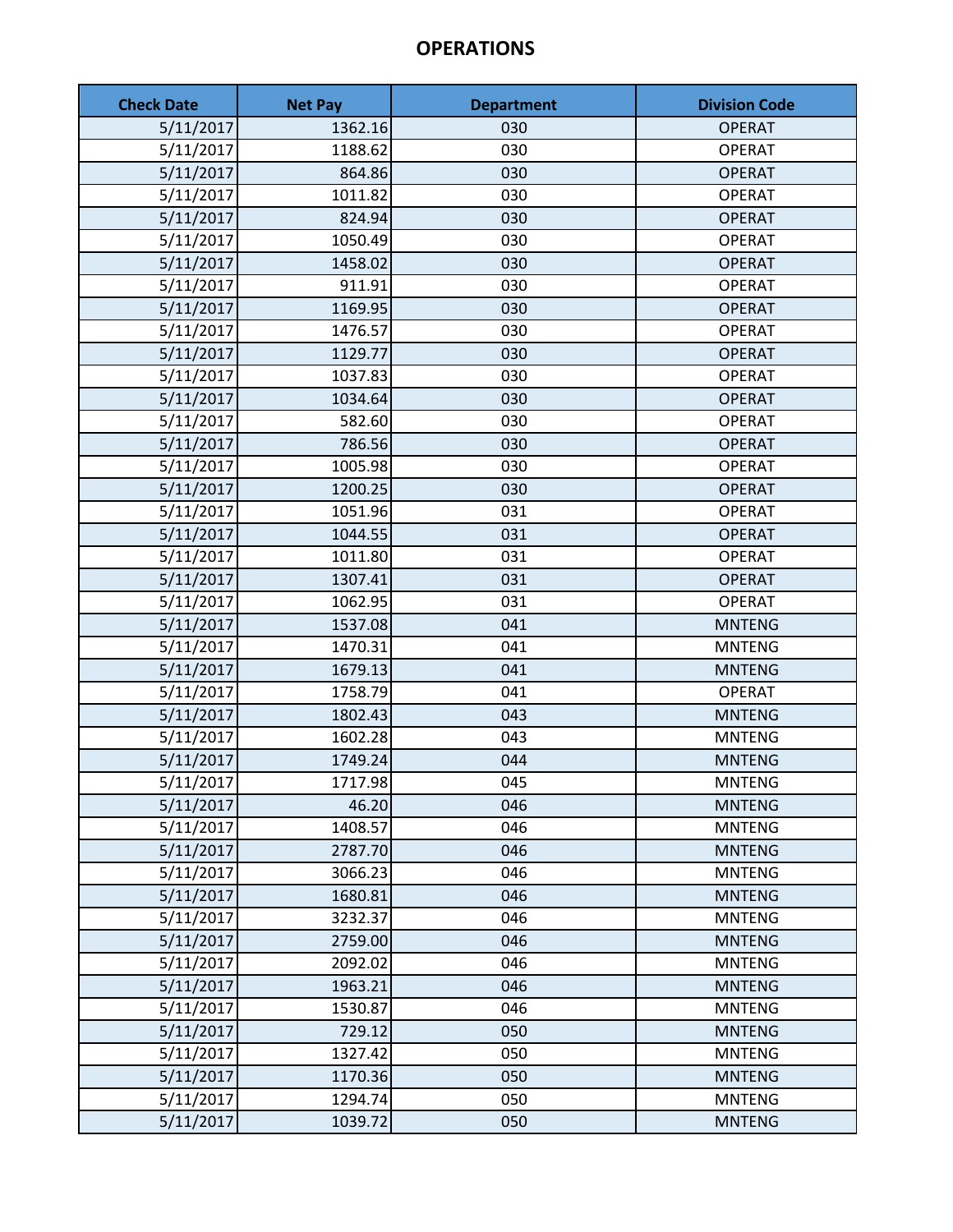| <b>Check Date</b> | <b>Net Pay</b> | <b>Department</b> | <b>Division Code</b> |
|-------------------|----------------|-------------------|----------------------|
| 5/11/2017         | 455.73         | 050               | <b>MNTENG</b>        |
| 5/11/2017         | 1423.86        | 050               | <b>MNTENG</b>        |
| 5/11/2017         | 1267.05        | 050               | <b>MNTENG</b>        |
| 5/11/2017         | 1266.62        | 050               | <b>MNTENG</b>        |
| 5/11/2017         | 1138.84        | 050               | <b>MNTENG</b>        |
| 5/11/2017         | 904.75         | 050               | <b>MNTENG</b>        |
| 5/11/2017         | 1258.98        | 050               | <b>MNTENG</b>        |
| 5/11/2017         | 822.83         | 050               | <b>MNTENG</b>        |
| 5/11/2017         | 1496.33        | 050               | <b>MNTENG</b>        |
| 5/11/2017         | 1327.49        | 050               | <b>MNTENG</b>        |
| 5/11/2017         | 940.04         | 050               | <b>MNTENG</b>        |
| 5/11/2017         | 1413.54        | 050               | <b>MNTENG</b>        |
| 5/11/2017         | 926.21         | 050               | <b>MNTENG</b>        |
| 5/11/2017         | 832.32         | 050               | <b>MNTENG</b>        |
| 5/11/2017         | 862.20         | 050               | <b>MNTENG</b>        |
| 5/11/2017         | 888.23         | 050               | <b>MNTENG</b>        |
| 5/11/2017         | 1094.12        | 050               | <b>MNTENG</b>        |
| 5/11/2017         | 804.48         | 050               | <b>MNTENG</b>        |
| 5/11/2017         | 525.58         | 050               | <b>MNTENG</b>        |
| 5/11/2017         | 660.09         | 050               | <b>MNTENG</b>        |
| 5/11/2017         | 656.87         | 050               | <b>OPERAT</b>        |
| 5/11/2017         | 1399.82        | 060               | <b>MNTENG</b>        |
| 5/11/2017         | 1019.20        | 060               | <b>MNTENG</b>        |
| 5/11/2017         | 879.72         | 060               | <b>MNTENG</b>        |
| 5/11/2017         | 116.89         | 060               | <b>MNTENG</b>        |
| 5/11/2017         | 831.44         | 060               | <b>MNTENG</b>        |
| 5/11/2017         | 1006.96        | 060               | <b>MNTENG</b>        |
| 5/11/2017         | 1078.00        | 060               | <b>MNTENG</b>        |
| 5/11/2017         | 1417.58        | 060               | <b>MNTENG</b>        |
| 5/11/2017         | 1452.52        | 060               | <b>MNTENG</b>        |
| 5/11/2017         | 922.75         | 060               | <b>MNTENG</b>        |
| 5/11/2017         | 1654.12        | 060               | <b>MNTENG</b>        |
| 5/11/2017         | 1679.38        | 060               | <b>MNTENG</b>        |
| 5/11/2017         | 1866.64        | 060               | <b>MNTENG</b>        |
| 5/11/2017         | 1151.27        | 060               | <b>MNTENG</b>        |
| 5/11/2017         | 1745.03        | 060               | <b>MNTENG</b>        |
| 5/11/2017         | 939.91         | 060               | <b>MNTENG</b>        |
| 5/11/2017         | 1837.71        | 060               | <b>MNTENG</b>        |
| 5/11/2017         | 1058.10        | 060               | <b>MNTENG</b>        |
| 5/11/2017         | 1080.60        | 060               | <b>MNTENG</b>        |
| 5/11/2017         | 914.71         | 060               | <b>MNTENG</b>        |
| 5/11/2017         | 2266.80        | 060               | <b>MNTENG</b>        |
| 5/11/2017         | 1142.82        | 060               | <b>MNTENG</b>        |
| 5/11/2017         | 900.27         | 060               | <b>MNTENG</b>        |
| 5/11/2017         | 1225.45        | 060               | <b>MNTENG</b>        |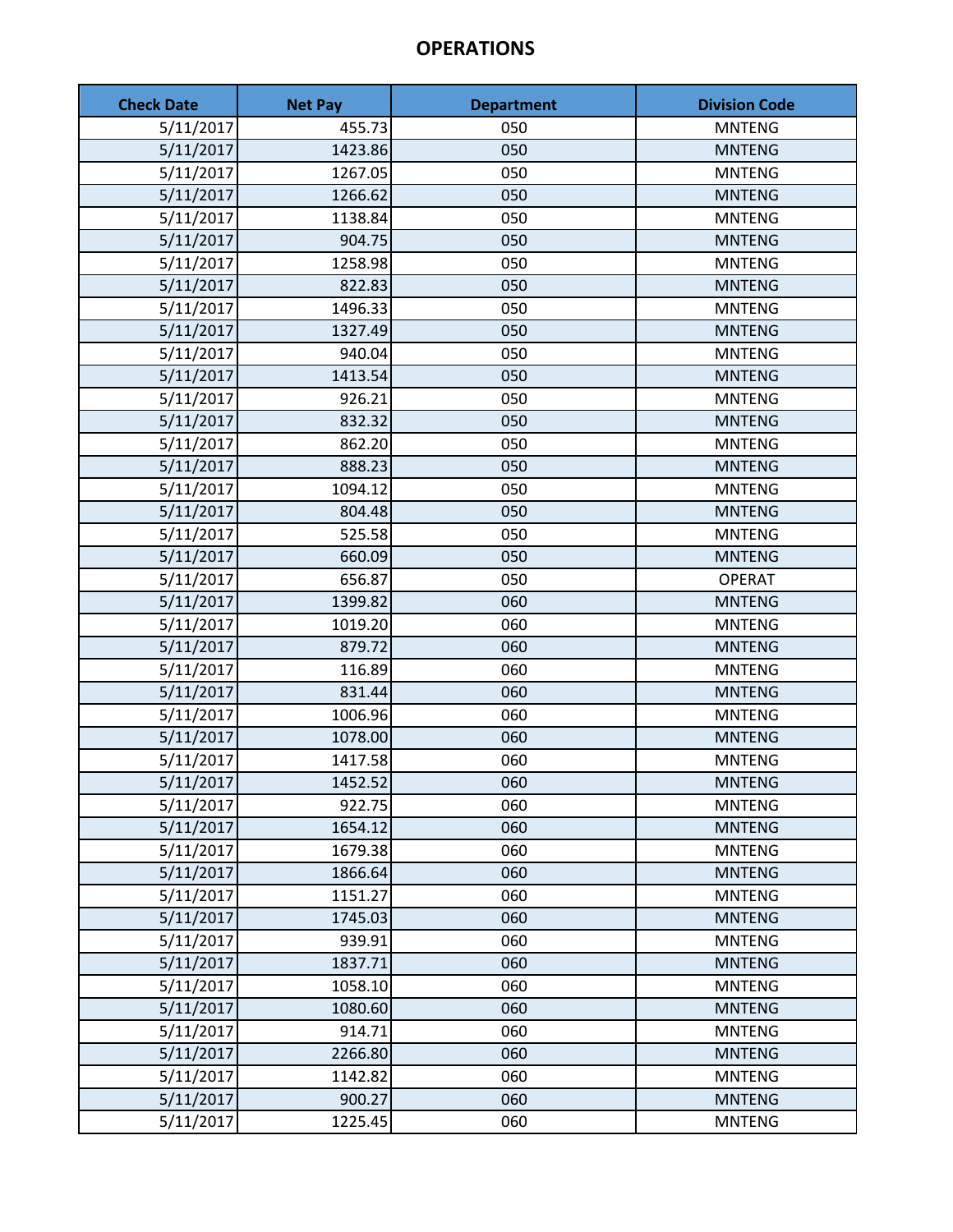| <b>Check Date</b> | <b>Net Pay</b> | <b>Department</b> | <b>Division Code</b> |
|-------------------|----------------|-------------------|----------------------|
| 5/11/2017         | 6.45           | 060               | <b>MNTENG</b>        |
| 5/11/2017         | 1848.65        | 060               | <b>MNTENG</b>        |
| 5/11/2017         | 992.62         | 060               | <b>MNTENG</b>        |
| 5/11/2017         | 1201.76        | 060               | <b>MNTENG</b>        |
| 5/11/2017         | 1702.16        | 060               | <b>MNTENG</b>        |
| 5/11/2017         | 1117.41        | 060               | <b>MNTENG</b>        |
| 5/11/2017         | 1439.47        | 060               | <b>MNTENG</b>        |
| 5/11/2017         | 810.38         | 060               | <b>MNTENG</b>        |
| 5/11/2017         | 1011.75        | 060               | <b>MNTENG</b>        |
| 5/11/2017         | 912.00         | 060               | <b>MNTENG</b>        |
| 5/11/2017         | 1757.04        | 060               | <b>MNTENG</b>        |
| 5/11/2017         | 1763.07        | 060               | <b>MNTENG</b>        |
| 5/11/2017         | 918.46         | 060               | <b>MNTENG</b>        |
| 5/11/2017         | 2711.70        | 060               | <b>MNTENG</b>        |
| 5/11/2017         | 2344.25        | 060               | <b>MNTENG</b>        |
| 5/11/2017         | 1358.82        | 060               | <b>MNTENG</b>        |
| 5/11/2017         | 2230.16        | 060               | <b>MNTENG</b>        |
| 5/11/2017         | 1105.13        | 060               | <b>OPERAT</b>        |
| 5/11/2017         | 923.09         | 060               | <b>OPERAT</b>        |
| 5/11/2017         | 531.62         | 062               | <b>MNTENG</b>        |
| 5/11/2017         | 1331.99        | 062               | <b>MNTENG</b>        |
| 5/11/2017         | 1180.48        | 062               | <b>MNTENG</b>        |
| 5/11/2017         | 1372.72        | 062               | <b>MNTENG</b>        |
| 5/11/2017         | 2261.80        | 101               | <b>MNTENG</b>        |
| 5/11/2017         | 1510.77        | 101               | <b>MNTENG</b>        |
| 5/11/2017         | 1580.80        | 101               | <b>MNTENG</b>        |
| 5/11/2017         | 1411.41        | 101               | <b>MNTENG</b>        |
| 5/11/2017         | 1605.11        | 101               | <b>MNTENG</b>        |
| 5/11/2017         | 397.59         | 120               | <b>MNTENG</b>        |
| 5/11/2017         | 586.97         | 120               | <b>MNTENG</b>        |
| 5/11/2017         | 481.58         | 120               | <b>MNTENG</b>        |
| 5/11/2017         | 568.34         | 120               | <b>MNTENG</b>        |
| 5/11/2017         | 1403.40        | 120               | <b>MNTENG</b>        |
| 5/11/2017         | 1136.20        | 120               | <b>MNTENG</b>        |
| 5/11/2017         | 968.37         | 120               | <b>MNTENG</b>        |
| 5/11/2017         | 1524.18        | 120               | <b>MNTENG</b>        |
| 5/11/2017         | 1230.29        | 120               | <b>MNTENG</b>        |
| 5/11/2017         | 398.08         | 120               | <b>MNTENG</b>        |
| 5/11/2017         | 609.44         | 120               | <b>MNTENG</b>        |
| 5/11/2017         | 1216.95        | 120               | <b>MNTENG</b>        |
| 5/11/2017         | 886.42         | 120               | <b>MNTENG</b>        |
| 5/11/2017         | 1204.92        | 120               | <b>MNTENG</b>        |
| 5/11/2017         | 784.64         | 120               | <b>MNTENG</b>        |
| 5/11/2017         | 759.63         | 120               | <b>MNTENG</b>        |
| 5/11/2017         | 1071.06        | 120               | <b>MNTENG</b>        |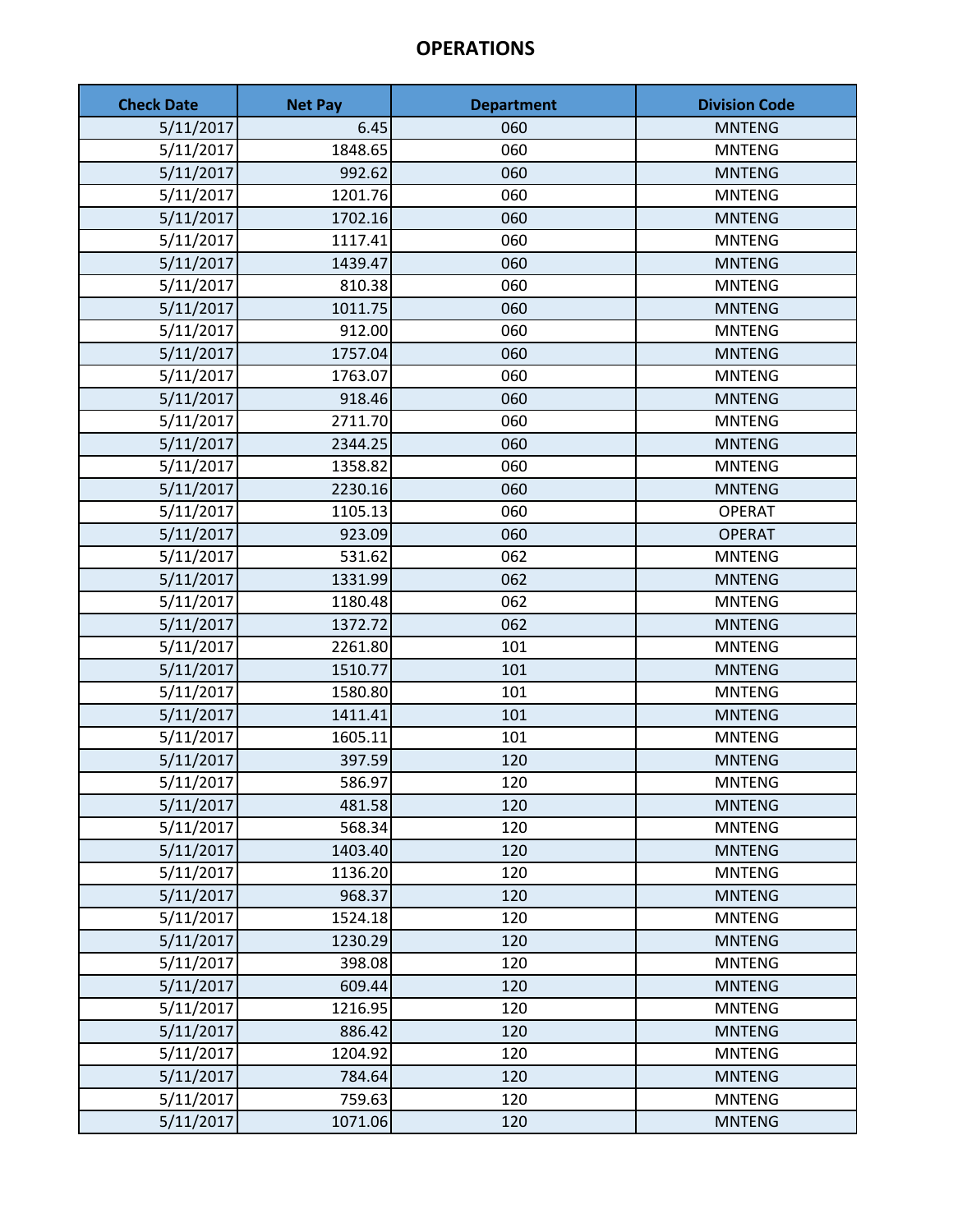| <b>Check Date</b> | <b>Net Pay</b> | <b>Department</b> | <b>Division Code</b> |
|-------------------|----------------|-------------------|----------------------|
| 5/11/2017         | 707.56         | 120               | <b>MNTENG</b>        |
| 5/11/2017         | 748.49         | 120               | <b>MNTENG</b>        |
| 5/11/2017         | 883.41         | 120               | <b>MNTENG</b>        |
| 5/11/2017         | 981.73         | 120               | <b>MNTENG</b>        |
| 5/11/2017         | 1405.39        | 120               | <b>MNTENG</b>        |
| 5/11/2017         | 663.02         | 120               | <b>MNTENG</b>        |
| 5/11/2017         | 751.06         | 120               | <b>MNTENG</b>        |
| 5/11/2017         | 1152.74        | 120               | <b>MNTENG</b>        |
| 5/11/2017         | 974.65         | 123               | <b>MNTENG</b>        |
| 5/11/2017         | 678.97         | 123               | <b>MNTENG</b>        |
| 5/11/2017         | 643.83         | 123               | <b>MNTENG</b>        |
| 5/11/2017         | 1673.12        | 123               | <b>MNTENG</b>        |
| 5/11/2017         | 1697.49        | 123               | <b>MNTENG</b>        |
| 5/11/2017         | 896.35         | 124               | <b>MNTENG</b>        |
| 5/11/2017         | 635.54         | 124               | <b>MNTENG</b>        |
| 5/11/2017         | 1012.38        | 124               | <b>MNTENG</b>        |
| 5/11/2017         | 1073.42        | 124               | <b>MNTENG</b>        |
| 5/11/2017         | 1100.21        | 124               | <b>MNTENG</b>        |
| 5/11/2017         | 750.38         | 124               | <b>MNTENG</b>        |
| 5/11/2017         | 831.00         | 124               | <b>MNTENG</b>        |
| 5/11/2017         | 1031.58        | 124               | <b>MNTENG</b>        |
| 5/11/2017         | 1053.85        | 124               | <b>MNTENG</b>        |
| 5/11/2017         | 1381.10        | 171               | <b>OPERAT</b>        |
| 5/11/2017         | 3048.90        | 171               | <b>OPERAT</b>        |
| 5/11/2017         | 1026.41        | 179               | <b>OPERAT</b>        |
| 5/11/2017         | 2272.15        | 179               | <b>OPERAT</b>        |
| 5/11/2017         | 2768.05        | 179               | <b>OPERAT</b>        |
| 5/11/2017         | 1137.70        | 179               | <b>OPERAT</b>        |
| 5/11/2017         | 2260.01        | 179               | <b>OPERAT</b>        |
| 5/11/2017         | 1457.57        | 179               | <b>OPERAT</b>        |
| 5/11/2017         | 1325.49        | 179               | <b>OPERAT</b>        |
| 5/11/2017         | 1413.80        | 198               | <b>OPERAT</b>        |
| 5/11/2017         | 1660.10        | 198               | <b>OPERAT</b>        |
| 5/11/2017         | 1332.10        | 198               | <b>OPERAT</b>        |
| 5/11/2017         | 1581.98        | 230               | <b>OPERAT</b>        |
| 5/11/2017         | 1342.76        | 230               | <b>OPERAT</b>        |
| 5/11/2017         | 1475.04        | 230               | <b>OPERAT</b>        |
| 5/11/2017         | 1403.49        | 230               | <b>OPERAT</b>        |
| 5/11/2017         | 2546.52        | 230               | <b>OPERAT</b>        |
| 5/11/2017         | 2326.39        | 230               | <b>OPERAT</b>        |
| 5/11/2017         | 1562.35        | 241               | <b>MNTENG</b>        |
| 5/11/2017         | 968.97         | 250               | <b>MNTENG</b>        |
| 5/11/2017         | 149.66         | 250               | <b>MNTENG</b>        |
| 5/11/2017         | 1459.57        | 260               | <b>MNTENG</b>        |
| 5/11/2017         | 918.60         | 260               | <b>MNTENG</b>        |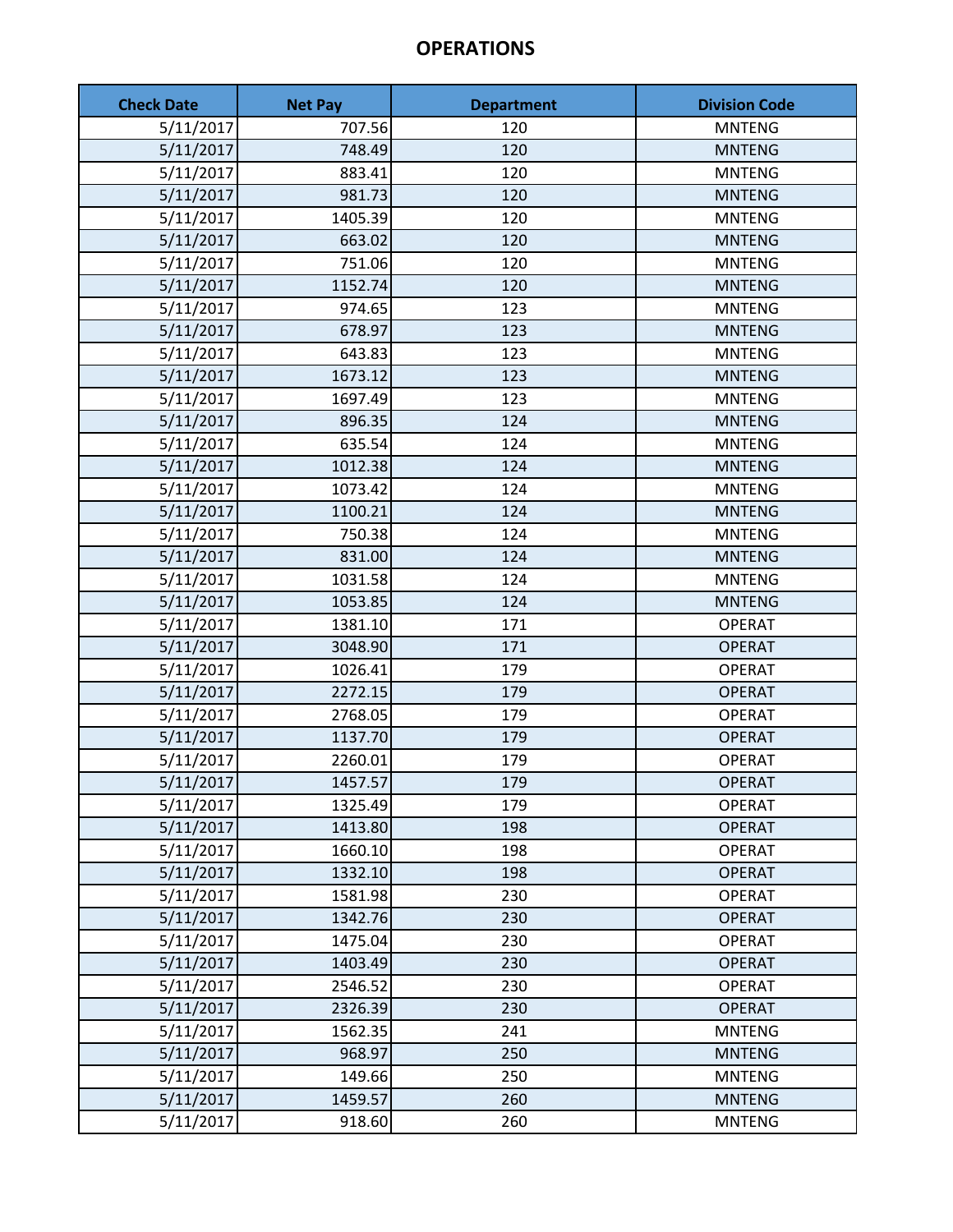| <b>Check Date</b> | <b>Net Pay</b> | <b>Department</b> | <b>Division Code</b> |
|-------------------|----------------|-------------------|----------------------|
| 5/11/2017         | 1486.04        | 260               | <b>MNTENG</b>        |
| 5/11/2017         | 1224.61        | 260               | <b>OPERAT</b>        |
| 5/11/2017         | 956.61         | 320               | <b>MNTENG</b>        |
| 5/11/2017         | 1279.12        | 320               | <b>MNTENG</b>        |
| 5/11/2017         | 942.19         | 320               | <b>MNTENG</b>        |
| 5/11/2017         | 1087.59        | 324               | <b>OPERAT</b>        |
| 5/25/2017         | 2501.73        | 010               | <b>OPERAT</b>        |
| 5/25/2017         | 1367.53        | 010               | <b>OPERAT</b>        |
| 5/25/2017         | 2133.75        | 010               | <b>OPERAT</b>        |
| 5/25/2017         | 2687.82        | 010               | <b>OPERAT</b>        |
| 5/25/2017         | 1533.24        | 013               | <b>OPERAT</b>        |
| 5/25/2017         | 1427.40        | 013               | <b>OPERAT</b>        |
| 5/25/2017         | 969.53         | 014               | <b>OPERAT</b>        |
| 5/25/2017         | 272.85         | 014               | <b>OPERAT</b>        |
| 5/25/2017         | 1201.74        | 014               | <b>OPERAT</b>        |
| 5/25/2017         | 1512.50        | 014               | <b>OPERAT</b>        |
| 5/25/2017         | 536.56         | 014               | <b>OPERAT</b>        |
| 5/25/2017         | 1147.25        | 014               | <b>OPERAT</b>        |
| 5/25/2017         | 775.62         | 014               | <b>OPERAT</b>        |
| 5/25/2017         | 998.60         | 014               | <b>OPERAT</b>        |
| 5/25/2017         | 1053.57        | 014               | <b>OPERAT</b>        |
| 5/25/2017         | 937.29         | 014               | <b>OPERAT</b>        |
| 5/25/2017         | 886.30         | 014               | <b>OPERAT</b>        |
| 5/25/2017         | 1242.87        | 014               | <b>OPERAT</b>        |
| 5/25/2017         | 1189.16        | 014               | <b>OPERAT</b>        |
| 5/25/2017         | 1195.47        | 014               | <b>OPERAT</b>        |
| 5/25/2017         | 1141.22        | 014               | <b>OPERAT</b>        |
| 5/25/2017         | 1315.52        | 014               | <b>OPERAT</b>        |
| 5/25/2017         | 1286.32        | 014               | <b>OPERAT</b>        |
| 5/25/2017         | 1110.21        | 014               | <b>OPERAT</b>        |
| 5/25/2017         | 1117.45        | 014               | <b>OPERAT</b>        |
| 5/25/2017         | 778.18         | 014               | <b>OPERAT</b>        |
| 5/25/2017         | 1030.81        | 014               | <b>OPERAT</b>        |
| 5/25/2017         | 1040.11        | 014               | <b>OPERAT</b>        |
| 5/25/2017         | 858.49         | 014               | <b>OPERAT</b>        |
| 5/25/2017         | 1266.24        | 014               | <b>OPERAT</b>        |
| 5/25/2017         | 993.57         | 014               | <b>OPERAT</b>        |
| 5/25/2017         | 1300.10        | 014               | <b>OPERAT</b>        |
| 5/25/2017         | 1251.41        | 014               | <b>OPERAT</b>        |
| 5/25/2017         | 927.15         | 014               | <b>OPERAT</b>        |
| 5/25/2017         | 1047.37        | 014               | <b>OPERAT</b>        |
| 5/25/2017         | 875.58         | 014               | <b>OPERAT</b>        |
| 5/25/2017         | 1224.37        | 014               | <b>OPERAT</b>        |
| 5/25/2017         | 1376.33        | 014               | <b>OPERAT</b>        |
| 5/25/2017         | 1284.61        | 014               | <b>OPERAT</b>        |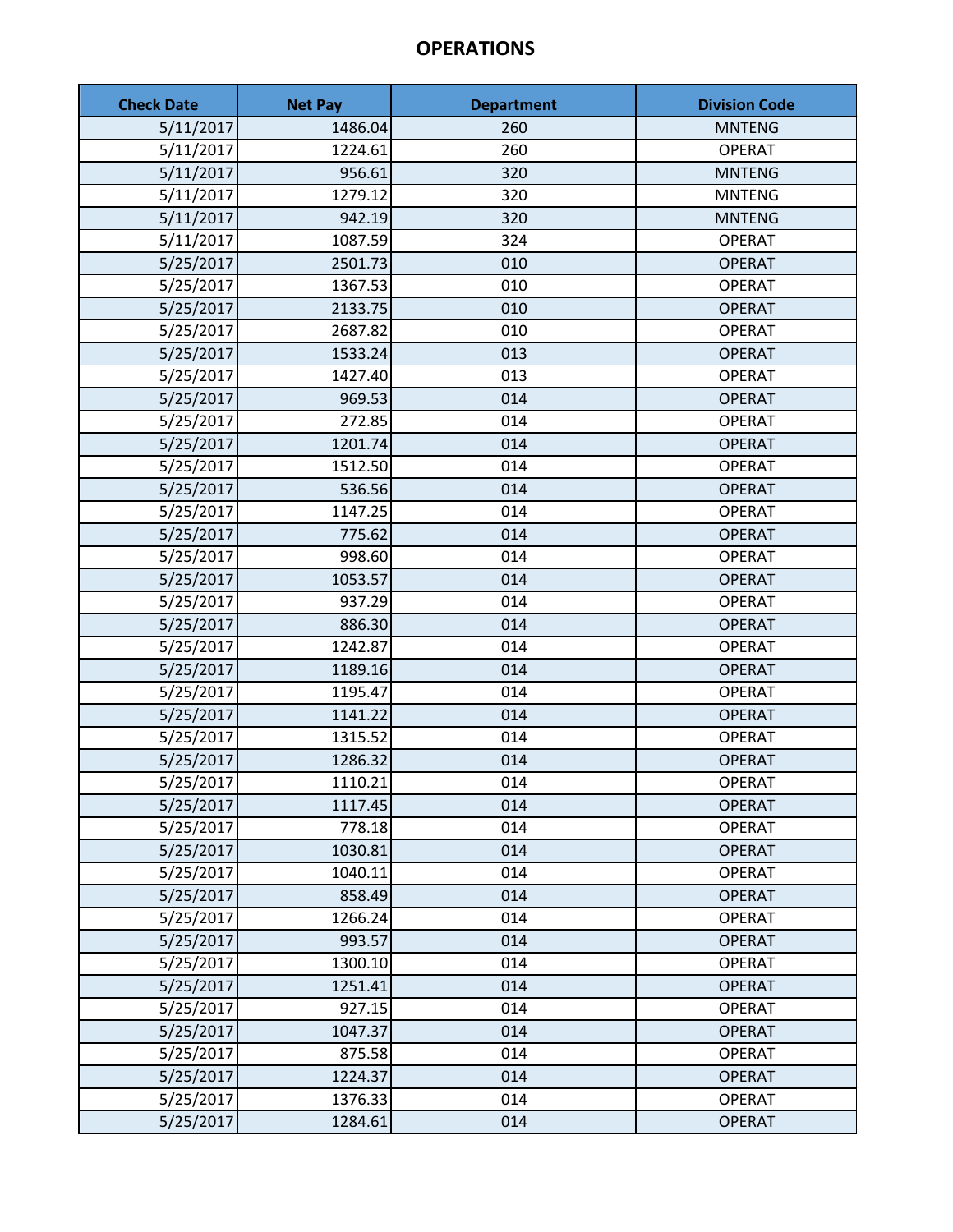| <b>Check Date</b> | <b>Net Pay</b> | <b>Department</b> | <b>Division Code</b> |
|-------------------|----------------|-------------------|----------------------|
| 5/25/2017         | 1118.10        | 014               | <b>OPERAT</b>        |
| 5/25/2017         | 824.12         | 014               | <b>OPERAT</b>        |
| 5/25/2017         | 823.82         | 014               | <b>OPERAT</b>        |
| 5/25/2017         | 1017.94        | 014               | <b>OPERAT</b>        |
| 5/25/2017         | 1417.41        | 014               | <b>OPERAT</b>        |
| 5/25/2017         | 1053.88        | 014               | <b>OPERAT</b>        |
| 5/25/2017         | 955.15         | 014               | <b>OPERAT</b>        |
| 5/25/2017         | 1065.65        | 014               | <b>OPERAT</b>        |
| 5/25/2017         | 1108.65        | 014               | <b>OPERAT</b>        |
| 5/25/2017         | 908.16         | 014               | <b>OPERAT</b>        |
| 5/25/2017         | 703.22         | 014               | <b>OPERAT</b>        |
| 5/25/2017         | 662.75         | 014               | <b>OPERAT</b>        |
| 5/25/2017         | 1091.91        | 014               | <b>OPERAT</b>        |
| 5/25/2017         | 753.11         | 014               | <b>OPERAT</b>        |
| 5/25/2017         | 1445.39        | 014               | <b>OPERAT</b>        |
| 5/25/2017         | 1242.68        | 014               | <b>OPERAT</b>        |
| 5/25/2017         | 950.40         | 014               | <b>OPERAT</b>        |
| 5/25/2017         | 895.68         | 014               | <b>OPERAT</b>        |
| 5/25/2017         | 906.45         | 014               | <b>OPERAT</b>        |
| 5/25/2017         | 1039.19        | 014               | <b>OPERAT</b>        |
| 5/25/2017         | 939.82         | 014               | <b>OPERAT</b>        |
| 5/25/2017         | 1099.32        | 014               | <b>OPERAT</b>        |
| 5/25/2017         | 272.06         | 014               | <b>OPERAT</b>        |
| 5/25/2017         | 1059.84        | 014               | <b>OPERAT</b>        |
| 5/25/2017         | 1105.29        | 014               | <b>OPERAT</b>        |
| 5/25/2017         | 635.69         | 014               | <b>OPERAT</b>        |
| 5/25/2017         | 1004.00        | 014               | <b>OPERAT</b>        |
| 5/25/2017         | 1350.04        | 014               | <b>OPERAT</b>        |
| 5/25/2017         | 979.75         | 014               | <b>OPERAT</b>        |
| 5/25/2017         | 1328.45        | 014               | <b>OPERAT</b>        |
| 5/25/2017         | 1138.43        | 014               | <b>OPERAT</b>        |
| 5/25/2017         | 1207.97        | 014               | <b>OPERAT</b>        |
| 5/25/2017         | 853.85         | 014               | <b>OPERAT</b>        |
| 5/25/2017         | 923.56         | 014               | <b>OPERAT</b>        |
| 5/25/2017         | 980.94         | 014               | <b>OPERAT</b>        |
| 5/25/2017         | 955.26         | 014               | <b>OPERAT</b>        |
| 5/25/2017         | 843.79         | 014               | <b>OPERAT</b>        |
| 5/25/2017         | 294.91         | 014               | <b>OPERAT</b>        |
| 5/25/2017         | 826.90         | 014               | <b>OPERAT</b>        |
| 5/25/2017         | 784.53         | 014               | <b>OPERAT</b>        |
| 5/25/2017         | 903.10         | 014               | <b>OPERAT</b>        |
| 5/25/2017         | 1636.21        | 014               | <b>OPERAT</b>        |
| 5/25/2017         | 1483.67        | 015               | <b>OPERAT</b>        |
| 5/25/2017         | 1959.15        | 015               | <b>OPERAT</b>        |
| 5/25/2017         | 2908.81        | 015               | <b>OPERAT</b>        |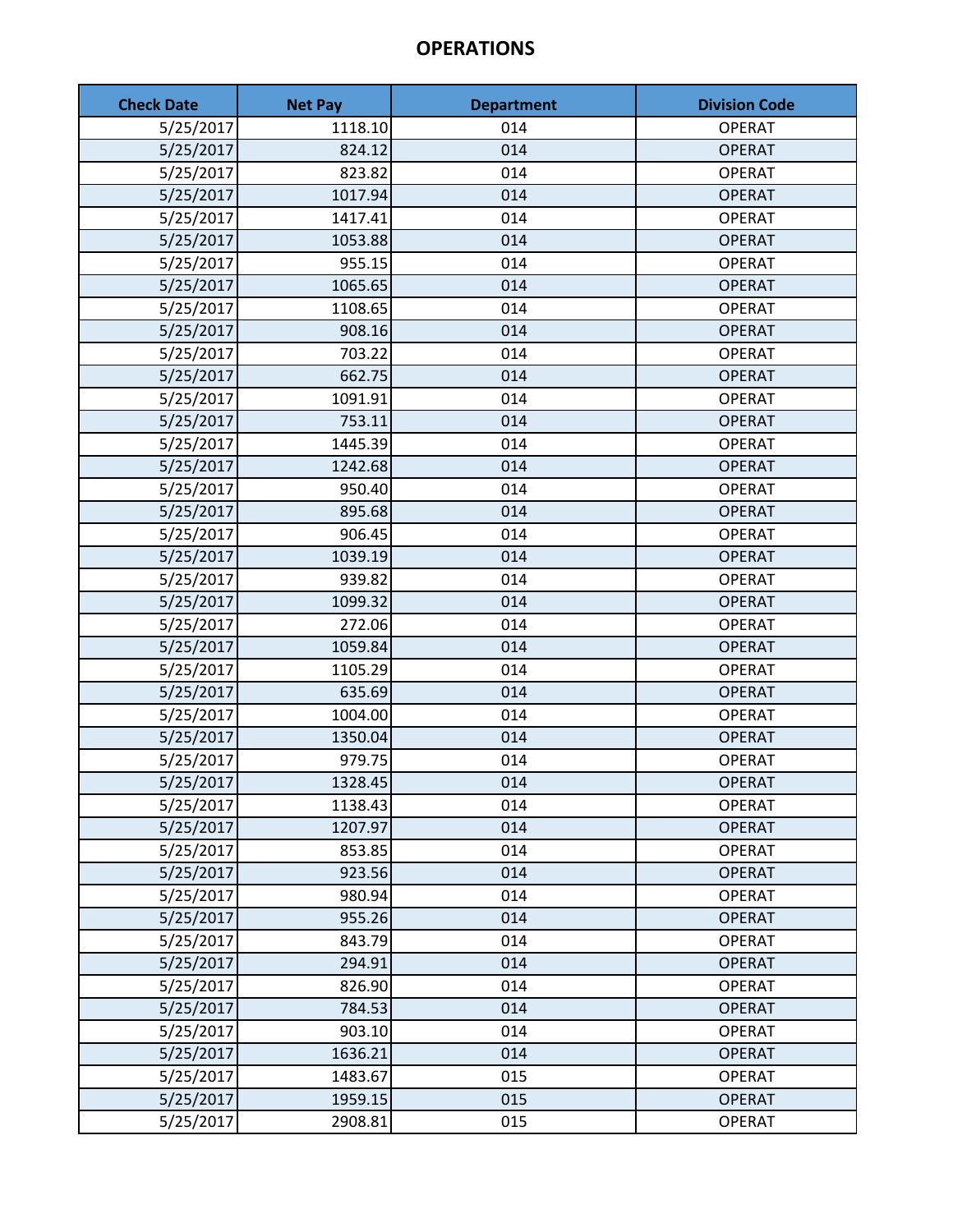| <b>Check Date</b> | <b>Net Pay</b> | <b>Department</b> | <b>Division Code</b> |
|-------------------|----------------|-------------------|----------------------|
| 5/25/2017         | 2087.82        | 015               | <b>OPERAT</b>        |
| 5/25/2017         | 1412.87        | 015               | <b>OPERAT</b>        |
| 5/25/2017         | 1675.42        | 015               | <b>OPERAT</b>        |
| 5/25/2017         | 1353.49        | 015               | <b>OPERAT</b>        |
| 5/25/2017         | 1591.77        | 015               | <b>OPERAT</b>        |
| 5/25/2017         | 1466.51        | 015               | <b>OPERAT</b>        |
| 5/25/2017         | 1410.22        | 015               | <b>OPERAT</b>        |
| 5/25/2017         | 892.11         | 016               | <b>OPERAT</b>        |
| 5/25/2017         | 1289.41        | 016               | <b>OPERAT</b>        |
| 5/25/2017         | 689.94         | 016               | <b>OPERAT</b>        |
| 5/25/2017         | 638.24         | 016               | <b>OPERAT</b>        |
| 5/25/2017         | 874.87         | 016               | <b>OPERAT</b>        |
| 5/25/2017         | 674.92         | 017               | <b>OPERAT</b>        |
| 5/25/2017         | 1305.31        | 017               | <b>OPERAT</b>        |
| 5/25/2017         | 2356.68        | 017               | <b>OPERAT</b>        |
| 5/25/2017         | 1187.58        | 017               | <b>OPERAT</b>        |
| 5/25/2017         | 1065.86        | 017               | <b>OPERAT</b>        |
| 5/25/2017         | 1497.75        | 017               | <b>OPERAT</b>        |
| 5/25/2017         | 2262.01        | 017               | <b>OPERAT</b>        |
| 5/25/2017         | 1035.96        | 017               | <b>OPERAT</b>        |
| 5/25/2017         | 2074.54        | 017               | <b>OPERAT</b>        |
| 5/25/2017         | 1531.45        | 017               | <b>OPERAT</b>        |
| 5/25/2017         | 1836.12        | 017               | <b>OPERAT</b>        |
| 5/25/2017         | 1528.90        | 017               | <b>OPERAT</b>        |
| 5/25/2017         | 1463.34        | 017               | <b>OPERAT</b>        |
| 5/25/2017         | 1778.51        | 017               | <b>OPERAT</b>        |
| 5/25/2017         | 1449.05        | 017               | <b>OPERAT</b>        |
| 5/25/2017         | 2157.67        | 018               | <b>OPERAT</b>        |
| 5/25/2017         | 1443.10        | 018               | <b>OPERAT</b>        |
| 5/25/2017         | 1323.48        | 018               | <b>OPERAT</b>        |
| 5/25/2017         | 1533.23        | 018               | <b>OPERAT</b>        |
| 5/25/2017         | 1228.39        | 018               | <b>OPERAT</b>        |
| 5/25/2017         | 1704.74        | 018               | <b>OPERAT</b>        |
| 5/25/2017         | 1727.18        | 018               | <b>OPERAT</b>        |
| 5/25/2017         | 1518.42        | 018               | <b>OPERAT</b>        |
| 5/25/2017         | 1443.25        | 018               | <b>OPERAT</b>        |
| 5/25/2017         | 1411.81        | 018               | <b>OPERAT</b>        |
| 5/25/2017         | 1188.64        | 018               | <b>OPERAT</b>        |
| 5/25/2017         | 1739.59        | 018               | <b>OPERAT</b>        |
| 5/25/2017         | 1979.65        | 018               | <b>OPERAT</b>        |
| 5/25/2017         | 1654.58        | 018               | <b>OPERAT</b>        |
| 5/25/2017         | 1382.14        | 018               | <b>OPERAT</b>        |
| 5/25/2017         | 1505.69        | 018               | <b>OPERAT</b>        |
| 5/25/2017         | 1502.16        | 021               | <b>OPERAT</b>        |
| 5/25/2017         | 1581.94        | 021               | <b>OPERAT</b>        |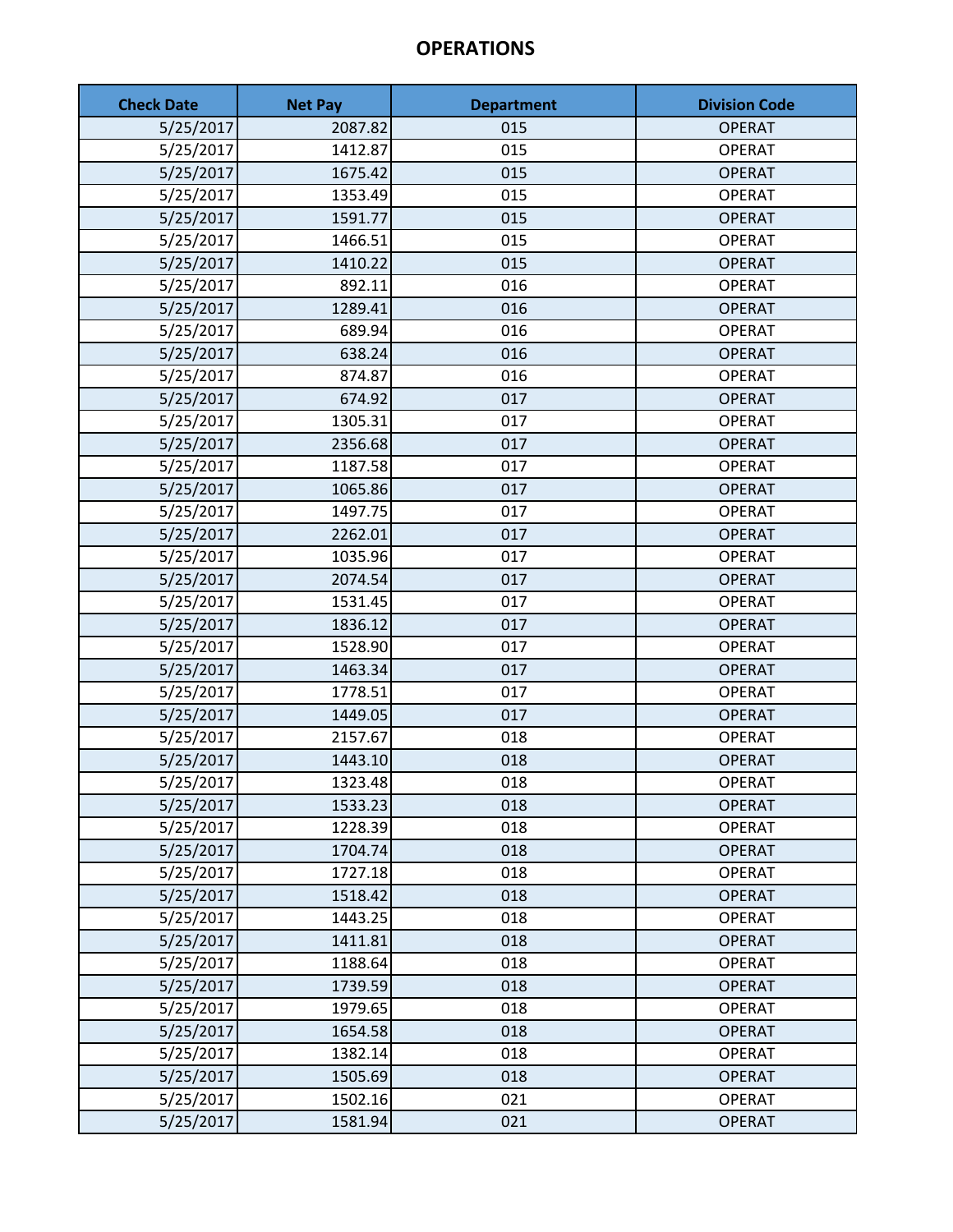| <b>Check Date</b> | <b>Net Pay</b> | <b>Department</b> | <b>Division Code</b> |
|-------------------|----------------|-------------------|----------------------|
| 5/25/2017         | 1000.98        | 022               | <b>OPERAT</b>        |
| 5/25/2017         | 1166.80        | 025               | <b>OPERAT</b>        |
| 5/25/2017         | 969.27         | 025               | <b>OPERAT</b>        |
| 5/25/2017         | 1455.73        | 025               | <b>OPERAT</b>        |
| 5/25/2017         | 938.93         | 025               | <b>OPERAT</b>        |
| 5/25/2017         | 1030.57        | 025               | <b>OPERAT</b>        |
| 5/25/2017         | 864.91         | 025               | <b>OPERAT</b>        |
| 5/25/2017         | 1640.29        | 025               | <b>OPERAT</b>        |
| 5/25/2017         | 839.93         | 025               | <b>OPERAT</b>        |
| 5/25/2017         | 725.12         | 025               | <b>OPERAT</b>        |
| 5/25/2017         | 780.19         | 030               | <b>OPERAT</b>        |
| 5/25/2017         | 298.48         | 030               | <b>OPERAT</b>        |
| 5/25/2017         | 947.42         | 030               | <b>OPERAT</b>        |
| 5/25/2017         | 668.41         | 030               | <b>OPERAT</b>        |
| 5/25/2017         | 1472.20        | 030               | <b>OPERAT</b>        |
| 5/25/2017         | 1204.74        | 030               | <b>OPERAT</b>        |
| 5/25/2017         | 507.50         | 030               | <b>OPERAT</b>        |
| 5/25/2017         | 1595.33        | 030               | <b>OPERAT</b>        |
| 5/25/2017         | 357.19         | 030               | <b>OPERAT</b>        |
| 5/25/2017         | 1068.58        | 030               | <b>OPERAT</b>        |
| 5/25/2017         | 1185.66        | 030               | <b>OPERAT</b>        |
| 5/25/2017         | 1171.60        | 030               | <b>OPERAT</b>        |
| 5/25/2017         | 644.60         | 030               | <b>OPERAT</b>        |
| 5/25/2017         | 1346.62        | 030               | <b>OPERAT</b>        |
| 5/25/2017         | 1566.70        | 030               | <b>OPERAT</b>        |
| 5/25/2017         | 1397.60        | 030               | <b>OPERAT</b>        |
| 5/25/2017         | 845.08         | 030               | <b>OPERAT</b>        |
| 5/25/2017         | 940.13         | 030               | <b>OPERAT</b>        |
| 5/25/2017         | 1357.37        | 030               | <b>OPERAT</b>        |
| 5/25/2017         | 0.00           | 030               | <b>OPERAT</b>        |
| 5/25/2017         | 1160.60        | 030               | <b>OPERAT</b>        |
| 5/25/2017         | 828.84         | 030               | <b>OPERAT</b>        |
| 5/25/2017         | 1157.13        | 030               | <b>OPERAT</b>        |
| 5/25/2017         | 760.50         | 030               | <b>OPERAT</b>        |
| 5/25/2017         | 621.08         | 030               | <b>OPERAT</b>        |
| 5/25/2017         | 1278.31        | 030               | <b>OPERAT</b>        |
| 5/25/2017         | 291.90         | 030               | <b>OPERAT</b>        |
| 5/25/2017         | 1193.71        | 030               | <b>OPERAT</b>        |
| 5/25/2017         | 1100.91        | 030               | <b>OPERAT</b>        |
| 5/25/2017         | 0.00           | 030               | <b>OPERAT</b>        |
| 5/25/2017         | 325.43         | 030               | <b>OPERAT</b>        |
| 5/25/2017         | 841.60         | 030               | <b>OPERAT</b>        |
| 5/25/2017         | 1522.57        | 030               | <b>OPERAT</b>        |
| 5/25/2017         | 927.33         | 030               | <b>OPERAT</b>        |
| 5/25/2017         | 1719.88        | 030               | <b>OPERAT</b>        |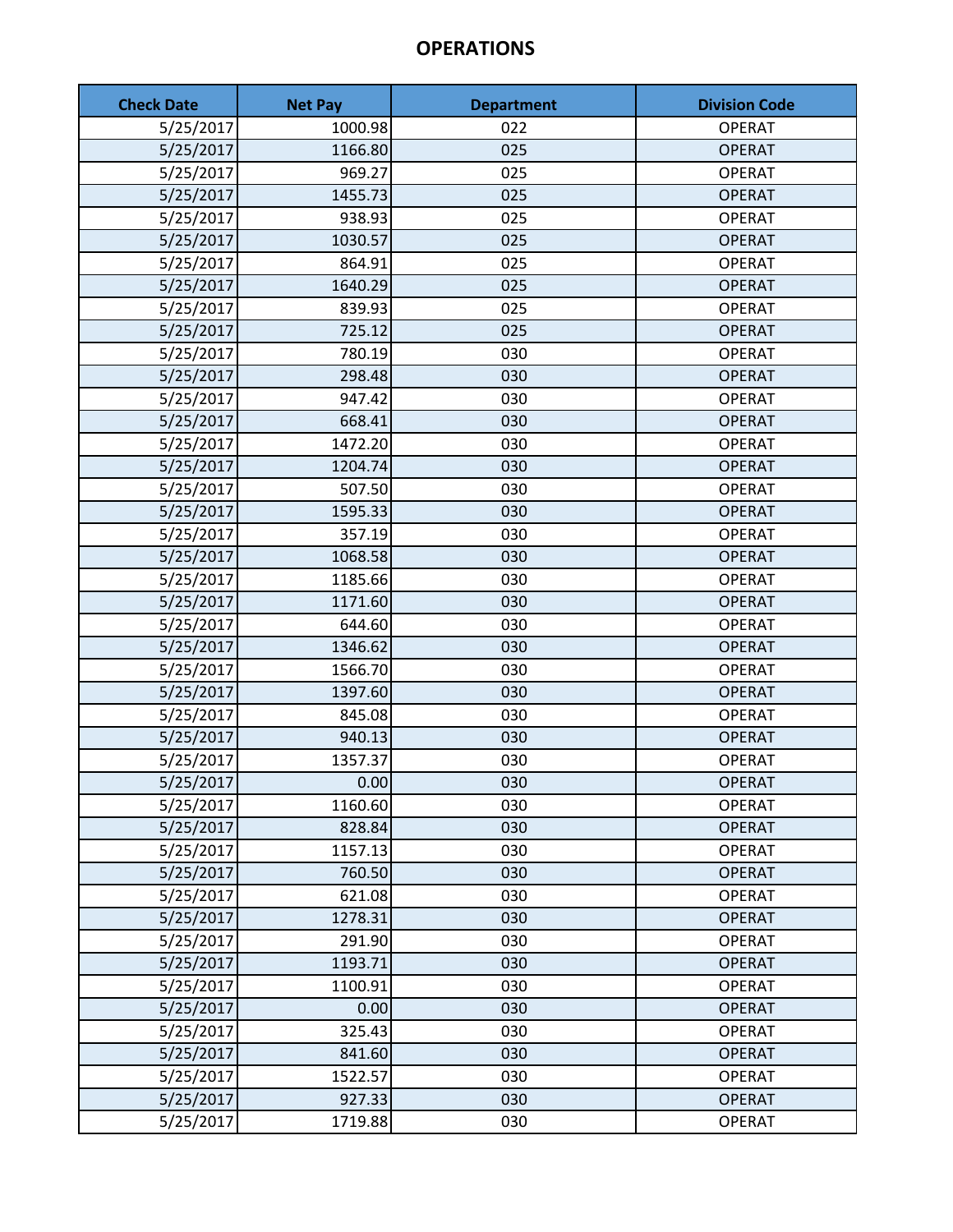| <b>Check Date</b> | <b>Net Pay</b> | <b>Department</b> | <b>Division Code</b> |
|-------------------|----------------|-------------------|----------------------|
| 5/25/2017         | 1130.88        | 030               | <b>OPERAT</b>        |
| 5/25/2017         | 1694.59        | 030               | <b>OPERAT</b>        |
| 5/25/2017         | 769.26         | 030               | <b>OPERAT</b>        |
| 5/25/2017         | 1310.16        | 030               | <b>OPERAT</b>        |
| 5/25/2017         | 304.91         | 030               | <b>OPERAT</b>        |
| 5/25/2017         | 1048.49        | 030               | <b>OPERAT</b>        |
| 5/25/2017         | 1074.40        | 030               | <b>OPERAT</b>        |
| 5/25/2017         | 632.91         | 030               | <b>OPERAT</b>        |
| 5/25/2017         | 1942.99        | 030               | <b>OPERAT</b>        |
| 5/25/2017         | 970.80         | 030               | <b>OPERAT</b>        |
| 5/25/2017         | 1488.28        | 030               | <b>OPERAT</b>        |
| 5/25/2017         | 1355.16        | 030               | <b>OPERAT</b>        |
| 5/25/2017         | 1326.15        | 030               | <b>OPERAT</b>        |
| 5/25/2017         | 902.28         | 030               | <b>OPERAT</b>        |
| 5/25/2017         | 978.90         | 030               | <b>OPERAT</b>        |
| 5/25/2017         | 987.06         | 030               | <b>OPERAT</b>        |
| 5/25/2017         | 958.15         | 030               | <b>OPERAT</b>        |
| 5/25/2017         | 1052.05        | 030               | <b>OPERAT</b>        |
| 5/25/2017         | 2073.31        | 030               | <b>OPERAT</b>        |
| 5/25/2017         | 1184.53        | 030               | <b>OPERAT</b>        |
| 5/25/2017         | 907.84         | 030               | <b>OPERAT</b>        |
| 5/25/2017         | 714.22         | 030               | <b>OPERAT</b>        |
| 5/25/2017         | 1324.05        | 030               | <b>OPERAT</b>        |
| 5/25/2017         | 781.16         | 030               | <b>OPERAT</b>        |
| 5/25/2017         | 1760.27        | 030               | <b>OPERAT</b>        |
| 5/25/2017         | 1095.20        | 030               | <b>OPERAT</b>        |
| 5/25/2017         | 994.45         | 030               | <b>OPERAT</b>        |
| 5/25/2017         | 1372.84        | 030               | <b>OPERAT</b>        |
| 5/25/2017         | 1595.87        | 030               | <b>OPERAT</b>        |
| 5/25/2017         | 1096.94        | 030               | <b>OPERAT</b>        |
| 5/25/2017         | 663.56         | 030               | <b>OPERAT</b>        |
| 5/25/2017         | 434.51         | 030               | <b>OPERAT</b>        |
| 5/25/2017         | 917.29         | 030               | <b>OPERAT</b>        |
| 5/25/2017         | 1427.08        | 030               | <b>OPERAT</b>        |
| 5/25/2017         | 1596.03        | 030               | <b>OPERAT</b>        |
| 5/25/2017         | 1208.84        | 030               | <b>OPERAT</b>        |
| 5/25/2017         | 885.20         | 030               | <b>OPERAT</b>        |
| 5/25/2017         | 1359.75        | 030               | <b>OPERAT</b>        |
| 5/25/2017         | 851.28         | 030               | <b>OPERAT</b>        |
| 5/25/2017         | 958.77         | 030               | <b>OPERAT</b>        |
| 5/25/2017         | 1093.68        | 030               | <b>OPERAT</b>        |
| 5/25/2017         | 1022.74        | 030               | <b>OPERAT</b>        |
| 5/25/2017         | 108.87         | 030               | <b>OPERAT</b>        |
| 5/25/2017         | 815.58         | 030               | <b>OPERAT</b>        |
| 5/25/2017         | 962.58         | 030               | <b>OPERAT</b>        |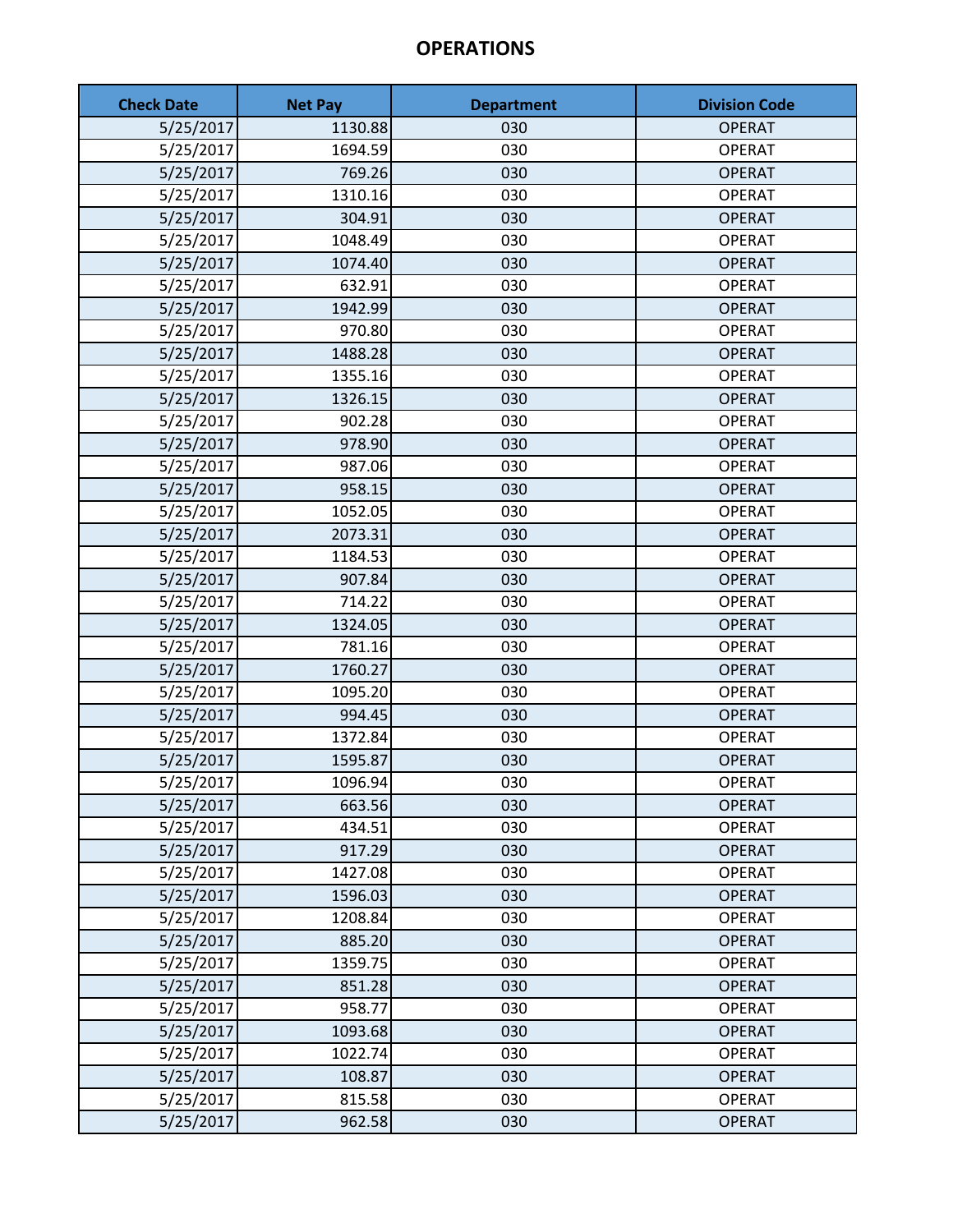| <b>Check Date</b> | <b>Net Pay</b> | <b>Department</b> | <b>Division Code</b> |
|-------------------|----------------|-------------------|----------------------|
| 5/25/2017         | 1758.08        | 030               | <b>OPERAT</b>        |
| 5/25/2017         | 997.12         | 030               | <b>OPERAT</b>        |
| 5/25/2017         | 811.10         | 030               | <b>OPERAT</b>        |
| 5/25/2017         | 838.16         | 030               | <b>OPERAT</b>        |
| 5/25/2017         | 1448.41        | 030               | <b>OPERAT</b>        |
| 5/25/2017         | 887.61         | 030               | <b>OPERAT</b>        |
| 5/25/2017         | 1807.73        | 030               | <b>OPERAT</b>        |
| 5/25/2017         | 1352.40        | 030               | <b>OPERAT</b>        |
| 5/25/2017         | 992.02         | 030               | <b>OPERAT</b>        |
| 5/25/2017         | 1188.99        | 030               | <b>OPERAT</b>        |
| 5/25/2017         | 1170.84        | 030               | <b>OPERAT</b>        |
| 5/25/2017         | 840.03         | 030               | <b>OPERAT</b>        |
| 5/25/2017         | 1368.94        | 030               | <b>OPERAT</b>        |
| 5/25/2017         | 692.76         | 030               | <b>OPERAT</b>        |
| 5/25/2017         | 1043.43        | 030               | <b>OPERAT</b>        |
| 5/25/2017         | 964.98         | 030               | <b>OPERAT</b>        |
| 5/25/2017         | 1706.25        | 030               | <b>OPERAT</b>        |
| 5/25/2017         | 281.58         | 030               | <b>OPERAT</b>        |
| 5/25/2017         | 988.64         | 030               | <b>OPERAT</b>        |
| 5/25/2017         | 1396.66        | 030               | <b>OPERAT</b>        |
| 5/25/2017         | 954.78         | 030               | <b>OPERAT</b>        |
| 5/25/2017         | 990.83         | 030               | <b>OPERAT</b>        |
| 5/25/2017         | 1042.79        | 030               | <b>OPERAT</b>        |
| 5/25/2017         | 244.57         | 030               | <b>OPERAT</b>        |
| 5/25/2017         | 857.49         | 030               | <b>OPERAT</b>        |
| 5/25/2017         | 1370.82        | 030               | <b>OPERAT</b>        |
| 5/25/2017         | 956.49         | 030               | <b>OPERAT</b>        |
| 5/25/2017         | 492.91         | 030               | <b>OPERAT</b>        |
| 5/25/2017         | 1009.46        | 030               | <b>OPERAT</b>        |
| 5/25/2017         | 1061.16        | 030               | <b>OPERAT</b>        |
| 5/25/2017         | 706.97         | 030               | <b>OPERAT</b>        |
| 5/25/2017         | 1262.95        | 030               | <b>OPERAT</b>        |
| 5/25/2017         | 1546.60        | 030               | <b>OPERAT</b>        |
| 5/25/2017         | 1293.87        | 030               | <b>OPERAT</b>        |
| 5/25/2017         | 1086.85        | 030               | <b>OPERAT</b>        |
| 5/25/2017         | 1159.47        | 030               | <b>OPERAT</b>        |
| 5/25/2017         | 677.08         | 030               | <b>OPERAT</b>        |
| 5/25/2017         | 1655.28        | 030               | <b>OPERAT</b>        |
| 5/25/2017         | 1614.98        | 030               | <b>OPERAT</b>        |
| 5/25/2017         | 1154.31        | 030               | <b>OPERAT</b>        |
| 5/25/2017         | 927.96         | 030               | <b>OPERAT</b>        |
| 5/25/2017         | 1137.18        | 030               | <b>OPERAT</b>        |
| 5/25/2017         | 605.92         | 030               | <b>OPERAT</b>        |
| 5/25/2017         | 1397.25        | 030               | <b>OPERAT</b>        |
| 5/25/2017         | 1170.02        | 030               | <b>OPERAT</b>        |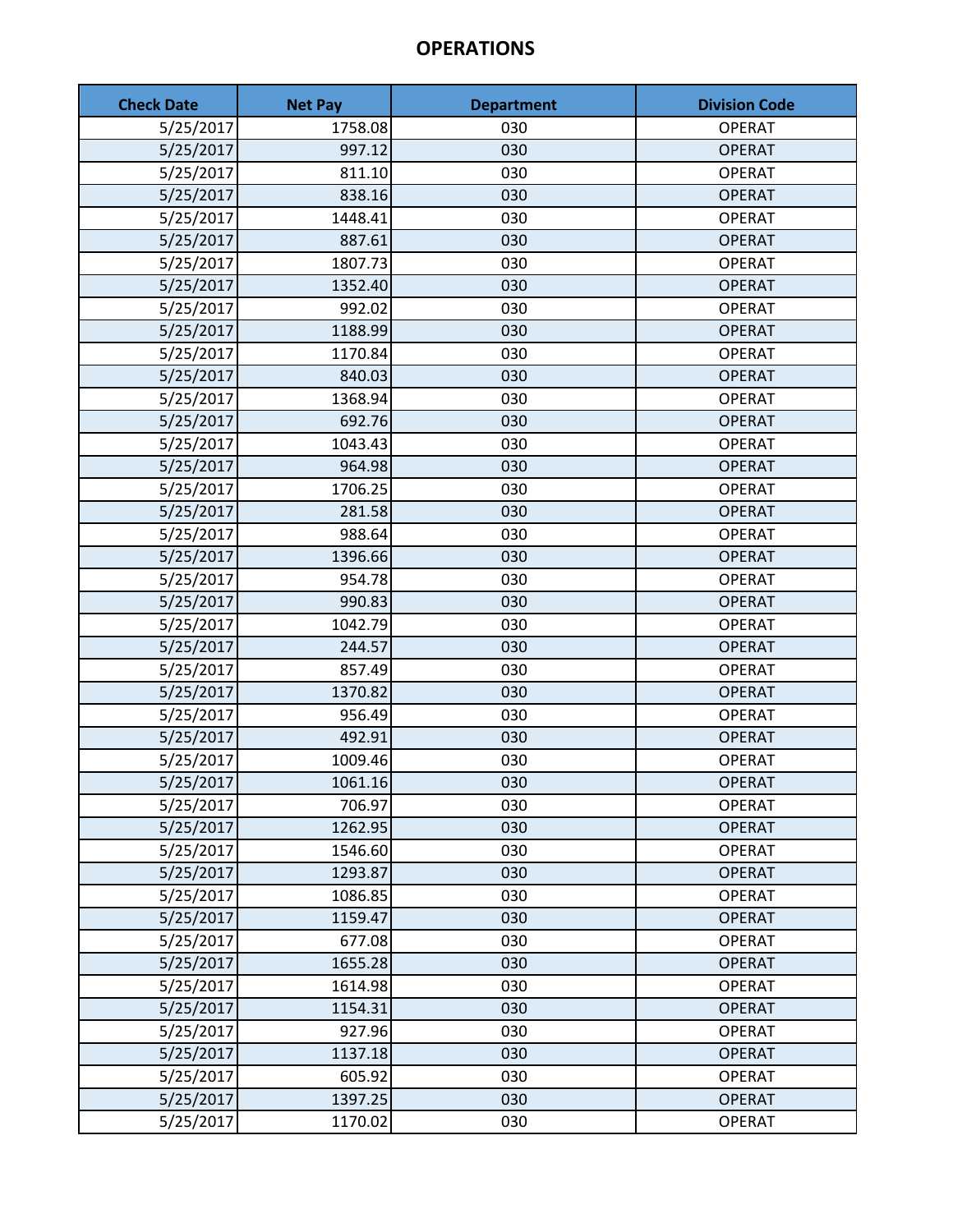| <b>Check Date</b> | <b>Net Pay</b> | <b>Department</b> | <b>Division Code</b> |
|-------------------|----------------|-------------------|----------------------|
| 5/25/2017         | 1237.37        | 030               | <b>OPERAT</b>        |
| 5/25/2017         | 1379.98        | 030               | <b>OPERAT</b>        |
| 5/25/2017         | 954.07         | 030               | <b>OPERAT</b>        |
| 5/25/2017         | 702.84         | 030               | <b>OPERAT</b>        |
| 5/25/2017         | 464.66         | 030               | <b>OPERAT</b>        |
| 5/25/2017         | 1033.42        | 030               | <b>OPERAT</b>        |
| 5/25/2017         | 2013.71        | 030               | <b>OPERAT</b>        |
| 5/25/2017         | 1113.46        | 030               | <b>OPERAT</b>        |
| 5/25/2017         | 1717.12        | 030               | <b>OPERAT</b>        |
| 5/25/2017         | 1371.54        | 030               | <b>OPERAT</b>        |
| 5/25/2017         | 1044.80        | 030               | <b>OPERAT</b>        |
| 5/25/2017         | 896.17         | 030               | <b>OPERAT</b>        |
| 5/25/2017         | 1091.36        | 030               | <b>OPERAT</b>        |
| 5/25/2017         | 471.03         | 030               | <b>OPERAT</b>        |
| 5/25/2017         | 1526.06        | 030               | <b>OPERAT</b>        |
| 5/25/2017         | 1008.39        | 030               | <b>OPERAT</b>        |
| 5/25/2017         | 763.26         | 030               | <b>OPERAT</b>        |
| 5/25/2017         | 376.48         | 030               | <b>OPERAT</b>        |
| 5/25/2017         | 1416.58        | 030               | <b>OPERAT</b>        |
| 5/25/2017         | 480.19         | 030               | <b>OPERAT</b>        |
| 5/25/2017         | 1316.25        | 030               | <b>OPERAT</b>        |
| 5/25/2017         | 1630.67        | 030               | <b>OPERAT</b>        |
| 5/25/2017         | 877.07         | 030               | <b>OPERAT</b>        |
| 5/25/2017         | 1463.22        | 030               | <b>OPERAT</b>        |
| 5/25/2017         | 1054.20        | 030               | <b>OPERAT</b>        |
| 5/25/2017         | 763.38         | 030               | <b>OPERAT</b>        |
| 5/25/2017         | 1341.59        | 030               | <b>OPERAT</b>        |
| 5/25/2017         | 968.09         | 030               | <b>OPERAT</b>        |
| 5/25/2017         | 1458.25        | 030               | <b>OPERAT</b>        |
| 5/25/2017         | 1664.94        | 030               | <b>OPERAT</b>        |
| 5/25/2017         | 1190.80        | 030               | <b>OPERAT</b>        |
| 5/25/2017         | 1164.24        | 030               | <b>OPERAT</b>        |
| 5/25/2017         | 67.43          | 030               | <b>OPERAT</b>        |
| 5/25/2017         | 1510.60        | 030               | <b>OPERAT</b>        |
| 5/25/2017         | 1330.21        | 030               | <b>OPERAT</b>        |
| 5/25/2017         | 1108.44        | 030               | <b>OPERAT</b>        |
| 5/25/2017         | 1138.24        | 030               | <b>OPERAT</b>        |
| 5/25/2017         | 1250.36        | 030               | <b>OPERAT</b>        |
| 5/25/2017         | 341.67         | 030               | <b>OPERAT</b>        |
| 5/25/2017         | 1788.96        | 030               | <b>OPERAT</b>        |
| 5/25/2017         | 1287.59        | 030               | <b>OPERAT</b>        |
| 5/25/2017         | 837.87         | 030               | <b>OPERAT</b>        |
| 5/25/2017         | 941.36         | 030               | <b>OPERAT</b>        |
| 5/25/2017         | 866.39         | 030               | <b>OPERAT</b>        |
| 5/25/2017         | 1499.79        | 030               | <b>OPERAT</b>        |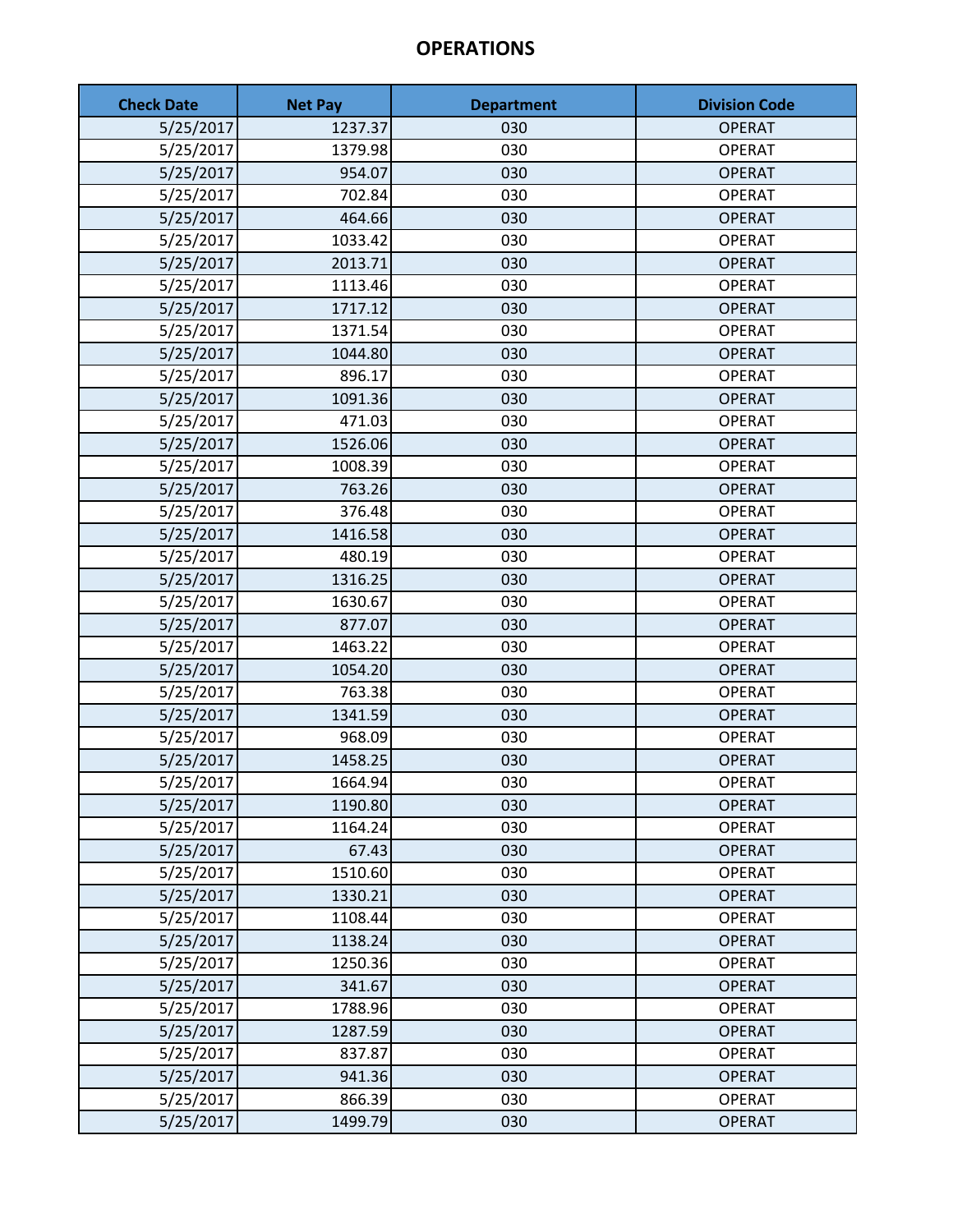| <b>Check Date</b> | <b>Net Pay</b> | <b>Department</b> | <b>Division Code</b> |
|-------------------|----------------|-------------------|----------------------|
| 5/25/2017         | 1806.16        | 030               | <b>OPERAT</b>        |
| 5/25/2017         | 1469.32        | 030               | <b>OPERAT</b>        |
| 5/25/2017         | 1494.95        | 030               | <b>OPERAT</b>        |
| 5/25/2017         | 855.62         | 030               | <b>OPERAT</b>        |
| 5/25/2017         | 905.57         | 030               | <b>OPERAT</b>        |
| 5/25/2017         | 1196.50        | 030               | <b>OPERAT</b>        |
| 5/25/2017         | 1854.84        | 030               | <b>OPERAT</b>        |
| 5/25/2017         | 768.57         | 030               | <b>OPERAT</b>        |
| 5/25/2017         | 964.07         | 030               | <b>OPERAT</b>        |
| 5/25/2017         | 1147.03        | 030               | <b>OPERAT</b>        |
| 5/25/2017         | 1594.59        | 030               | <b>OPERAT</b>        |
| 5/25/2017         | 1274.01        | 030               | <b>OPERAT</b>        |
| 5/25/2017         | 1004.80        | 030               | <b>OPERAT</b>        |
| 5/25/2017         | 1650.26        | 030               | <b>OPERAT</b>        |
| 5/25/2017         | 880.03         | 030               | <b>OPERAT</b>        |
| 5/25/2017         | 1444.07        | 030               | <b>OPERAT</b>        |
| 5/25/2017         | 925.74         | 030               | <b>OPERAT</b>        |
| 5/25/2017         | 518.82         | 030               | <b>OPERAT</b>        |
| 5/25/2017         | 1376.83        | 030               | <b>OPERAT</b>        |
| 5/25/2017         | 867.10         | 030               | <b>OPERAT</b>        |
| 5/25/2017         | 2142.11        | 030               | <b>OPERAT</b>        |
| 5/25/2017         | 1572.83        | 030               | <b>OPERAT</b>        |
| 5/25/2017         | 928.66         | 030               | <b>OPERAT</b>        |
| 5/25/2017         | 738.15         | 030               | <b>OPERAT</b>        |
| 5/25/2017         | 809.27         | 030               | <b>OPERAT</b>        |
| 5/25/2017         | 989.26         | 030               | <b>OPERAT</b>        |
| 5/25/2017         | 1272.25        | 030               | <b>OPERAT</b>        |
| 5/25/2017         | 917.93         | 030               | <b>OPERAT</b>        |
| 5/25/2017         | 821.40         | 030               | <b>OPERAT</b>        |
| 5/25/2017         | 134.63         | 030               | <b>OPERAT</b>        |
| 5/25/2017         | 1144.57        | 030               | <b>OPERAT</b>        |
| 5/25/2017         | 1461.80        | 030               | <b>OPERAT</b>        |
| 5/25/2017         | 1535.13        | 030               | <b>OPERAT</b>        |
| 5/25/2017         | 1433.98        | 030               | <b>OPERAT</b>        |
| 5/25/2017         | 1435.18        | 030               | <b>OPERAT</b>        |
| 5/25/2017         | 897.51         | 030               | <b>OPERAT</b>        |
| 5/25/2017         | 1306.11        | 030               | <b>OPERAT</b>        |
| 5/25/2017         | 953.80         | 030               | <b>OPERAT</b>        |
| 5/25/2017         | 889.06         | 030               | <b>OPERAT</b>        |
| 5/25/2017         | 752.40         | 030               | <b>OPERAT</b>        |
| 5/25/2017         | 767.95         | 030               | <b>OPERAT</b>        |
| 5/25/2017         | 1559.23        | 030               | <b>OPERAT</b>        |
| 5/25/2017         | 817.34         | 030               | <b>OPERAT</b>        |
| 5/25/2017         | 1139.07        | 030               | <b>OPERAT</b>        |
| 5/25/2017         | 289.66         | 030               | <b>OPERAT</b>        |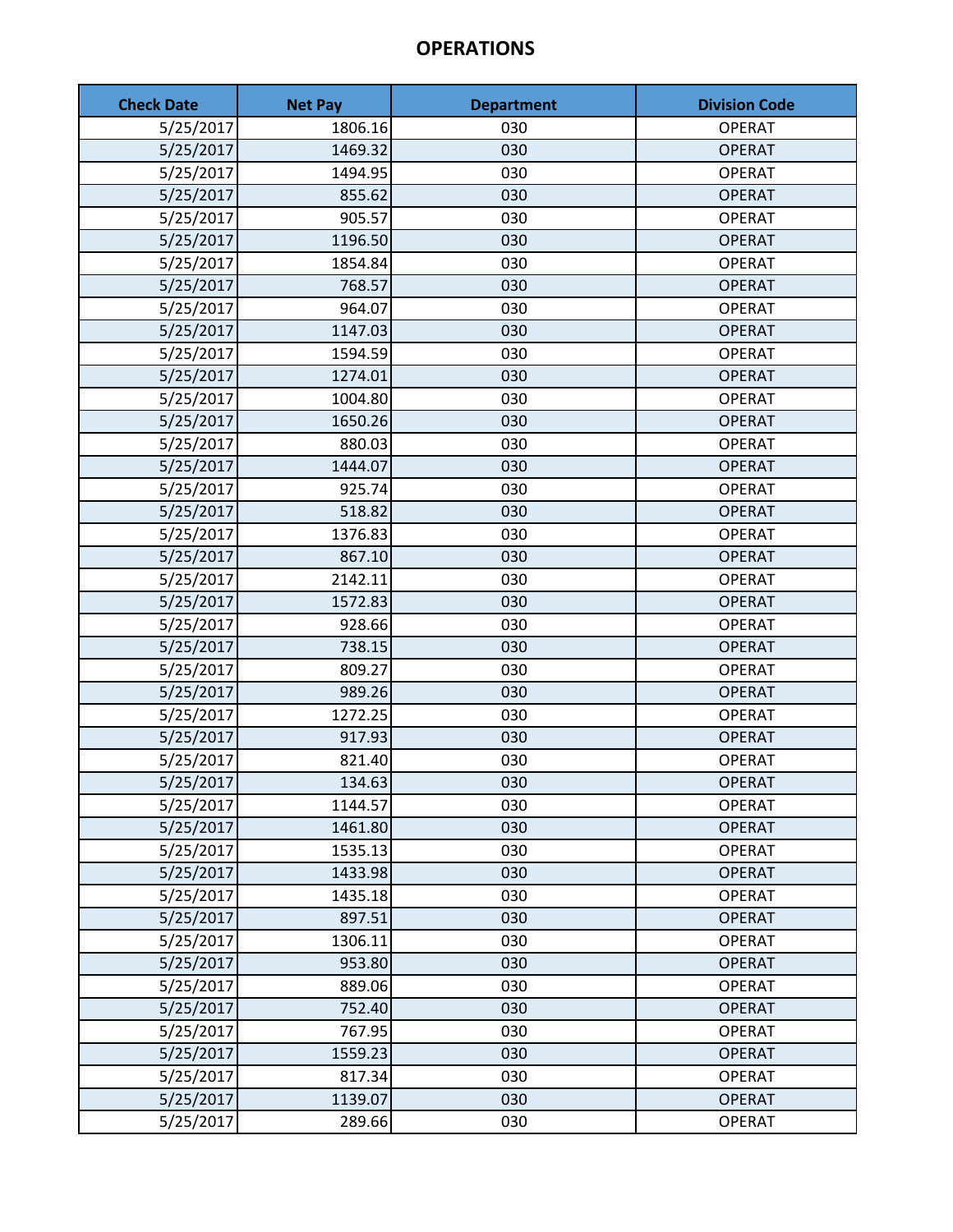| <b>Check Date</b> | <b>Net Pay</b> | <b>Department</b> | <b>Division Code</b> |
|-------------------|----------------|-------------------|----------------------|
| 5/25/2017         | 847.44         | 030               | <b>OPERAT</b>        |
| 5/25/2017         | 105.35         | 030               | <b>OPERAT</b>        |
| 5/25/2017         | 0.00           | 030               | <b>OPERAT</b>        |
| 5/25/2017         | 1316.61        | 030               | <b>OPERAT</b>        |
| 5/25/2017         | 1036.62        | 030               | <b>OPERAT</b>        |
| 5/25/2017         | 945.42         | 030               | <b>OPERAT</b>        |
| 5/25/2017         | 1488.65        | 030               | <b>OPERAT</b>        |
| 5/25/2017         | 1007.41        | 030               | <b>OPERAT</b>        |
| 5/25/2017         | 1134.57        | 030               | <b>OPERAT</b>        |
| 5/25/2017         | 1292.19        | 030               | <b>OPERAT</b>        |
| 5/25/2017         | 924.21         | 030               | <b>OPERAT</b>        |
| 5/25/2017         | 821.35         | 030               | <b>OPERAT</b>        |
| 5/25/2017         | 755.80         | 030               | <b>OPERAT</b>        |
| 5/25/2017         | 1050.17        | 030               | <b>OPERAT</b>        |
| 5/25/2017         | 958.18         | 030               | <b>OPERAT</b>        |
| 5/25/2017         | 859.13         | 030               | <b>OPERAT</b>        |
| 5/25/2017         | 1087.51        | 030               | <b>OPERAT</b>        |
| 5/25/2017         | 771.24         | 030               | <b>OPERAT</b>        |
| 5/25/2017         | 983.90         | 030               | <b>OPERAT</b>        |
| 5/25/2017         | 1551.83        | 030               | <b>OPERAT</b>        |
| 5/25/2017         | 1047.82        | 030               | <b>OPERAT</b>        |
| 5/25/2017         | 1254.18        | 030               | <b>OPERAT</b>        |
| 5/25/2017         | 957.74         | 030               | <b>OPERAT</b>        |
| 5/25/2017         | 1686.12        | 030               | <b>OPERAT</b>        |
| 5/25/2017         | 913.77         | 030               | <b>OPERAT</b>        |
| 5/25/2017         | 2023.44        | 030               | <b>OPERAT</b>        |
| 5/25/2017         | 837.23         | 030               | <b>OPERAT</b>        |
| 5/25/2017         | 841.79         | 030               | <b>OPERAT</b>        |
| 5/25/2017         | 1150.68        | 030               | <b>OPERAT</b>        |
| 5/25/2017         | 882.18         | 030               | <b>OPERAT</b>        |
| 5/25/2017         | 1529.54        | 030               | <b>OPERAT</b>        |
| 5/25/2017         | 2144.55        | 030               | <b>OPERAT</b>        |
| 5/25/2017         | 1521.52        | 030               | <b>OPERAT</b>        |
| 5/25/2017         | 839.79         | 030               | <b>OPERAT</b>        |
| 5/25/2017         | 1193.94        | 030               | <b>OPERAT</b>        |
| 5/25/2017         | 811.96         | 030               | <b>OPERAT</b>        |
| 5/25/2017         | 1055.55        | 030               | <b>OPERAT</b>        |
| 5/25/2017         | 1029.25        | 030               | <b>OPERAT</b>        |
| 5/25/2017         | 1359.80        | 030               | <b>OPERAT</b>        |
| 5/25/2017         | 125.79         | 030               | <b>OPERAT</b>        |
| 5/25/2017         | 617.82         | 030               | <b>OPERAT</b>        |
| 5/25/2017         | 1001.98        | 030               | <b>OPERAT</b>        |
| 5/25/2017         | 707.13         | 030               | <b>OPERAT</b>        |
| 5/25/2017         | 1085.31        | 030               | <b>OPERAT</b>        |
| 5/25/2017         | 1243.09        | 030               | <b>OPERAT</b>        |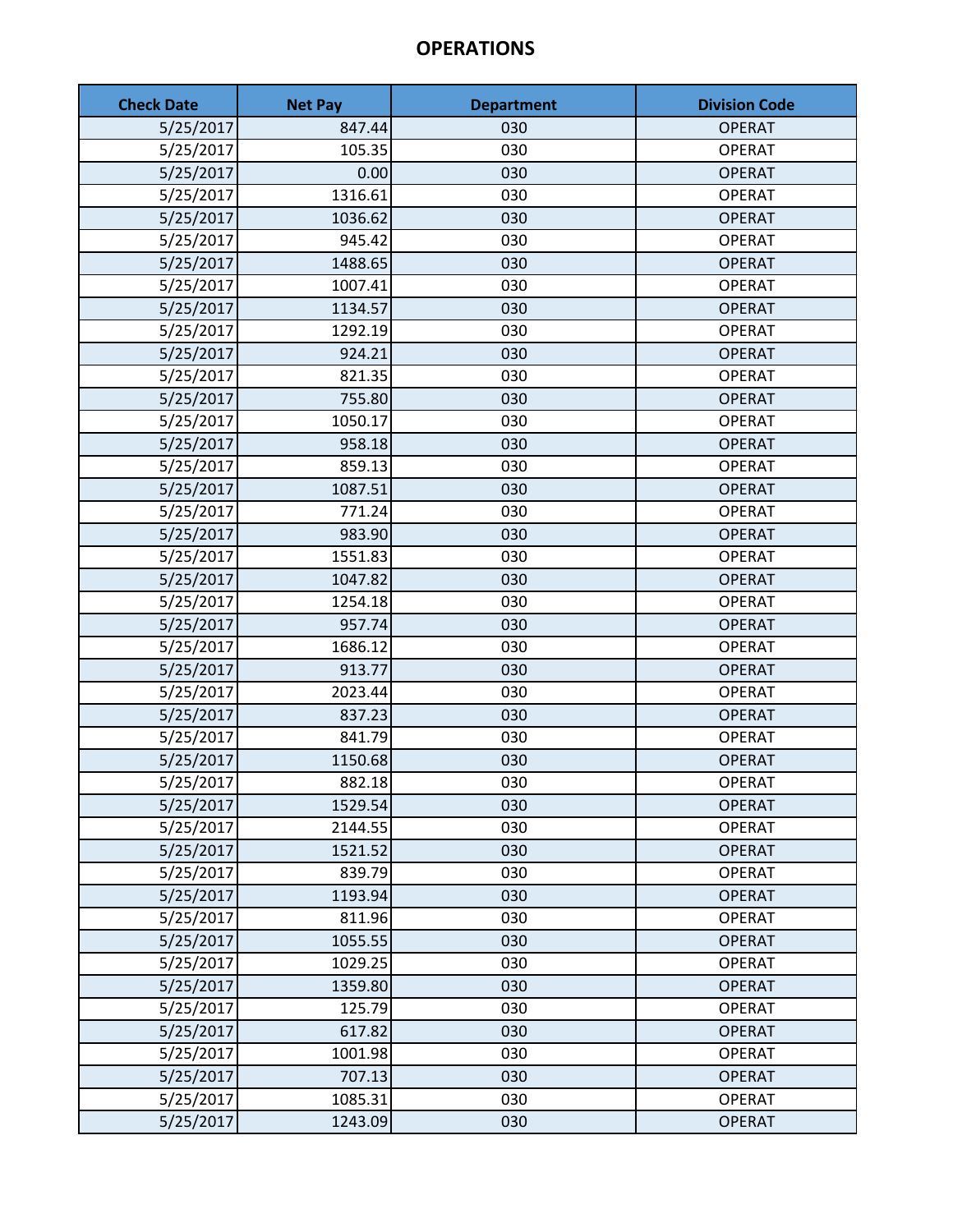| <b>Check Date</b> | <b>Net Pay</b> | <b>Department</b> | <b>Division Code</b> |
|-------------------|----------------|-------------------|----------------------|
| 5/25/2017         | 1499.67        | 030               | <b>OPERAT</b>        |
| 5/25/2017         | 887.52         | 030               | <b>OPERAT</b>        |
| 5/25/2017         | 1524.20        | 030               | <b>OPERAT</b>        |
| 5/25/2017         | 1321.41        | 030               | <b>OPERAT</b>        |
| 5/25/2017         | 460.85         | 030               | <b>OPERAT</b>        |
| 5/25/2017         | 1514.33        | 030               | <b>OPERAT</b>        |
| 5/25/2017         | 1237.26        | 030               | <b>OPERAT</b>        |
| 5/25/2017         | 1196.21        | 030               | <b>OPERAT</b>        |
| 5/25/2017         | 888.97         | 030               | <b>OPERAT</b>        |
| 5/25/2017         | 1605.54        | 030               | <b>OPERAT</b>        |
| 5/25/2017         | 665.39         | 030               | <b>OPERAT</b>        |
| 5/25/2017         | 705.64         | 030               | <b>OPERAT</b>        |
| 5/25/2017         | 860.84         | 030               | <b>OPERAT</b>        |
| 5/25/2017         | 1116.86        | 030               | <b>OPERAT</b>        |
| 5/25/2017         | 942.29         | 030               | <b>OPERAT</b>        |
| 5/25/2017         | 1344.86        | 030               | <b>OPERAT</b>        |
| 5/25/2017         | 843.68         | 030               | <b>OPERAT</b>        |
| 5/25/2017         | 966.68         | 030               | <b>OPERAT</b>        |
| 5/25/2017         | 975.93         | 030               | <b>OPERAT</b>        |
| 5/25/2017         | 1649.14        | 030               | <b>OPERAT</b>        |
| 5/25/2017         | 925.18         | 030               | <b>OPERAT</b>        |
| 5/25/2017         | 832.15         | 030               | <b>OPERAT</b>        |
| 5/25/2017         | 1255.71        | 030               | <b>OPERAT</b>        |
| 5/25/2017         | 1305.34        | 030               | <b>OPERAT</b>        |
| 5/25/2017         | 1290.10        | 030               | <b>OPERAT</b>        |
| 5/25/2017         | 1038.47        | 030               | <b>OPERAT</b>        |
| 5/25/2017         | 770.91         | 030               | <b>OPERAT</b>        |
| 5/25/2017         | 1140.27        | 030               | <b>OPERAT</b>        |
| 5/25/2017         | 640.90         | 030               | <b>OPERAT</b>        |
| 5/25/2017         | 949.40         | 030               | <b>OPERAT</b>        |
| 5/25/2017         | 1159.82        | 030               | <b>OPERAT</b>        |
| 5/25/2017         | 1066.76        | 030               | <b>OPERAT</b>        |
| 5/25/2017         | 938.83         | 030               | <b>OPERAT</b>        |
| 5/25/2017         | 1601.94        | 030               | <b>OPERAT</b>        |
| 5/25/2017         | 1025.82        | 030               | <b>OPERAT</b>        |
| 5/25/2017         | 1575.15        | 030               | <b>OPERAT</b>        |
| 5/25/2017         | 1160.79        | 030               | <b>OPERAT</b>        |
| 5/25/2017         | 821.40         | 030               | <b>OPERAT</b>        |
| 5/25/2017         | 997.53         | 030               | <b>OPERAT</b>        |
| 5/25/2017         | 892.90         | 030               | <b>OPERAT</b>        |
| 5/25/2017         | 1390.30        | 030               | <b>OPERAT</b>        |
| 5/25/2017         | 1862.95        | 030               | <b>OPERAT</b>        |
| 5/25/2017         | 1600.17        | 030               | <b>OPERAT</b>        |
| 5/25/2017         | 1416.19        | 030               | <b>OPERAT</b>        |
| 5/25/2017         | 1697.12        | 030               | <b>OPERAT</b>        |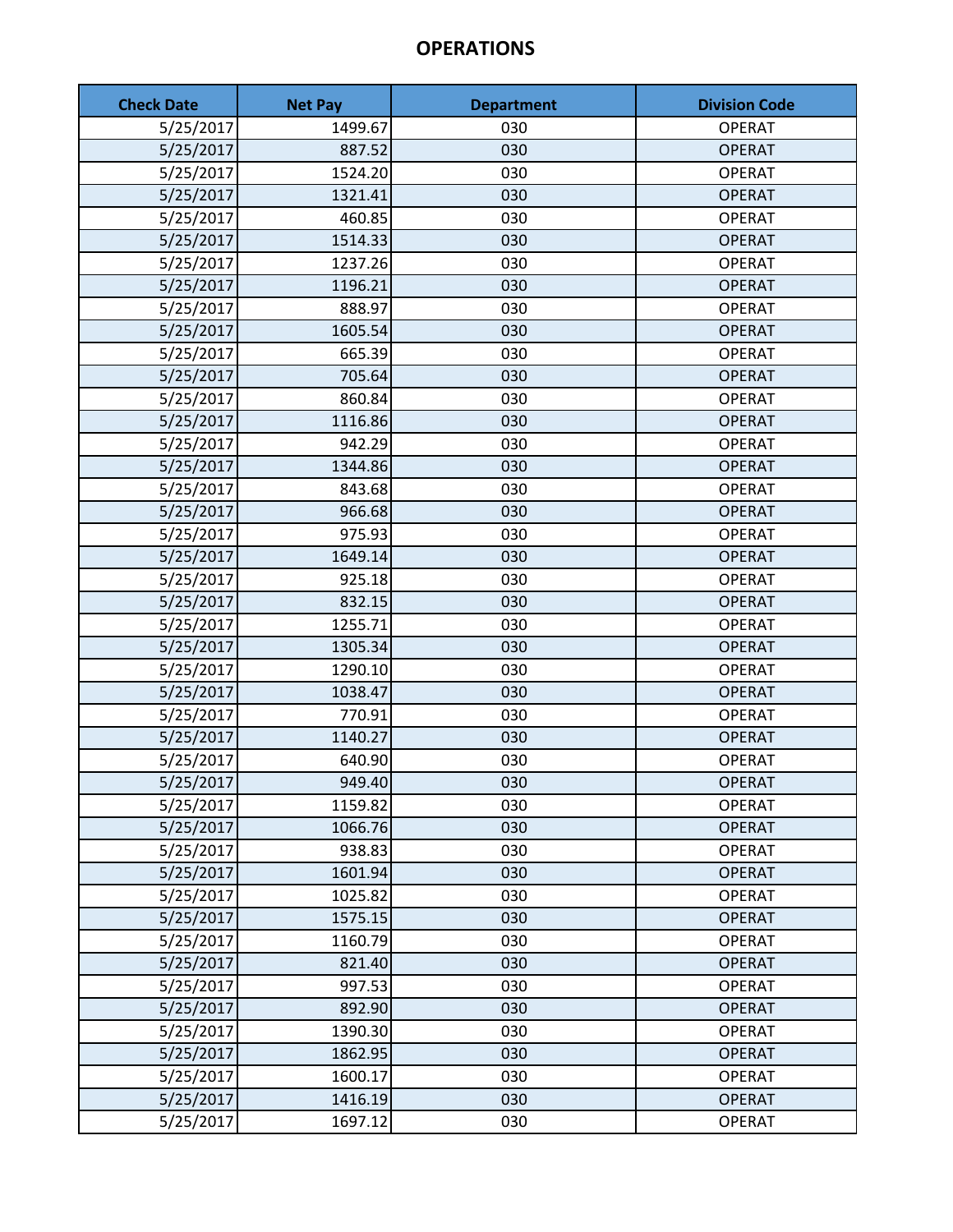| <b>Check Date</b> | <b>Net Pay</b> | <b>Department</b> | <b>Division Code</b> |
|-------------------|----------------|-------------------|----------------------|
| 5/25/2017         | 949.17         | 030               | <b>OPERAT</b>        |
| 5/25/2017         | 972.93         | 030               | <b>OPERAT</b>        |
| 5/25/2017         | 1280.37        | 030               | <b>OPERAT</b>        |
| 5/25/2017         | 1241.87        | 030               | <b>OPERAT</b>        |
| 5/25/2017         | 1349.08        | 030               | <b>OPERAT</b>        |
| 5/25/2017         | 1294.17        | 030               | <b>OPERAT</b>        |
| 5/25/2017         | 1028.25        | 030               | <b>OPERAT</b>        |
| 5/25/2017         | 1202.31        | 030               | <b>OPERAT</b>        |
| 5/25/2017         | 1727.37        | 030               | <b>OPERAT</b>        |
| 5/25/2017         | 1644.72        | 030               | <b>OPERAT</b>        |
| 5/25/2017         | 1364.36        | 030               | <b>OPERAT</b>        |
| 5/25/2017         | 914.87         | 030               | <b>OPERAT</b>        |
| 5/25/2017         | 918.59         | 030               | <b>OPERAT</b>        |
| 5/25/2017         | 1374.09        | 030               | <b>OPERAT</b>        |
| 5/25/2017         | 1081.79        | 030               | <b>OPERAT</b>        |
| 5/25/2017         | 981.14         | 030               | <b>OPERAT</b>        |
| 5/25/2017         | 1142.65        | 030               | <b>OPERAT</b>        |
| 5/25/2017         | 1438.32        | 030               | <b>OPERAT</b>        |
| 5/25/2017         | 1276.01        | 030               | <b>OPERAT</b>        |
| 5/25/2017         | 844.63         | 030               | <b>OPERAT</b>        |
| 5/25/2017         | 1632.89        | 030               | <b>OPERAT</b>        |
| 5/25/2017         | 1215.05        | 030               | <b>OPERAT</b>        |
| 5/25/2017         | 1043.78        | 030               | <b>OPERAT</b>        |
| 5/25/2017         | 1151.87        | 030               | <b>OPERAT</b>        |
| 5/25/2017         | 1061.51        | 030               | <b>OPERAT</b>        |
| 5/25/2017         | 1649.73        | 030               | <b>OPERAT</b>        |
| 5/25/2017         | 1619.12        | 030               | <b>OPERAT</b>        |
| 5/25/2017         | 1550.19        | 030               | <b>OPERAT</b>        |
| 5/25/2017         | 976.80         | 030               | <b>OPERAT</b>        |
| 5/25/2017         | 888.08         | 030               | <b>OPERAT</b>        |
| 5/25/2017         | 1193.87        | 030               | <b>OPERAT</b>        |
| 5/25/2017         | 625.35         | 030               | <b>OPERAT</b>        |
| 5/25/2017         | 886.28         | 030               | <b>OPERAT</b>        |
| 5/25/2017         | 1622.10        | 030               | <b>OPERAT</b>        |
| 5/25/2017         | 1498.77        | 030               | <b>OPERAT</b>        |
| 5/25/2017         | 1966.74        | 030               | <b>OPERAT</b>        |
| 5/25/2017         | 864.82         | 030               | <b>OPERAT</b>        |
| 5/25/2017         | 1146.29        | 030               | <b>OPERAT</b>        |
| 5/25/2017         | 1055.05        | 030               | <b>OPERAT</b>        |
| 5/25/2017         | 636.05         | 030               | <b>OPERAT</b>        |
| 5/25/2017         | 1846.96        | 030               | <b>OPERAT</b>        |
| 5/25/2017         | 838.93         | 030               | <b>OPERAT</b>        |
| 5/25/2017         | 839.01         | 030               | <b>OPERAT</b>        |
| 5/25/2017         | 903.92         | 030               | <b>OPERAT</b>        |
| 5/25/2017         | 1322.06        | 030               | <b>OPERAT</b>        |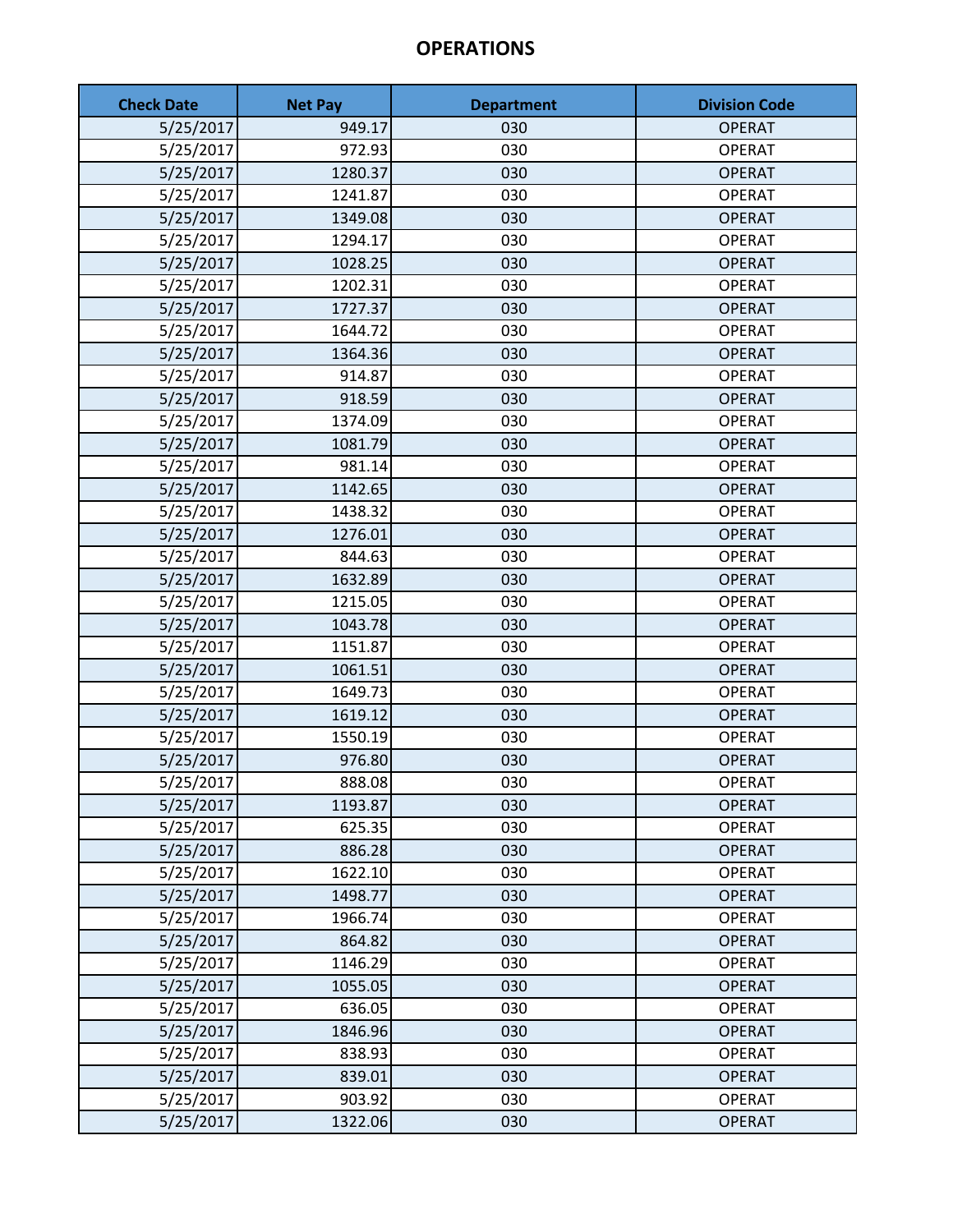| <b>Check Date</b> | <b>Net Pay</b> | <b>Department</b> | <b>Division Code</b> |
|-------------------|----------------|-------------------|----------------------|
| 5/25/2017         | 1109.02        | 030               | <b>OPERAT</b>        |
| 5/25/2017         | 573.77         | 030               | <b>OPERAT</b>        |
| 5/25/2017         | 1227.44        | 030               | <b>OPERAT</b>        |
| 5/25/2017         | 1081.51        | 030               | <b>OPERAT</b>        |
| 5/25/2017         | 812.81         | 030               | <b>OPERAT</b>        |
| 5/25/2017         | 1269.12        | 030               | <b>OPERAT</b>        |
| 5/25/2017         | 1196.10        | 030               | <b>OPERAT</b>        |
| 5/25/2017         | 971.43         | 030               | <b>OPERAT</b>        |
| 5/25/2017         | 1112.67        | 030               | <b>OPERAT</b>        |
| 5/25/2017         | 851.78         | 030               | <b>OPERAT</b>        |
| 5/25/2017         | 1101.72        | 030               | <b>OPERAT</b>        |
| 5/25/2017         | 702.67         | 030               | <b>OPERAT</b>        |
| 5/25/2017         | 904.64         | 030               | <b>OPERAT</b>        |
| 5/25/2017         | 1049.19        | 030               | <b>OPERAT</b>        |
| 5/25/2017         | 1157.37        | 030               | <b>OPERAT</b>        |
| 5/25/2017         | 1679.50        | 030               | <b>OPERAT</b>        |
| 5/25/2017         | 1093.40        | 030               | <b>OPERAT</b>        |
| 5/25/2017         | 1063.38        | 030               | <b>OPERAT</b>        |
| 5/25/2017         | 1231.90        | 030               | <b>OPERAT</b>        |
| 5/25/2017         | 834.38         | 030               | <b>OPERAT</b>        |
| 5/25/2017         | 1015.55        | 030               | <b>OPERAT</b>        |
| 5/25/2017         | 528.67         | 030               | <b>OPERAT</b>        |
| 5/25/2017         | 1203.48        | 030               | <b>OPERAT</b>        |
| 5/25/2017         | 895.55         | 030               | <b>OPERAT</b>        |
| 5/25/2017         | 190.90         | 030               | <b>OPERAT</b>        |
| 5/25/2017         | 1093.55        | 030               | <b>OPERAT</b>        |
| 5/25/2017         | 1044.34        | 030               | <b>OPERAT</b>        |
| 5/25/2017         | 1024.95        | 030               | <b>OPERAT</b>        |
| 5/25/2017         | 1317.92        | 030               | <b>OPERAT</b>        |
| 5/25/2017         | 965.33         | 030               | <b>OPERAT</b>        |
| 5/25/2017         | 360.97         | 030               | <b>OPERAT</b>        |
| 5/25/2017         | 1408.08        | 030               | <b>OPERAT</b>        |
| 5/25/2017         | 1459.63        | 030               | <b>OPERAT</b>        |
| 5/25/2017         | 454.37         | 030               | <b>OPERAT</b>        |
| 5/25/2017         | 1202.35        | 030               | <b>OPERAT</b>        |
| 5/25/2017         | 1208.00        | 030               | <b>OPERAT</b>        |
| 5/25/2017         | 864.55         | 030               | <b>OPERAT</b>        |
| 5/25/2017         | 999.10         | 030               | <b>OPERAT</b>        |
| 5/25/2017         | 1530.56        | 030               | <b>OPERAT</b>        |
| 5/25/2017         | 1067.39        | 030               | <b>OPERAT</b>        |
| 5/25/2017         | 1410.62        | 030               | <b>OPERAT</b>        |
| 5/25/2017         | 1163.94        | 030               | <b>OPERAT</b>        |
| 5/25/2017         | 1201.07        | 030               | <b>OPERAT</b>        |
| 5/25/2017         | 1433.65        | 030               | <b>OPERAT</b>        |
| 5/25/2017         | 1276.43        | 030               | <b>OPERAT</b>        |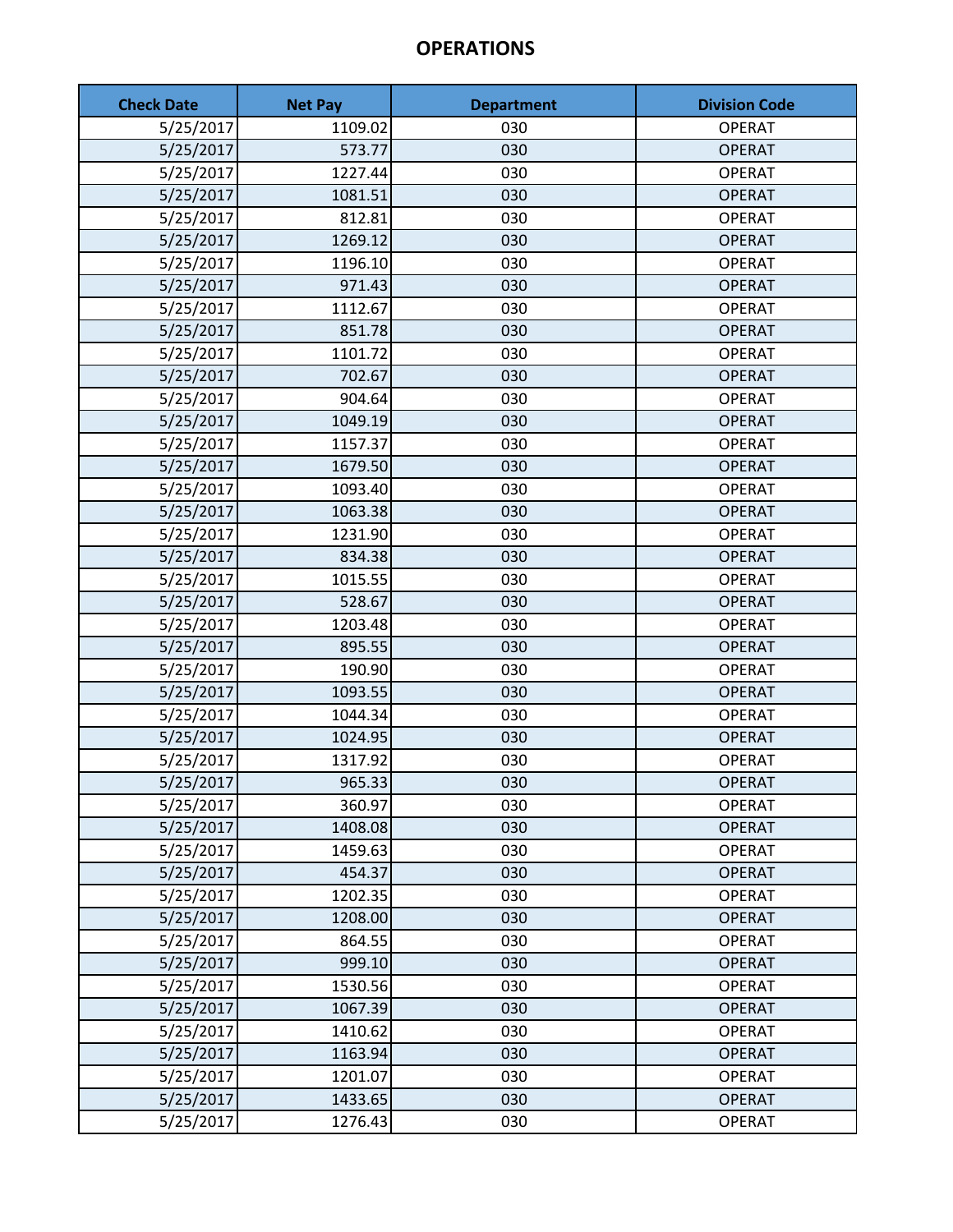| <b>Check Date</b> | <b>Net Pay</b> | <b>Department</b> | <b>Division Code</b> |
|-------------------|----------------|-------------------|----------------------|
| 5/25/2017         | 1027.90        | 030               | <b>OPERAT</b>        |
| 5/25/2017         | 1006.78        | 030               | <b>OPERAT</b>        |
| 5/25/2017         | 628.32         | 030               | <b>OPERAT</b>        |
| 5/25/2017         | 898.09         | 030               | <b>OPERAT</b>        |
| 5/25/2017         | 994.93         | 030               | <b>OPERAT</b>        |
| 5/25/2017         | 1157.92        | 030               | <b>OPERAT</b>        |
| 5/25/2017         | 1048.60        | 031               | <b>OPERAT</b>        |
| 5/25/2017         | 956.53         | 031               | <b>OPERAT</b>        |
| 5/25/2017         | 1006.35        | 031               | <b>OPERAT</b>        |
| 5/25/2017         | 1291.62        | 031               | <b>OPERAT</b>        |
| 5/25/2017         | 1062.95        | 031               | <b>OPERAT</b>        |
| 5/25/2017         | 1539.47        | 041               | <b>MNTENG</b>        |
| 5/25/2017         | 1476.09        | 041               | <b>MNTENG</b>        |
| 5/25/2017         | 1450.90        | 041               | <b>MNTENG</b>        |
| 5/25/2017         | 1760.80        | 041               | <b>OPERAT</b>        |
| 5/25/2017         | 1804.53        | 043               | <b>MNTENG</b>        |
| 5/25/2017         | 1605.23        | 043               | <b>MNTENG</b>        |
| 5/25/2017         | 1342.45        | 044               | <b>MNTENG</b>        |
| 5/25/2017         | 2041.58        | 045               | <b>MNTENG</b>        |
| 5/25/2017         | 969.69         | 046               | <b>MNTENG</b>        |
| 5/25/2017         | 1638.87        | 046               | <b>MNTENG</b>        |
| 5/25/2017         | 1578.50        | 046               | <b>MNTENG</b>        |
| 5/25/2017         | 2010.16        | 046               | <b>MNTENG</b>        |
| 5/25/2017         | 1561.62        | 046               | <b>MNTENG</b>        |
| 5/25/2017         | 2026.00        | 046               | <b>MNTENG</b>        |
| 5/25/2017         | 2767.26        | 046               | <b>MNTENG</b>        |
| 5/25/2017         | 2092.01        | 046               | <b>MNTENG</b>        |
| 5/25/2017         | 2668.17        | 046               | <b>MNTENG</b>        |
| 5/25/2017         | 1564.82        | 046               | <b>MNTENG</b>        |
| 5/25/2017         | 1747.30        | 046               | <b>MNTENG</b>        |
| 5/25/2017         | 685.27         | 050               | <b>MNTENG</b>        |
| 5/25/2017         | 1447.92        | 050               | <b>MNTENG</b>        |
| 5/25/2017         | 1120.13        | 050               | <b>MNTENG</b>        |
| 5/25/2017         | 1285.82        | 050               | <b>MNTENG</b>        |
| 5/25/2017         | 1358.94        | 050               | <b>MNTENG</b>        |
| 5/25/2017         | 1250.04        | 050               | <b>MNTENG</b>        |
| 5/25/2017         | 1267.23        | 050               | <b>MNTENG</b>        |
| 5/25/2017         | 1052.85        | 050               | <b>MNTENG</b>        |
| 5/25/2017         | 944.73         | 050               | <b>MNTENG</b>        |
| 5/25/2017         | 897.49         | 050               | <b>MNTENG</b>        |
| 5/25/2017         | 1012.86        | 050               | <b>MNTENG</b>        |
| 5/25/2017         | 795.58         | 050               | <b>MNTENG</b>        |
| 5/25/2017         | 1495.95        | 050               | <b>MNTENG</b>        |
| 5/25/2017         | 1405.81        | 050               | <b>MNTENG</b>        |
| 5/25/2017         | 924.63         | 050               | <b>MNTENG</b>        |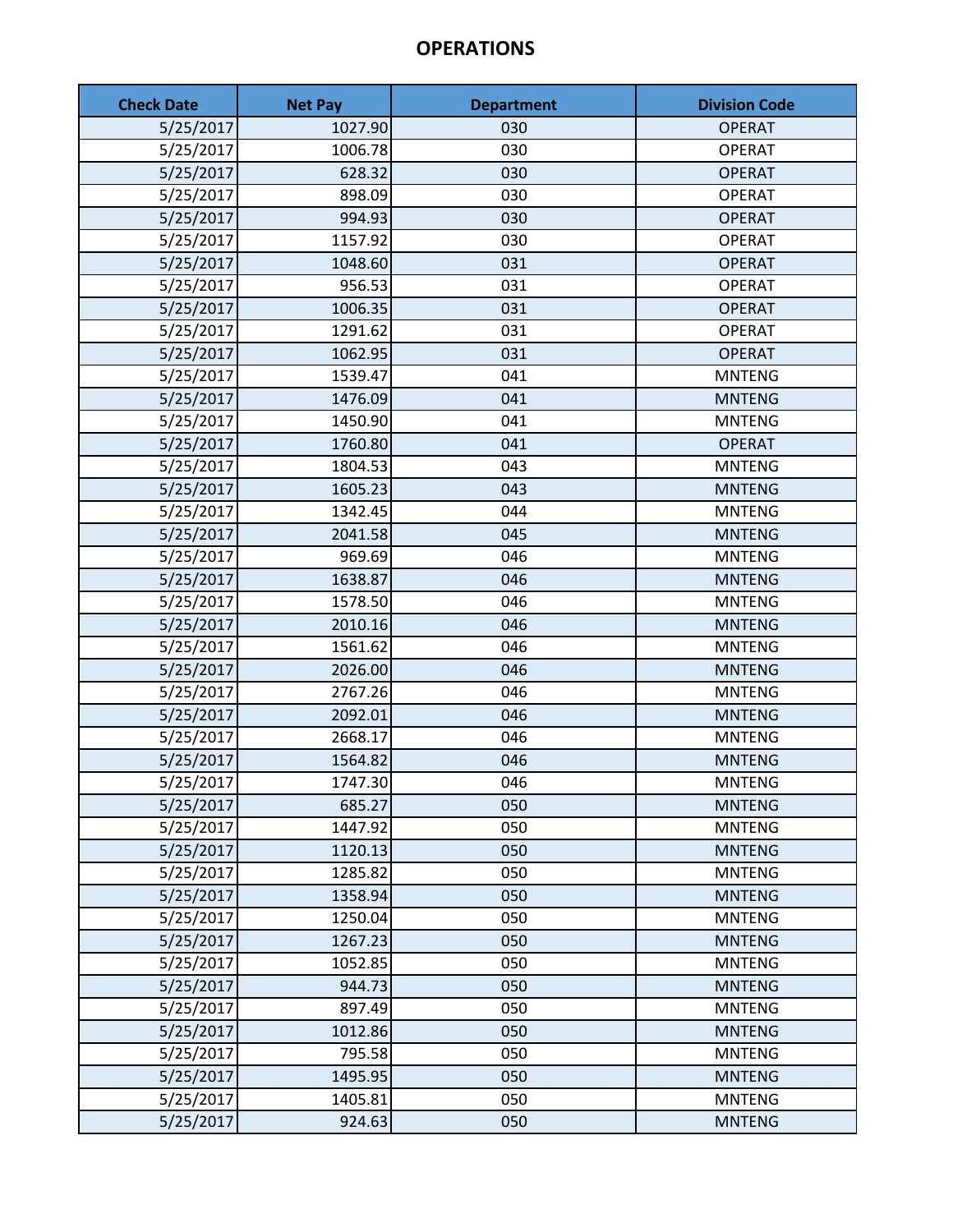| <b>Check Date</b> | <b>Net Pay</b> | <b>Department</b> | <b>Division Code</b> |
|-------------------|----------------|-------------------|----------------------|
| 5/25/2017         | 1401.73        | 050               | <b>MNTENG</b>        |
| 5/25/2017         | 1026.42        | 050               | <b>MNTENG</b>        |
| 5/25/2017         | 908.79         | 050               | <b>MNTENG</b>        |
| 5/25/2017         | 815.92         | 050               | <b>MNTENG</b>        |
| 5/25/2017         | 921.62         | 050               | <b>MNTENG</b>        |
| 5/25/2017         | 1056.83        | 050               | <b>MNTENG</b>        |
| 5/25/2017         | 820.63         | 050               | <b>MNTENG</b>        |
| 5/25/2017         | 528.32         | 050               | <b>MNTENG</b>        |
| 5/25/2017         | 659.84         | 050               | <b>MNTENG</b>        |
| 5/25/2017         | 1409.68        | 060               | <b>MNTENG</b>        |
| 5/25/2017         | 1020.83        | 060               | <b>MNTENG</b>        |
| 5/25/2017         | 879.72         | 060               | <b>MNTENG</b>        |
| 5/25/2017         | 0.00           | 060               | <b>MNTENG</b>        |
| 5/25/2017         | 940.26         | 060               | <b>MNTENG</b>        |
| 5/25/2017         | 999.68         | 060               | <b>MNTENG</b>        |
| 5/25/2017         | 1104.53        | 060               | <b>MNTENG</b>        |
| 5/25/2017         | 1573.25        | 060               | <b>MNTENG</b>        |
| 5/25/2017         | 1689.14        | 060               | <b>MNTENG</b>        |
| 5/25/2017         | 917.04         | 060               | <b>MNTENG</b>        |
| 5/25/2017         | 1744.75        | 060               | <b>MNTENG</b>        |
| 5/25/2017         | 1963.85        | 060               | <b>MNTENG</b>        |
| 5/25/2017         | 1641.78        | 060               | <b>MNTENG</b>        |
| 5/25/2017         | 1148.53        | 060               | <b>MNTENG</b>        |
| 5/25/2017         | 1614.66        | 060               | <b>MNTENG</b>        |
| 5/25/2017         | 950.93         | 060               | <b>MNTENG</b>        |
| 5/25/2017         | 1693.71        | 060               | <b>MNTENG</b>        |
| 5/25/2017         | 1355.81        | 060               | <b>MNTENG</b>        |
| 5/25/2017         | 1788.49        | 060               | <b>MNTENG</b>        |
| 5/25/2017         | 752.50         | 060               | <b>MNTENG</b>        |
| 5/25/2017         | 2129.72        | 060               | <b>MNTENG</b>        |
| 5/25/2017         | 1226.76        | 060               | <b>MNTENG</b>        |
| 5/25/2017         | 921.19         | 060               | <b>MNTENG</b>        |
| 5/25/2017         | 1031.46        | 060               | <b>MNTENG</b>        |
| 5/25/2017         | 6.44           | 060               | <b>MNTENG</b>        |
| 5/25/2017         | 1411.93        | 060               | <b>MNTENG</b>        |
| 5/25/2017         | 985.47         | 060               | <b>MNTENG</b>        |
| 5/25/2017         | 1264.55        | 060               | <b>MNTENG</b>        |
| 5/25/2017         | 1352.65        | 060               | <b>MNTENG</b>        |
| 5/25/2017         | 1117.43        | 060               | <b>MNTENG</b>        |
| 5/25/2017         | 1439.46        | 060               | <b>MNTENG</b>        |
| 5/25/2017         | 1169.50        | 060               | <b>MNTENG</b>        |
| 5/25/2017         | 910.44         | 060               | <b>MNTENG</b>        |
| 5/25/2017         | 1810.37        | 060               | <b>MNTENG</b>        |
| 5/25/2017         | 932.27         | 060               | <b>MNTENG</b>        |
| 5/25/2017         | 2476.99        | 060               | <b>MNTENG</b>        |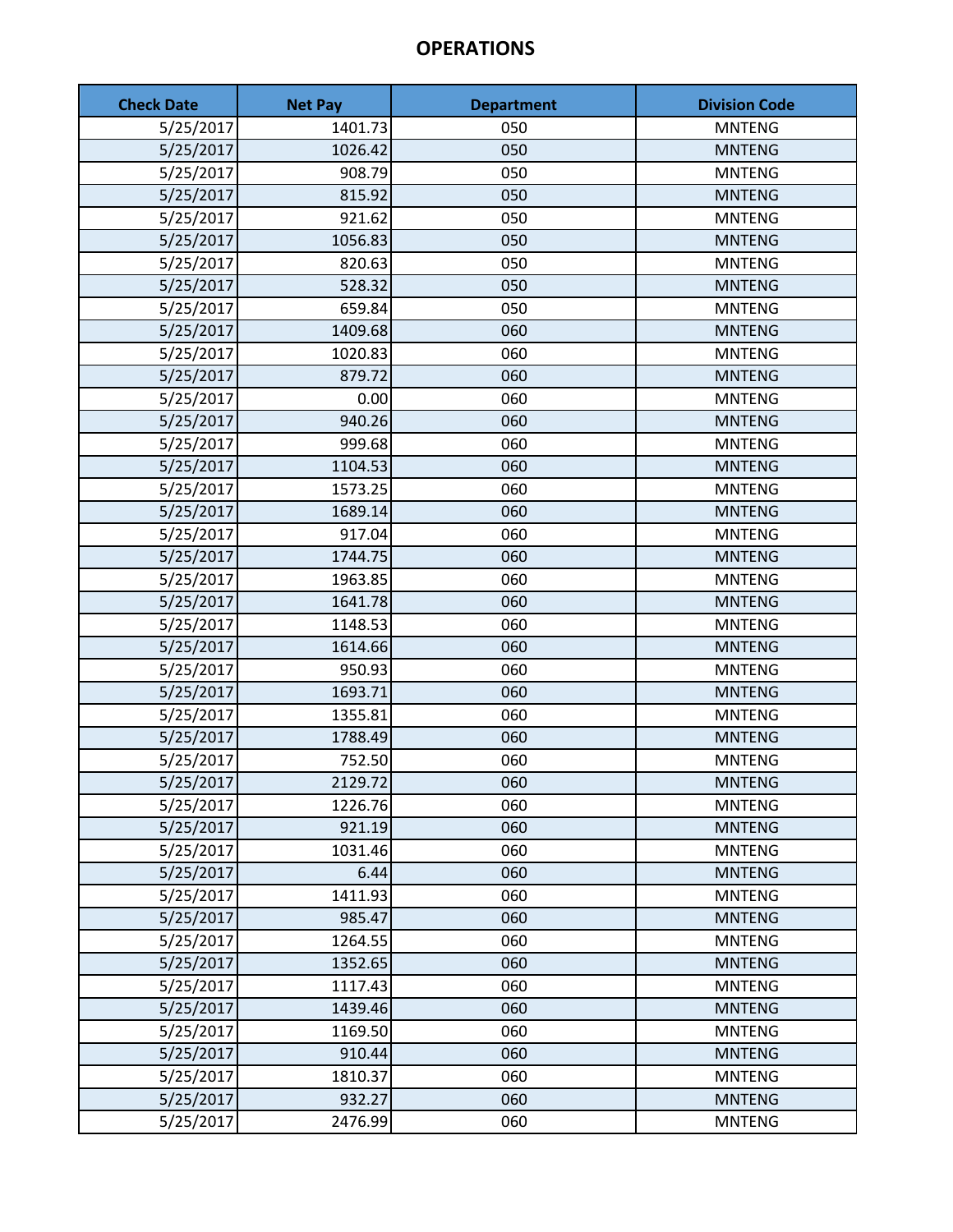| <b>Check Date</b> | <b>Net Pay</b> | <b>Department</b> | <b>Division Code</b> |
|-------------------|----------------|-------------------|----------------------|
| 5/25/2017         | 1851.70        | 060               | <b>MNTENG</b>        |
| 5/25/2017         | 1701.56        | 060               | <b>MNTENG</b>        |
| 5/25/2017         | 1684.30        | 060               | <b>MNTENG</b>        |
| 5/25/2017         | 1095.82        | 060               | <b>OPERAT</b>        |
| 5/25/2017         | 944.14         | 060               | <b>OPERAT</b>        |
| 5/25/2017         | 523.02         | 062               | <b>MNTENG</b>        |
| 5/25/2017         | 1330.69        | 062               | <b>MNTENG</b>        |
| 5/25/2017         | 1318.59        | 062               | <b>MNTENG</b>        |
| 5/25/2017         | 1378.01        | 062               | <b>MNTENG</b>        |
| 5/25/2017         | 1703.22        | 101               | <b>MNTENG</b>        |
| 5/25/2017         | 1725.62        | 101               | <b>MNTENG</b>        |
| 5/25/2017         | 1644.93        | 101               | <b>MNTENG</b>        |
| 5/25/2017         | 1386.06        | 101               | <b>MNTENG</b>        |
| 5/25/2017         | 1942.18        | 101               | <b>MNTENG</b>        |
| 5/25/2017         | 658.48         | 120               | <b>MNTENG</b>        |
| 5/25/2017         | 306.11         | 120               | <b>MNTENG</b>        |
| 5/25/2017         | 478.56         | 120               | <b>MNTENG</b>        |
| 5/25/2017         | 568.73         | 120               | <b>MNTENG</b>        |
| 5/25/2017         | 1353.38        | 120               | <b>MNTENG</b>        |
| 5/25/2017         | 729.13         | 120               | <b>MNTENG</b>        |
| 5/25/2017         | 954.51         | 120               | <b>MNTENG</b>        |
| 5/25/2017         | 1345.90        | 120               | <b>MNTENG</b>        |
| 5/25/2017         | 1021.50        | 120               | <b>MNTENG</b>        |
| 5/25/2017         | 398.08         | 120               | <b>MNTENG</b>        |
| 5/25/2017         | 574.40         | 120               | <b>MNTENG</b>        |
| 5/25/2017         | 1123.87        | 120               | <b>MNTENG</b>        |
| 5/25/2017         | 886.87         | 120               | <b>MNTENG</b>        |
| 5/25/2017         | 1212.34        | 120               | <b>MNTENG</b>        |
| 5/25/2017         | 784.63         | 120               | <b>MNTENG</b>        |
| 5/25/2017         | 548.73         | 120               | <b>MNTENG</b>        |
| 5/25/2017         | 1147.93        | 120               | <b>MNTENG</b>        |
| 5/25/2017         | 627.58         | 120               | <b>MNTENG</b>        |
| 5/25/2017         | 810.64         | 120               | <b>MNTENG</b>        |
| 5/25/2017         | 872.77         | 120               | <b>MNTENG</b>        |
| 5/25/2017         | 1207.60        | 120               | <b>MNTENG</b>        |
| 5/25/2017         | 1475.38        | 120               | <b>MNTENG</b>        |
| 5/25/2017         | 891.06         | 120               | <b>MNTENG</b>        |
| 5/25/2017         | 751.06         | 120               | <b>MNTENG</b>        |
| 5/25/2017         | 1188.89        | 120               | <b>MNTENG</b>        |
| 5/25/2017         | 1220.28        | 123               | <b>MNTENG</b>        |
| 5/25/2017         | 679.79         | 123               | <b>MNTENG</b>        |
| 5/25/2017         | 648.65         | 123               | <b>MNTENG</b>        |
| 5/25/2017         | 1793.28        | 123               | <b>MNTENG</b>        |
| 5/25/2017         | 1558.00        | 123               | <b>MNTENG</b>        |
| 5/25/2017         | 429.90         | 124               | <b>MNTENG</b>        |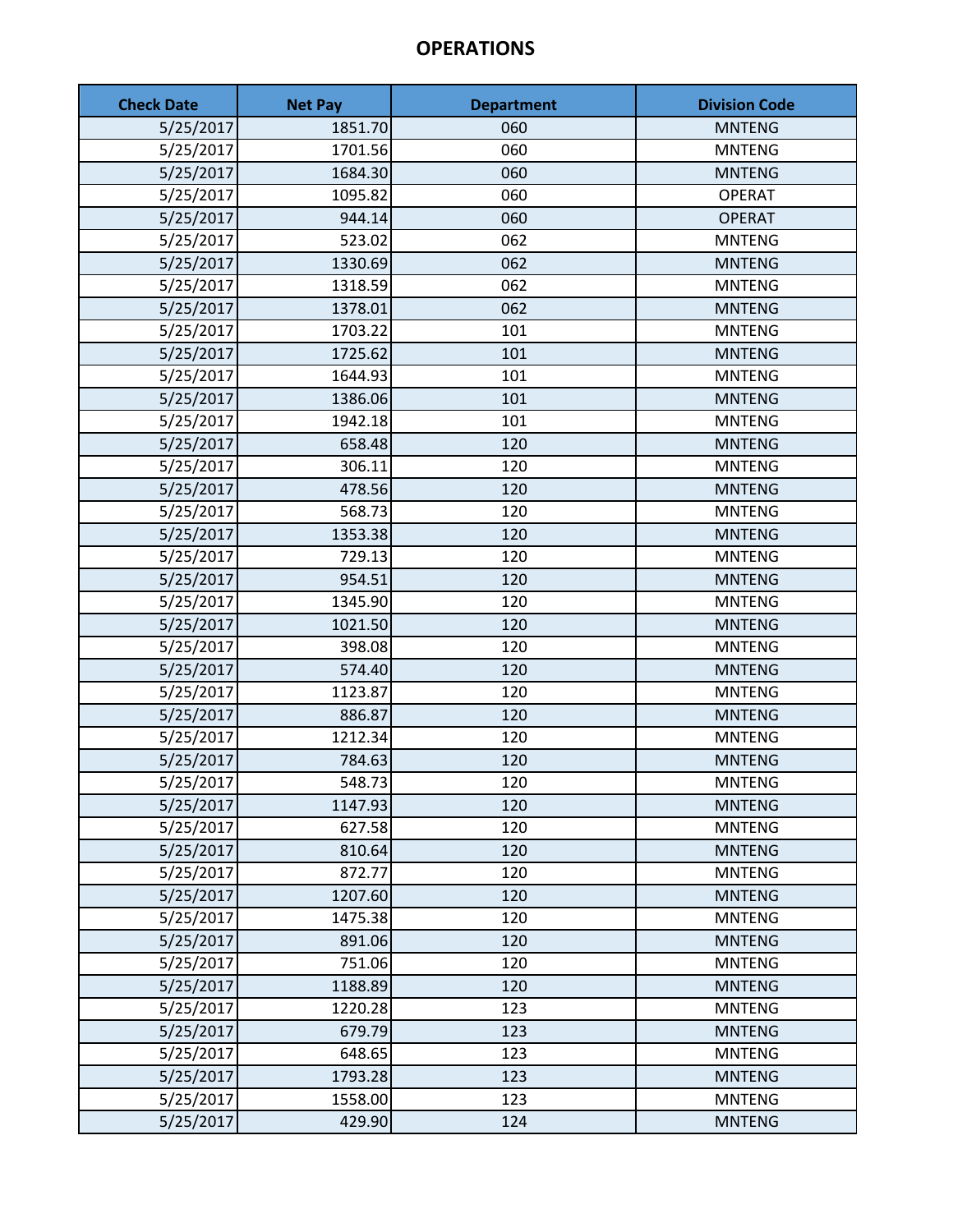| <b>Check Date</b> | <b>Net Pay</b> | <b>Department</b> | <b>Division Code</b> |
|-------------------|----------------|-------------------|----------------------|
| 5/25/2017         | 764.74         | 124               | <b>MNTENG</b>        |
| 5/25/2017         | 1008.49        | 124               | <b>MNTENG</b>        |
| 5/25/2017         | 988.97         | 124               | <b>MNTENG</b>        |
| 5/25/2017         | 1132.84        | 124               | <b>MNTENG</b>        |
| 5/25/2017         | 728.79         | 124               | <b>MNTENG</b>        |
| 5/25/2017         | 864.62         | 124               | <b>MNTENG</b>        |
| 5/25/2017         | 901.09         | 124               | <b>MNTENG</b>        |
| 5/25/2017         | 1004.88        | 124               | <b>MNTENG</b>        |
| 5/25/2017         | 1383.37        | 171               | <b>OPERAT</b>        |
| 5/25/2017         | 3061.05        | 171               | <b>OPERAT</b>        |
| 5/25/2017         | 1023.33        | 179               | <b>OPERAT</b>        |
| 5/25/2017         | 2275.31        | 179               | <b>OPERAT</b>        |
| 5/25/2017         | 2774.48        | 179               | <b>OPERAT</b>        |
| 5/25/2017         | 1137.99        | 179               | <b>OPERAT</b>        |
| 5/25/2017         | 2262.93        | 179               | <b>OPERAT</b>        |
| 5/25/2017         | 1354.84        | 179               | <b>OPERAT</b>        |
| 5/25/2017         | 1327.96        | 179               | <b>OPERAT</b>        |
| 5/25/2017         | 1416.05        | 198               | <b>OPERAT</b>        |
| 5/25/2017         | 1663.39        | 198               | <b>OPERAT</b>        |
| 5/25/2017         | 1334.45        | 198               | <b>OPERAT</b>        |
| 5/25/2017         | 2319.71        | 198               | <b>OPERAT</b>        |
| 5/25/2017         | 1202.83        | 230               | <b>OPERAT</b>        |
| 5/25/2017         | 1147.67        | 230               | <b>OPERAT</b>        |
| 5/25/2017         | 1255.91        | 230               | <b>OPERAT</b>        |
| 5/25/2017         | 1387.89        | 230               | <b>OPERAT</b>        |
| 5/25/2017         | 1740.61        | 230               | <b>OPERAT</b>        |
| 5/25/2017         | 1324.40        | 230               | <b>OPERAT</b>        |
| 5/25/2017         | 1670.13        | 230               | <b>OPERAT</b>        |
| 5/25/2017         | 2147.74        | 241               | <b>MNTENG</b>        |
| 5/25/2017         | 1080.89        | 250               | <b>MNTENG</b>        |
| 5/25/2017         | 1822.61        | 260               | <b>MNTENG</b>        |
| 5/25/2017         | 911.10         | 260               | <b>MNTENG</b>        |
| 5/25/2017         | 1571.49        | 260               | <b>MNTENG</b>        |
| 5/25/2017         | 1213.84        | 260               | <b>OPERAT</b>        |
| 5/25/2017         | 975.93         | 320               | <b>MNTENG</b>        |
| 5/25/2017         | 1247.53        | 320               | <b>MNTENG</b>        |
| 5/25/2017         | 932.37         | 320               | <b>MNTENG</b>        |
| 5/25/2017         | 1085.47        | 324               | <b>OPERAT</b>        |

| DEPT. | <b>DESCRIPTION</b>            | <b>DIVISION</b>   |
|-------|-------------------------------|-------------------|
| 010   | <b>Operations</b>             | <b>Operations</b> |
| 012   | <b>Paratransit Operations</b> | <b>Operations</b> |
| 013   | Paratransit Operations Admin. | Operations        |
| 014   | <b>Paratransit Operators</b>  | <b>Operations</b> |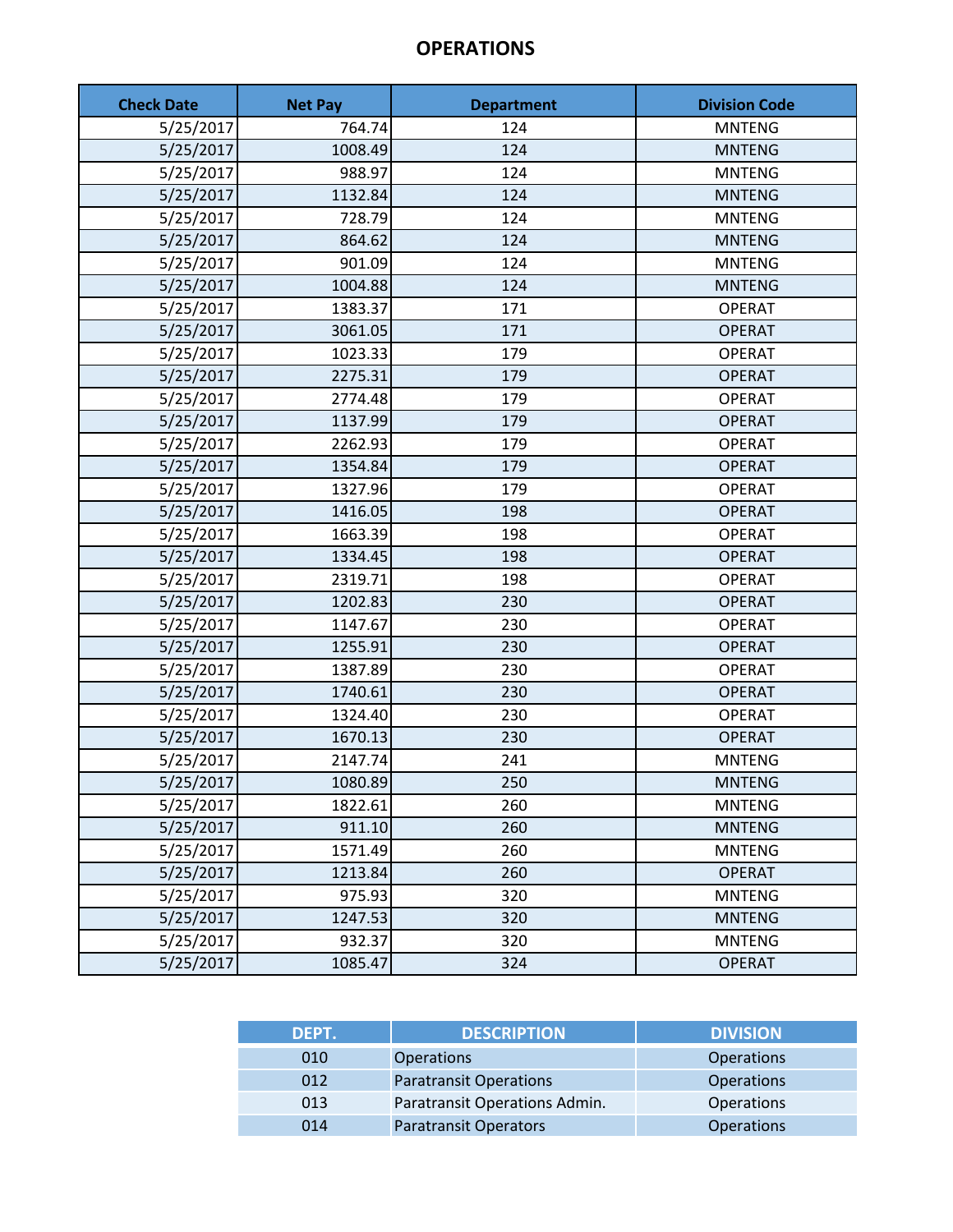| <b>Check Date</b> | <b>Net Pay</b> | <b>Department</b>                     | <b>Division Code</b>                |
|-------------------|----------------|---------------------------------------|-------------------------------------|
|                   | 015            | <b>Paratransit Administration</b>     | Operations                          |
|                   | 016            | <b>Paratransit Customer Service</b>   | <b>Operations</b>                   |
|                   | 017            | <b>Bus Transportation Dispatcher</b>  | Operations                          |
|                   | 018            | <b>Bus Transportation Supervisor</b>  | Operations                          |
|                   | 021            | <b>Schedulers</b>                     | Operations                          |
|                   | 022            | <b>Flex Service - Schedulers</b>      | <b>Operations</b>                   |
|                   | 025            | <b>Customer Service</b>               | Operations                          |
|                   | 030            | <b>Bus Operators</b>                  | Operations                          |
|                   | 031            | Flex Service - Operators              | <b>Operations</b>                   |
|                   | 041            | Maintenance Administration            | <b>Maintenance &amp; Facilities</b> |
|                   | 043            | <b>Technical Services</b>             | <b>Maintenance &amp; Facilities</b> |
|                   | 044            | Paratransit Maintenance               | <b>Maintenance &amp; Facilities</b> |
|                   | 045            | Non Revenue Vehicle Maint.            | <b>Maintenance &amp; Facilities</b> |
|                   | 046            | <b>Vehicle Administrations</b>        | Maintenance & Facilities            |
|                   | 050            | <b>Servicing and Cleaning</b>         | <b>Maintenance &amp; Facilities</b> |
|                   | 060            | <b>Mechanics</b>                      | <b>Maintenance &amp; Facilities</b> |
|                   | 061            | Flex Service - Maintenance            | <b>Maintenance &amp; Facilities</b> |
|                   | 062            | Paint and Body                        | <b>Maintenance &amp; Facilities</b> |
|                   | 101            | <b>Communications and Electronics</b> | <b>Maintenance &amp; Facilities</b> |
|                   | 120            | <b>Building/Grounds Maintenance</b>   | <b>Maintenance &amp; Facilities</b> |
|                   | 123            | Psgnr.Amenities&Fac.Admin.            | <b>Maintenance &amp; Facilities</b> |
|                   | 124            | <b>Route Maintenance</b>              | <b>Maintenance &amp; Facilities</b> |
|                   | 171            | <b>Operations</b>                     | Operations                          |
|                   | 179            | Service Development                   | Operations                          |
|                   | 198            | <b>Training</b>                       | Operations                          |
|                   | 210            | <b>Streetcar Operations Admin</b>     | Operations                          |
|                   | 230            | <b>Streetcar Operators (Motorman)</b> | <b>Operations</b>                   |
|                   | 241            | <b>Streetcar Maintenance Admin</b>    | <b>Maintenance &amp; Facilities</b> |
|                   | 250            | <b>Streetcar Servicing/Cleaning</b>   | <b>Maintenance &amp; Facilities</b> |
|                   | 260            | <b>Streetcar Mechanic</b>             | <b>Maintenance &amp; Facilities</b> |
|                   | 320            | <b>Streetcar Bldg Maintenance</b>     | <b>Maintenance &amp; Facilities</b> |
|                   | 324            | <b>Streetcar Route/Grounds Maint</b>  | Operations                          |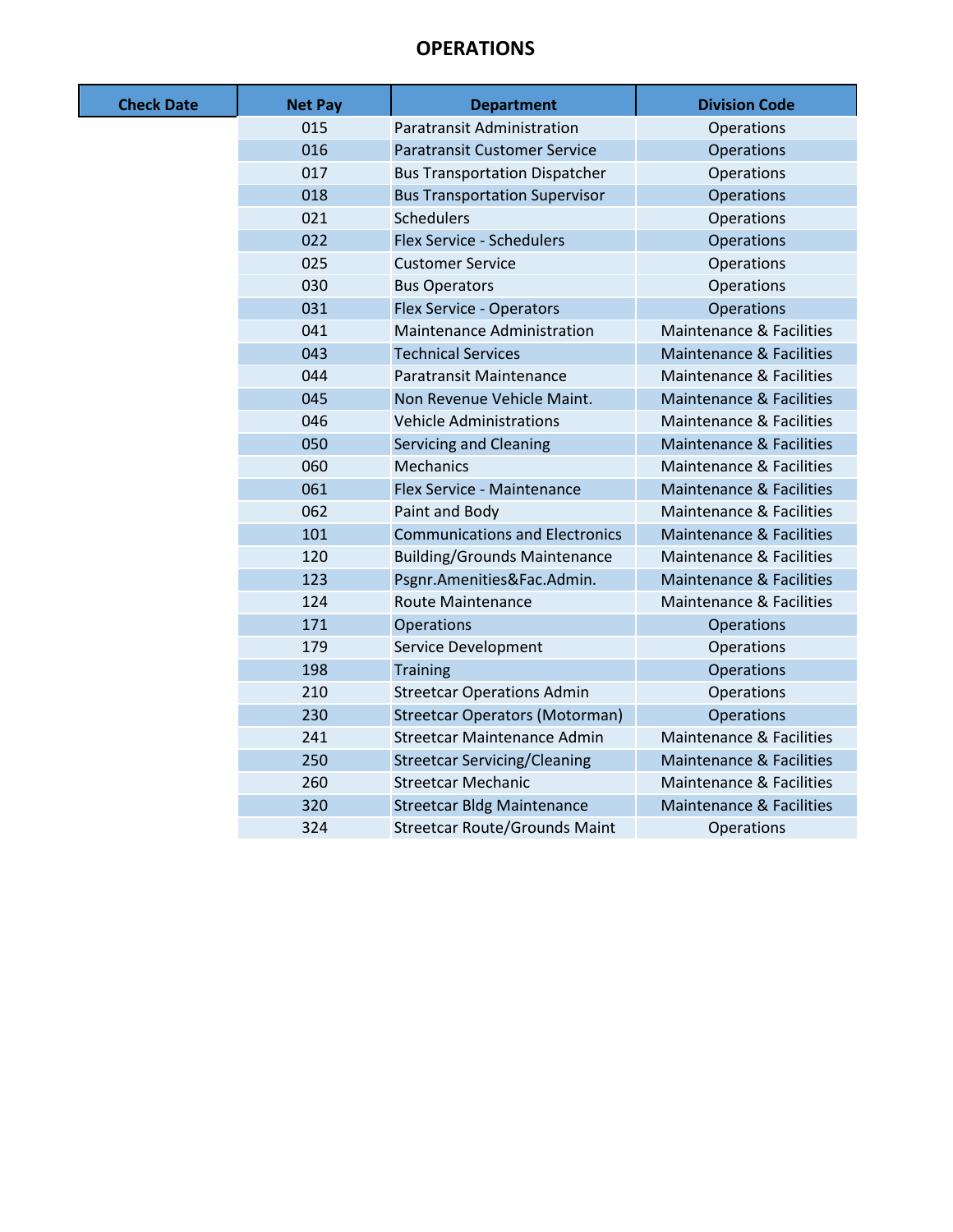#### **DEPARTMENT DESCRIPTIONS**

| DEPT. | <b>DESCRIPTION</b>                    | <b>DIVISION</b>                     |
|-------|---------------------------------------|-------------------------------------|
| 010   | <b>Operations</b>                     | Operations                          |
| 011   | Safety, Security, and Training        | Admin                               |
| 012   | <b>Paratransit Operations</b>         | Operations                          |
| 013   | Paratransit Operations Admin.         | <b>Operations</b>                   |
| 014   | <b>Paratransit Operators</b>          | <b>Operations</b>                   |
| 015   | <b>Paratransit Administration</b>     | <b>Operations</b>                   |
| 016   | <b>Paratransit Customer Service</b>   | <b>Operations</b>                   |
| 017   | <b>Bus Transportation Dispatcher</b>  | <b>Operations</b>                   |
| 018   | <b>Bus Transportation Supervisor</b>  | <b>Operations</b>                   |
| 021   | <b>Schedulers</b>                     | Operations                          |
| 022   | <b>Flex Service - Schedulers</b>      | <b>Operations</b>                   |
| 025   | <b>Customer Service</b>               | Operations                          |
| 026   | <b>Outlet Sales</b>                   | Finance                             |
| 030   | <b>Bus Operators</b>                  | <b>Operations</b>                   |
| 031   | <b>Flex Service - Operators</b>       | <b>Operations</b>                   |
| 041   | Maintenance Administration            | Maintenance & Facilities            |
| 043   | <b>Technical Services</b>             | <b>Maintenance &amp; Facilities</b> |
| 044   | Paratransit Maintenance               | <b>Maintenance &amp; Facilities</b> |
| 045   | Non Revenue Vehicle Maint.            | Maintenance & Facilities            |
| 046   | <b>Vehicle Administrations</b>        | Maintenance & Facilities            |
| 050   | <b>Servicing and Cleaning</b>         | <b>Maintenance &amp; Facilities</b> |
| 060   | <b>Mechanics</b>                      | Maintenance & Facilities            |
| 061   | Flex Service - Maintenance            | <b>Maintenance &amp; Facilities</b> |
| 062   | Paint and Body                        | Maintenance & Facilities            |
| 101   | <b>Communications and Electronics</b> | <b>Maintenance &amp; Facilities</b> |
| 120   | <b>Building/Grounds Maintenance</b>   | Maintenance & Facilities            |
| 123   | Psgnr.Amenities&Fac.Admin.            | <b>Maintenance &amp; Facilities</b> |
| 124   | <b>Route Maintenance</b>              | <b>Maintenance &amp; Facilities</b> |
| 150   | <b>Inventory Control</b>              | Finance                             |
| 160   | <b>Finance and Budget</b>             | Finance                             |
| 161   | Administration                        | Executive                           |
| 162   | <b>Risk Management</b>                | Admin                               |
| 163   | <b>Information Services</b>           | Admin                               |
| 164   | Purchasing                            | Finance                             |
| 166   | <b>Public Information</b>             | <b>Executive</b>                    |
| 167   | <b>Executive Office</b>               | Executive                           |
| 169   | <b>Project Management</b>             | Finance                             |
| 170   | Mktg & P.R.                           | Executive                           |
| 171   | <b>Operations</b>                     | <b>Operations</b>                   |
| 172   | <b>Environmental Program</b>          | Finance                             |
| 173   | <b>Capital Plng and Projects</b>      | Finance                             |
| 179   | Service Development                   | <b>Operations</b>                   |
| 182   | <b>Budget &amp; Finance</b>           | Finance                             |
| 183   | <b>Accounting and Reporting</b>       | Finance                             |
| 184   | <b>Revenue Management</b>             | Finance                             |